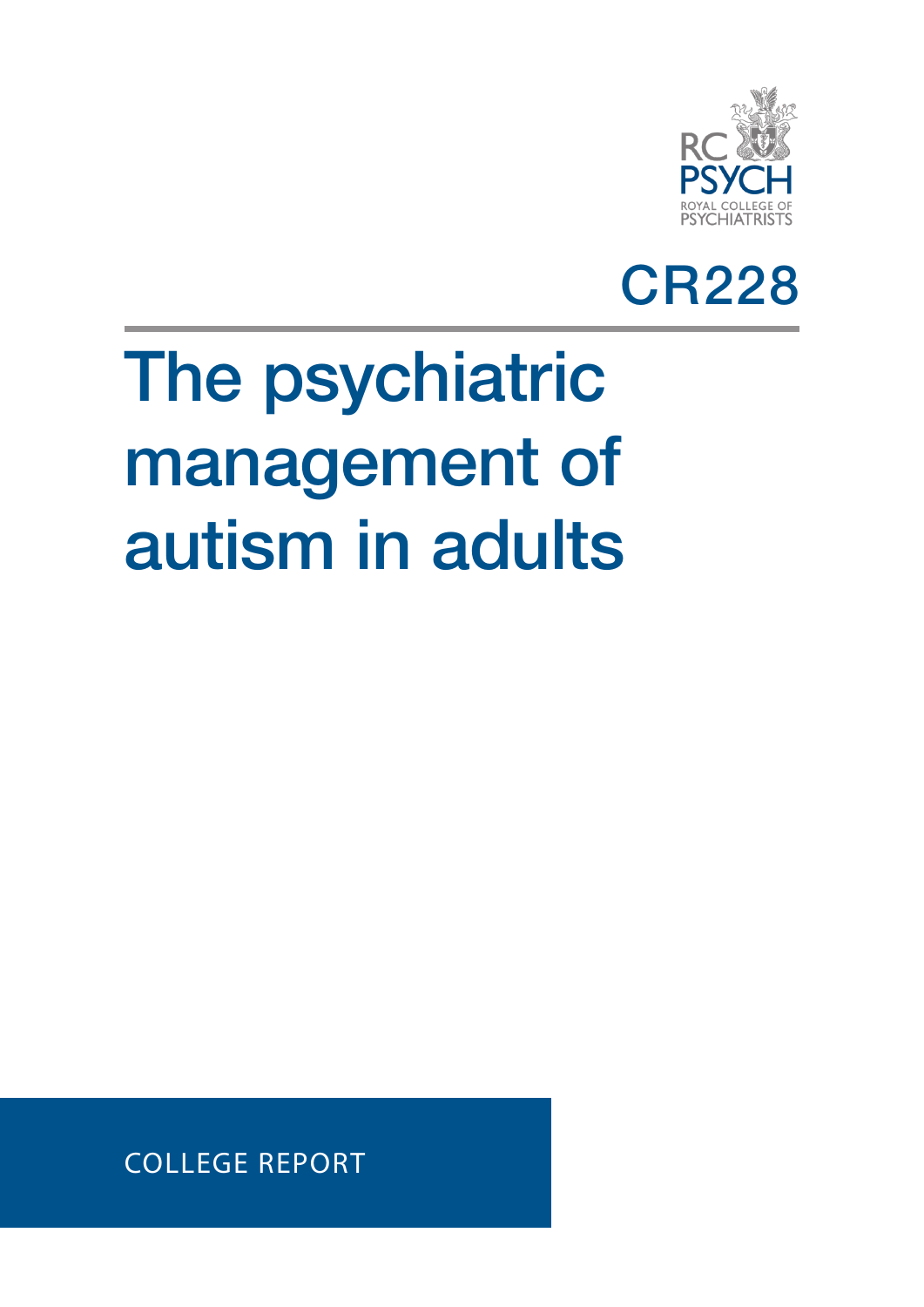# **Contents**

| <b>Working group</b>                                    | 5              |
|---------------------------------------------------------|----------------|
| <b>Executive summary</b>                                | $\overline{7}$ |
| <b>Recommendations</b>                                  | 9              |
| <b>Chapter 1: Introduction</b>                          | 10             |
| 1.1 The purpose of this report                          | 10             |
| 1.2 Concepts and terminology                            | 11             |
| <b>Chapter 2: Epidemiology</b>                          | 13             |
| 2.1 Prevalence of autism                                | 13             |
| 2.2 Prevalence of co-occurring conditions               | 14             |
| Neurodevelopmental conditions                           | 14             |
| Gender dysphoria (DSM 5) / Gender incongruence (ICD-11) | 14             |
| Psychiatric disorder                                    | 15             |
| Genetic disorder                                        | 16             |
| 2.3 Prevalence of offending                             | 16             |
| <b>Chapter 3: Policy</b>                                | 18             |
| 3.1 England                                             | 18             |
| 3.2 Wales                                               | 19             |
| 3.3 Scotland                                            | 19             |
| 3.4 Northern Ireland                                    | 20             |
| 3.6 The Isle of Man                                     | 20             |
| Chapter 4: Recognition, diagnosis and assessment        | 21             |
| 4.1 Recognition                                         | 21             |
| 4.2 The nature of diagnosis and assessment              | 24             |
| Diagnosis                                               | 24             |
| Assessment                                              | 24             |
| 4.3 Distinguishing co-occurring psychiatric disorder    | 25             |
| Anxiety                                                 | 25             |
| Depression and suicide                                  | 26             |
| Post-traumatic stress disorder (PTSD)                   | 27             |
| <b>Burnout</b>                                          | 27             |
| Schizophrenia                                           | 27             |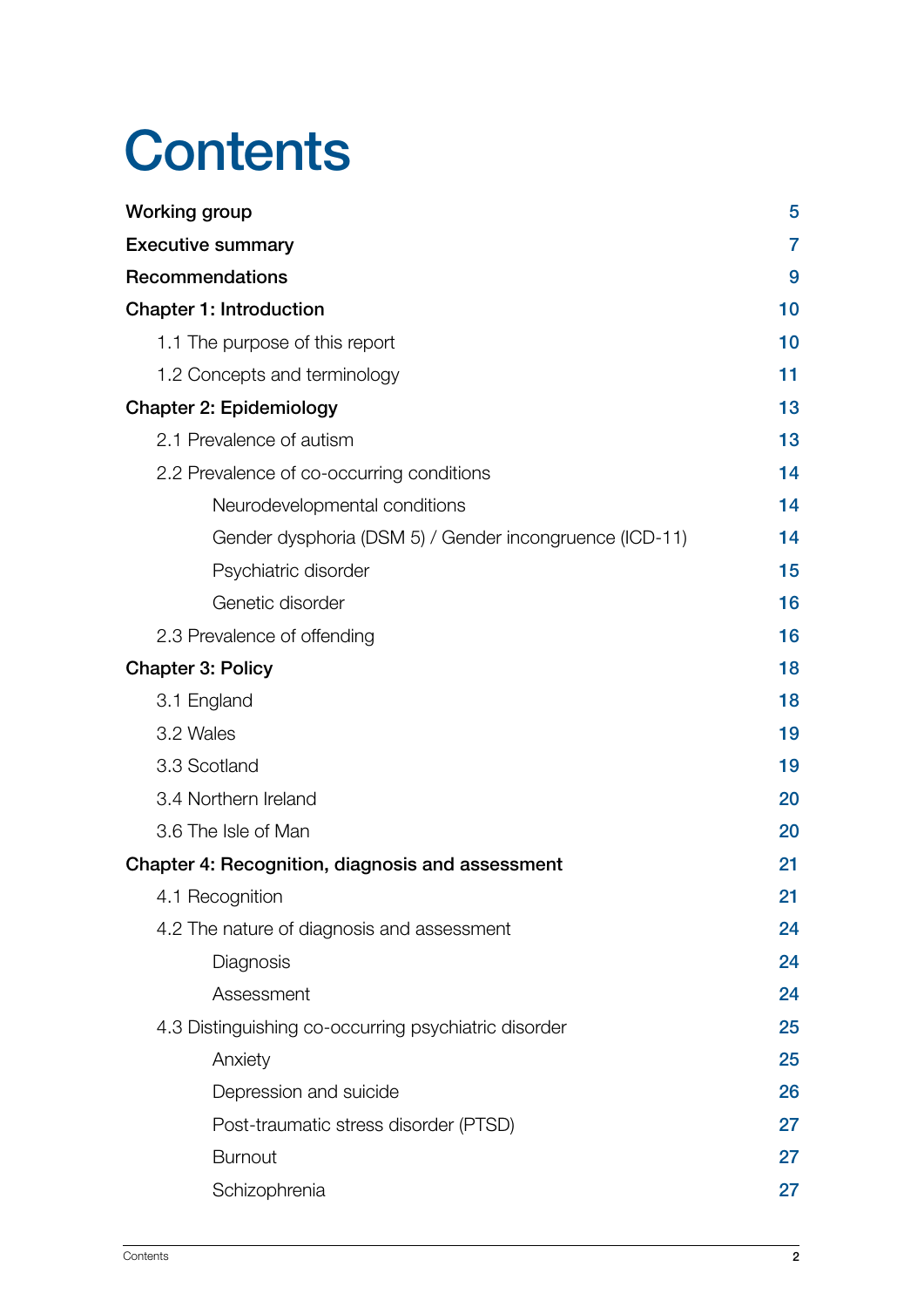| Eating disorders                                                             | 30 |
|------------------------------------------------------------------------------|----|
| Extreme/pathological demand avoidance (PDA)                                  | 30 |
| 4.4 The purpose of diagnosis                                                 | 31 |
| 4.5 The process of diagnosis                                                 | 32 |
| 4.6 Tests for autism                                                         | 34 |
| Chapter 5: Legal aspects of psychiatry                                       | 36 |
| 5.1 Mental capacity and consent                                              | 36 |
| 5.2 The ability to bear witness                                              | 37 |
| 5.3 Offending behaviour                                                      | 38 |
| 5.4 Disposal in the criminal justice system                                  | 40 |
| <b>Chapter 6: Management</b>                                                 | 42 |
| 6.1 The management of autism                                                 | 42 |
| 6.2 Psychiatric management                                                   | 42 |
| Medication                                                                   | 42 |
| Psychological treatments                                                     | 43 |
| <b>Chapter 7: Services</b>                                                   | 45 |
| 7.1 Services other than health                                               | 45 |
| 7.2 Psychiatric services in the community                                    | 46 |
| 7.3 Psychiatric treatment units                                              | 49 |
| Appendix 1: Instruments contributing to assessment                           | 51 |
| Questionnaires                                                               | 52 |
| Australian Scale for Asperger Syndrome (ASAS)                                | 52 |
| Gilliam Autism Rating Scale (GARS and GARS-2)                                | 52 |
| Social Communication Questionnaire (SCQ)                                     | 52 |
| Social Responsiveness Scale - 2 (SRS-2)                                      | 52 |
| Autism Spectrum Quotient (AQ) and Autism Spectrum Quotient - 10<br>$(AQ-10)$ | 53 |
| Ritvo Autism Asperger Diagnostic Scale – Revised (RAADS-R)                   | 53 |
| Social and Communication Disorders Checklist (SCDC)                          | 53 |
| Autism Behavior Checklist (ABC)                                              | 53 |
| Interviews                                                                   | 53 |
| Autism Diagnostic Interview – Revised (ADI-R)                                | 53 |
| Autism Diagnostic Observation Schedule, 2nd Edition (ADOS-2)                 | 54 |
| Diagnostic Interview for Social and Communication Disorders (DISCO) 54       |    |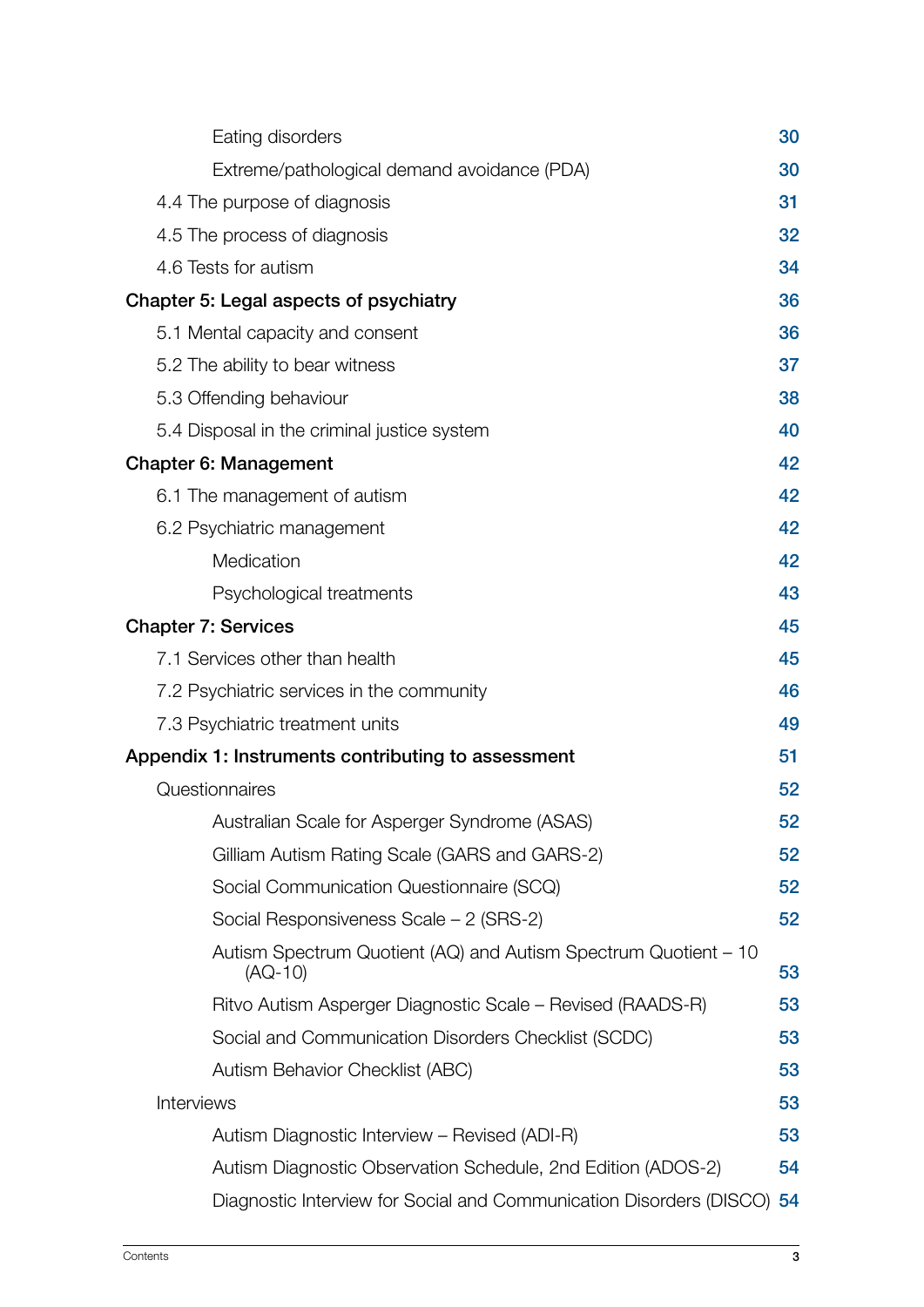| The Handicaps, Behaviour and Skills (HBS) schedule                                                       | 54 |
|----------------------------------------------------------------------------------------------------------|----|
| The Wing Autistic Disorder Interview Checklist (WADIC)                                                   | 54 |
| Developmental, Dimensional and Diagnostic Interview (3di)                                                | 54 |
| The Autism Clinical Interview for Adults (ACIA)                                                          | 55 |
| Adult Asperger Assessment (AAA)                                                                          | 55 |
| Diagnostic Interview Guide for the Assessment of Able Adults with<br>Autism Spectrum Disorder            | 55 |
| The Neuro-developmental Section of the Schedules for Clinical<br>Assessment in Neuropsychiatry (SCAN ND) | 55 |
| Scale of Pervasive Developmental Disorder in Mentally Retarded<br>Persons (PDD-MRS)                      | 56 |
| Asperger Syndrome Diagnostic Interview (ASDI)                                                            | 56 |
| Childhood Autism Rating Scale (2nd Edition) (CARS-2)                                                     | 56 |
| Instruments to assess associated developmental disabilities                                              | 57 |
| The Autism Research Centre tests                                                                         | 57 |
| Dewey's social stories                                                                                   | 57 |
| Adolescent/adult sensory profile                                                                         | 57 |
| Appendix 2: Psychiatric training objectives                                                              | 58 |
| Introductory statement                                                                                   | 58 |
| Learning outcomes [for all psychiatrists]                                                                | 58 |
| <b>References</b>                                                                                        | 61 |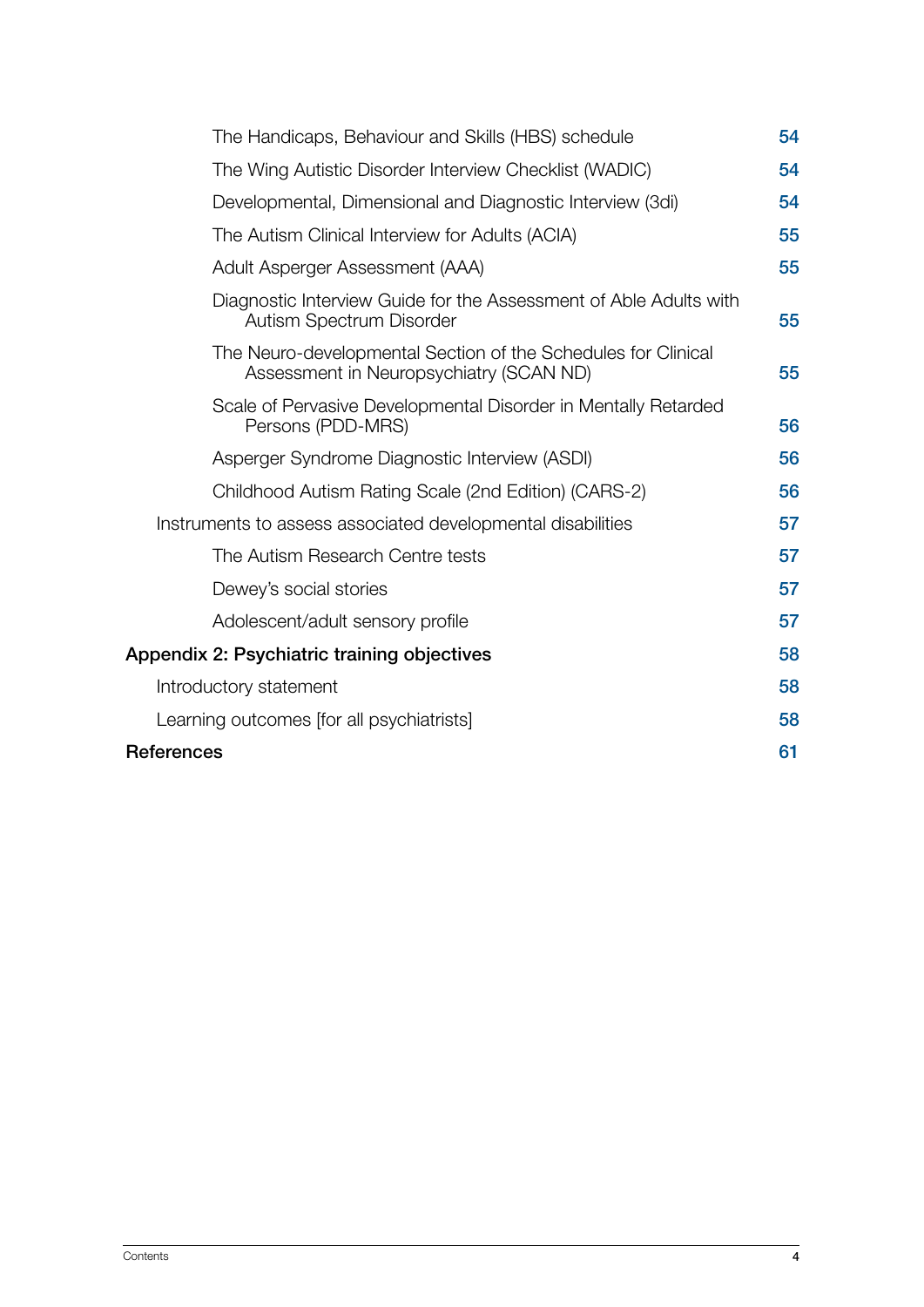# <span id="page-4-0"></span>Working group

#### Dr Tom Berney (Chair)

Faculty of Psychiatry of Intellectual Disability, RCPsych

#### Dr Ruth Bevan

Consultant in Gender Dysphoria, Northern Region Gender Dysphoria Service

#### Professor Terry Brugha

Faculty of General Adult and Community Psychiatry, RCPsych; Professor of Psychiatry and Consultant Psychiatrist; Department of Health Sciences, University of Leicester

#### Dr Peter Carpenter

Faculty of Psychiatry of Intellectual Disability, RCPsych; Honorary Consultant Psychiatrist in Learning Disabilities; Special Clinical Lecturer, University of Bristol

#### Ms Fiona Clarke

Autistic Individual, Parent and Consultant

#### Dr Mary Doherty

Autistic Doctor and Parent; Consultant Anaesthetist

#### Dr Ian Davidson

Faculty of General Adult Psychiatry, RCPsych; Autism Champion, RCPsych

#### Dr Quinton Deeley

Faculty of Neuropsychiatry, RCPsych

#### Dr Mark Latham

Faculty of Forensic Psychiatry, RCPsych

#### Ms Katie Linden

Autistic person; Research Psychologist, University of Newcastle

#### Professor Ann le Couteur

Faculty of Child and Adolescent Psychiatry, RCPsych

#### Dr Helen Matthews

Welsh Division of RCPsych

#### Dr Damian Milton

The National Autistic Society, Autism Knowledge and Expertise Consultant; Tizard Centre, University of Kent, Lecturer in Intellectual and Developmental **Disabilities**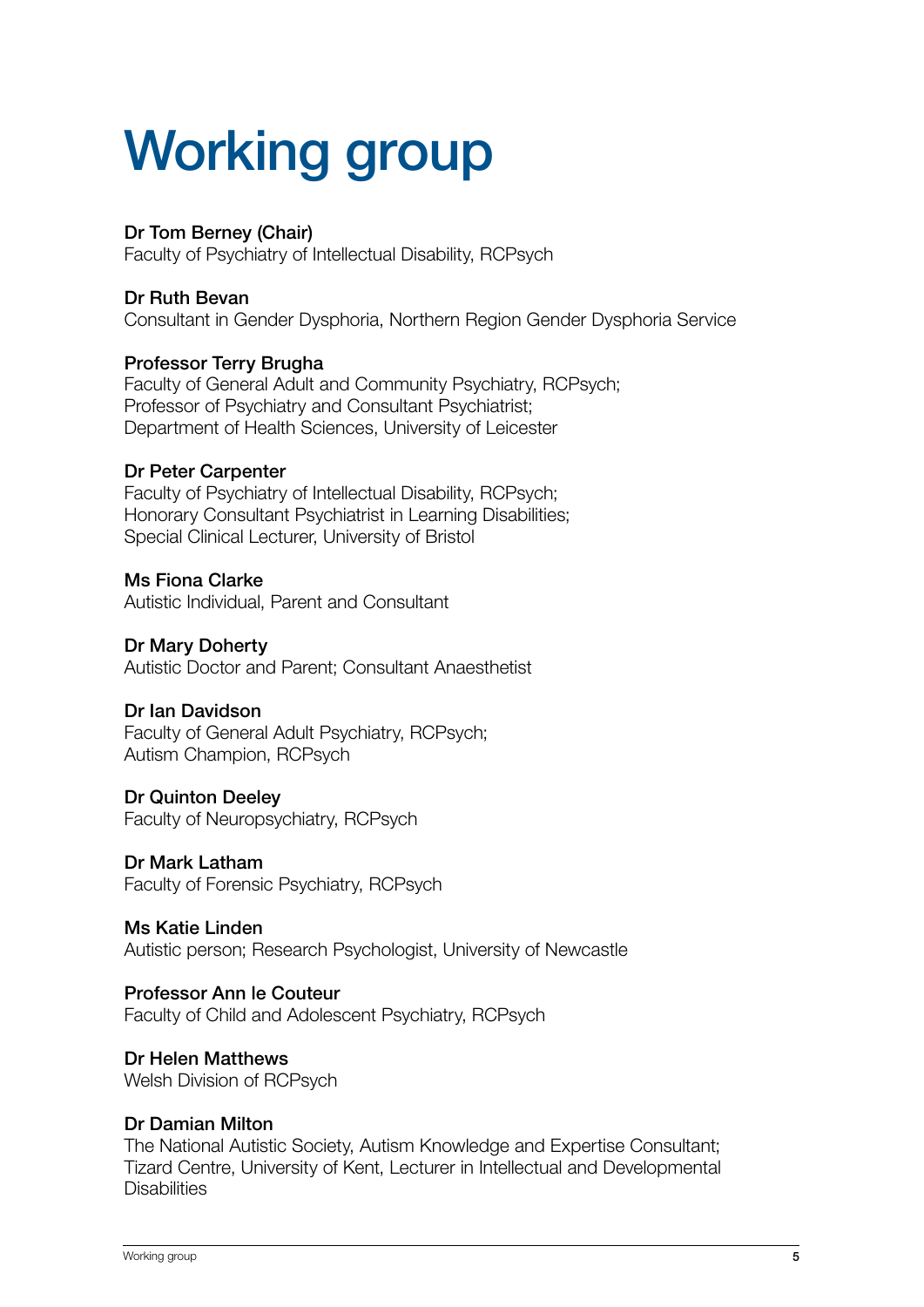#### Dr Mary Murphy-Ford

Faculties of Medical Psychotherapy and Perinatal Psychiatry, RCPsych

#### Dr Maung Oakarr

Faculty of Rehabilitation and Social Psychiatry, RCPsych

#### Dr Andrew Stanfield

Scottish Division, RCPsych

#### Professor Digby Tantam

Faculty of General Adult and Community Psychiatry, Emeritus Professor of Psychiatry, RCPsych; Visiting Professor of Psychiatry, Middlesex University and New School of Psychotherapy and Counselling, London

#### Dr Graeme Young

Faculty of Psychiatry of Old Age and The Northern Irish Division, RCPsych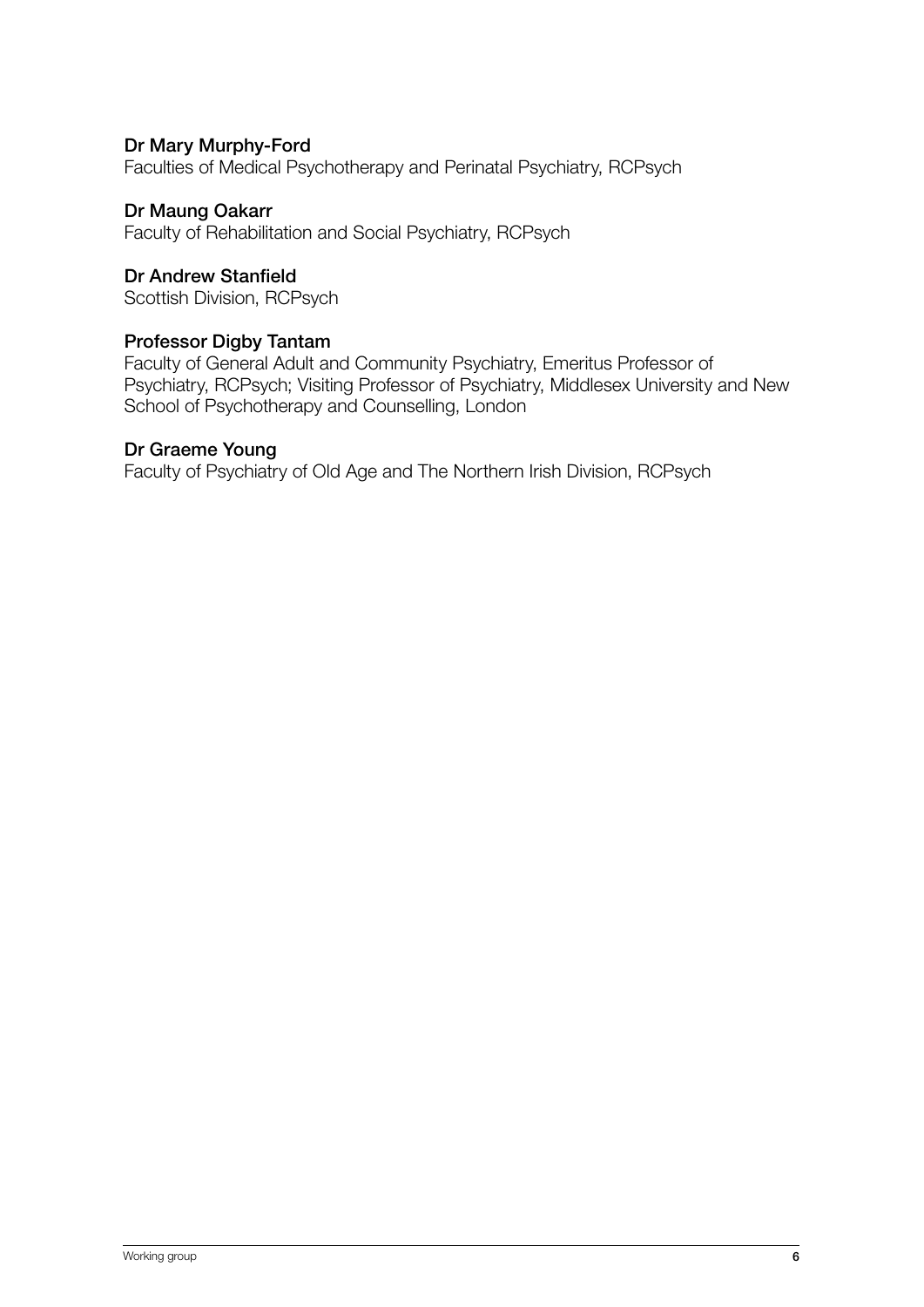# <span id="page-6-0"></span>Executive summary

The *Introduction* (Chapter 1) sets out the purpose of this report which is about the recognition and management of autistic adults without intellectual disability; 'autism' being used here to include autism spectrum disorder/condition. It is the latest version of a report first produced in 2006 (CR136) and revised in 2014 (CR191).

The report is part of the College's broader programme to improve mental health services for autistic adults, and reflects the increasing expectation that all services should make the necessary adaptations to enable their access. The focus is the role of psychiatrists and their contribution to the care of those who come to their services. It applies to all areas of adult psychiatric practice including old age, liaison, forensic and rehabilitation psychiatry as well as adult mental health, whether in the community or in hospital. Its aim is to improve psychiatric practice in the UK and it includes a list of *suggested training objectives for psychiatrists* (Appendix 2). It takes a broad, pragmatic approach, drawing on clinical expertise and opinion to inform its conclusions. Intentionally short, it is not a text about the wider aspects of autism and it does not replace other, more detailed documents such as the guidelines issued by the National Institute for Health and Care Excellence (NICE (National Institute for Health and Care Excellence), 2012) and the Scottish Intercollegiate Guidelines Network (SIGN, 2016).

The evidence underpinning this area of work is very limited. Further research is a high priority and psychiatrists should facilitate and engage in such research wherever possible.

Chapter 2 outlines the *Epidemiology* of autism, present in about 1% of the adult population. It is closely associated with other neurodevelopmental conditions, particularly attention deficit hyperactivity disorder (ADHD), and with psychiatric disorder (especially anxiety and depression). This means that it is present in about 5% of the users of UK mental health services. Here it can pass unnoticed, overshadowed by the presence of co-occurring disorders, as well as attracting misdiagnoses as varied as schizophrenia, obsessive-compulsive disorder and personality disorder (notably borderline personality disorder), such errors possibly more likely in women whose autism may be less readily recognised.

Chapter 3, on *Policy*, sets the scene within which specific services have developed across the UK. There are summaries of the different approaches adopted, which started with the Autism Strategies in Wales (2008) and Scotland (2011), and the Autism Act in England (2009) and Northern Ireland (2011). Although their subsequent evolution has differed in detail and pace, their intent has been to ensure better services and outcomes for autistic people

*The recognition, diagnosis and assessment of autism*, (Chapter 4) occupies a third of the report, reflecting its importance in psychiatric practice. The chapter sets out a range of indicators that might alert a clinician to the presence of autism,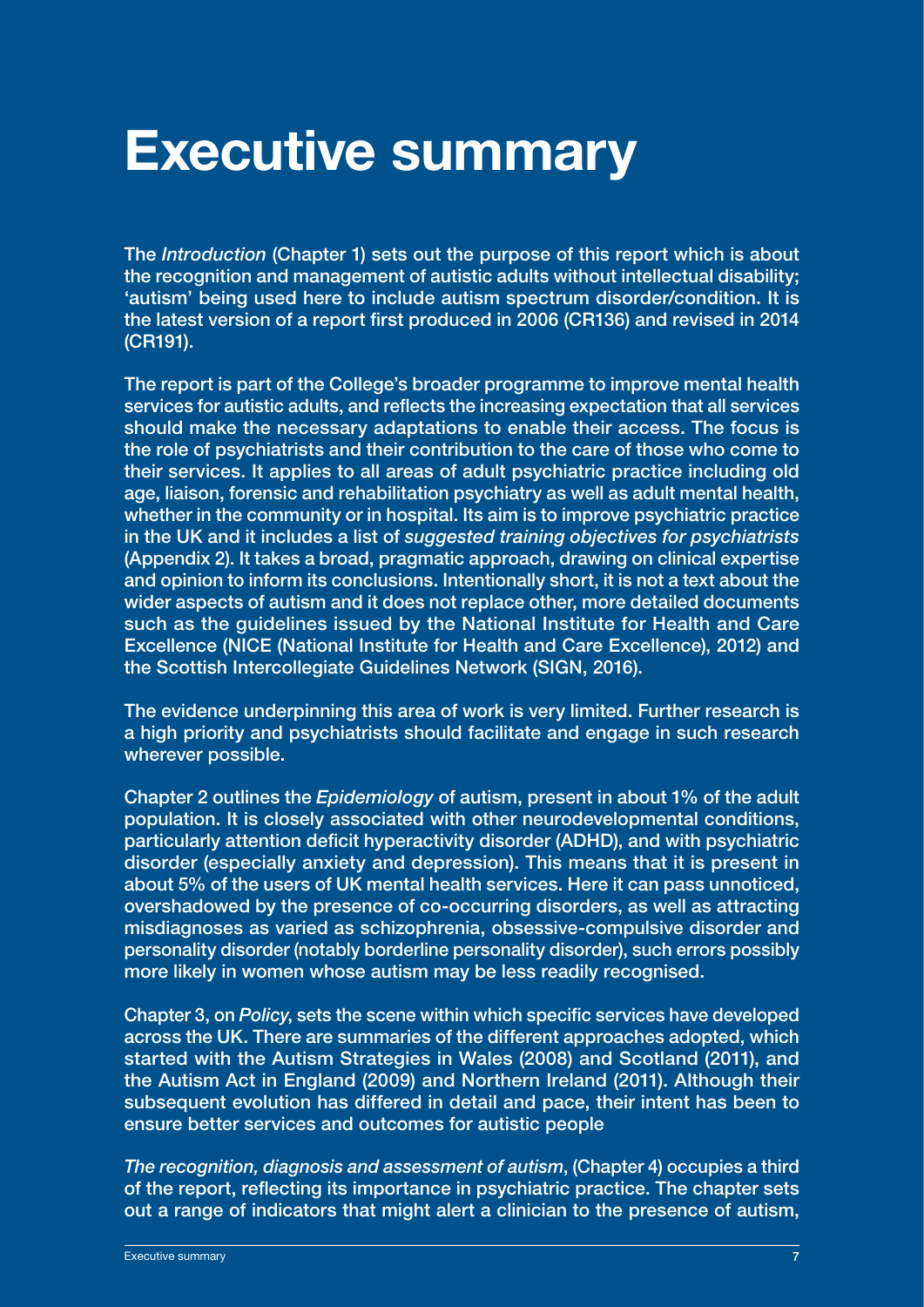before going on to describe the features that might help distinguish it from a number of specific, co-occurring psychiatric disorders including:

- **emotional disorders, such as anxiety, whose identification can be hindered** by a variety of communication difficulties, notably a limited ability to label or describe internal states;
- **•** depression: while the behavioural changes may be recognised autism complicates the assessment of suicidality, a major contributor to the increased mortality associated with this group;
- burnout, the informal label for a state of exhaustion that comes from the stress of coping with difficult sensory and social settings; it is distinct from anxiety and depression;
- **•** schizophrenia, a recurrent problem in differential diagnosis, requiring the clinician to draw on the individual's earlier developmental patterns (where available) as well as (listed) distinguishing characteristics;
- eating disorders, where it is important to distinguish between avoidant/ restrictive food intake disorder (ARFID) and anorexia nervosa, both of which are associated with autism.

The threshold for the diagnosis of autism will vary depending on *the purpose of the diagnosis*, which may be for research, clinical or administrative reasons. However, there are substantial differences across different locations and clinics and the report therefore examines *the process of diagnosis*. The chapter's emphasis is on how the psychiatrist might modify their circumstances and techniques to make the most of any interview with an autistic person.

The chapter ends with an account of *the tests used to identify and assess autism*, with a summary of a number of interviews and questionnaires (Appendix 1).

Chapter 5 moves on to the more formal assessments grouped under *the legal aspects of psychiatry*. It lists some of the issues that may complicate the assessment of *mental capacity*, and thereby the validity of an individual's *consent to treatment*, and suggests further measures to supplement the interview techniques listed in the previous chapter.

It describes the factors that might potentially affect the ability of an autistic person to give an accurate and reliable account of an event and to *bear witness*, and suggests ways of reducing their influence.

While *offending behaviour* in an autistic person may well be affected by co-occurring ADHD (and helped by its treatment) there are other contributory elements, and all need to be taken into account by a management plan, the latter including various avenues of *disposal in the criminal justice system*.

Chapter 6, on *Psychiatric management*, in the main is about those disorders that frequently co-occur with autism and which might be expected to be managed by standard adult services, using standard treatments, albeit with appropriate adjustments to accommodate the autism. Thus, psychological approaches can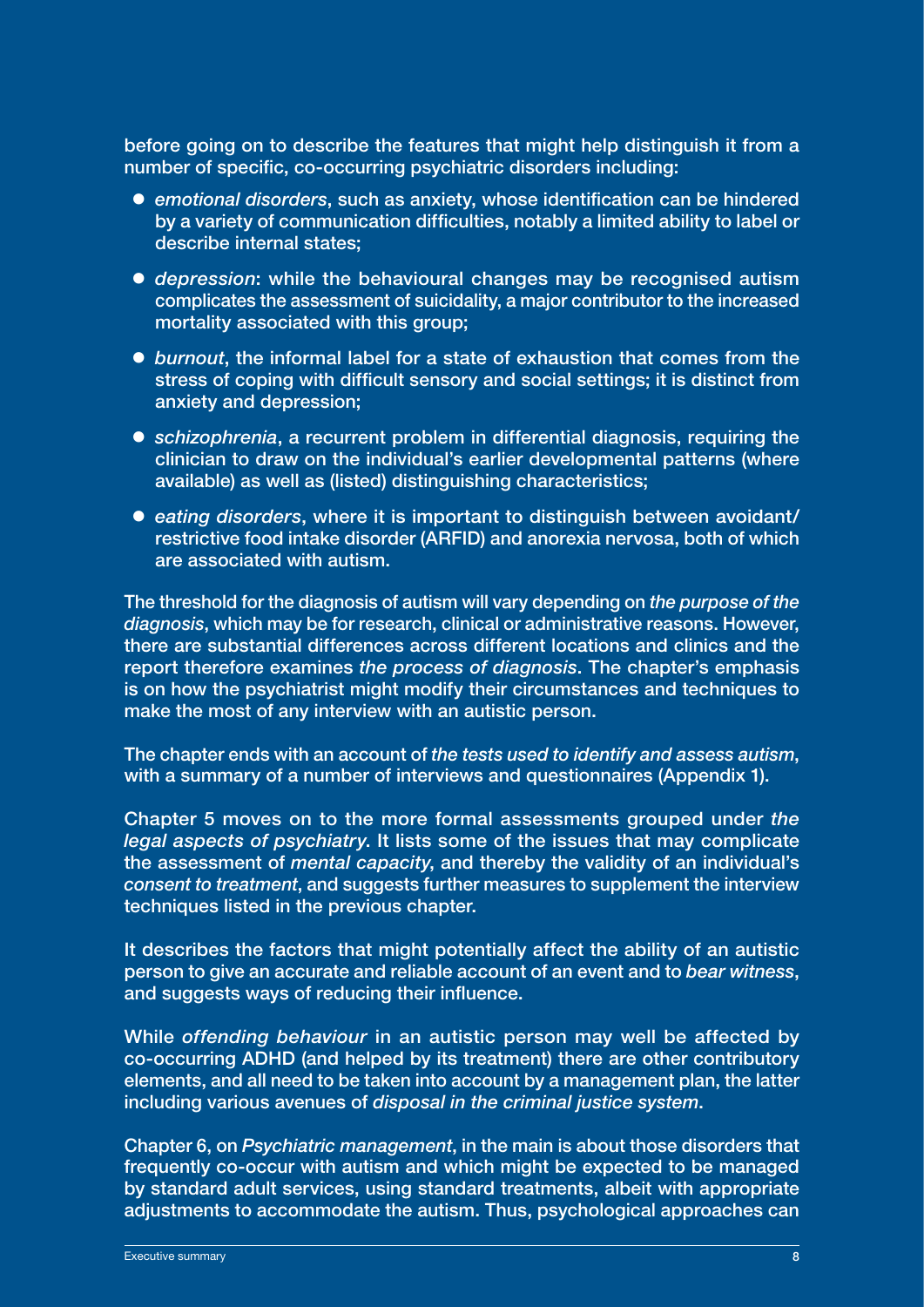<span id="page-8-0"></span>be adapted to differences in communication, social imagination and empathy, and while the usual indications for medication apply, it is to be used more cautiously and with the anticipation of an unusual response.

The presence of autism requires a multidisciplinary approach including, for example, psychology, speech therapy and occupational therapy. In addition, and subject to the agreement of the autistic person, families and carers need to be included.

The management of autism itself is chiefly about the provision of the education, training and social support/care required to improve the person's ability to function in the everyday world. Although these fall outside the scope of this report, the psychiatrist and their team need to work collaboratively with these *services* (Chapter 7), potentially wide ranging but very uneven in their provision.

Health's remit is limited in the main to the diagnosis of autism and the management of co-occurring psychiatric disorder. The latter is often long-term and the population is one in which many find it difficult to access services: ill-served by unfamiliar staff and time-limited case management, they require the infrastructure appropriate to chronic conditions. It is essential that the mental health team knits into the wider, multiagency network in which the substantial part is taken by other services, such as education, social services and the voluntary and independent sectors.

## Recommendations

- 1. All psychiatrists should continue to improve their expertise in autism through training and experience, and particularly, by familiarity with the autistic world.
- 2. All psychiatrists should be able to recognise and treat psychiatric disorder in autistic people, distinguishing it from the features of autism, and be able to make the appropriate adjustments to their treatment, care and follow-up.
- 3. All psychiatric services should aim to have a close working relationship with their local specialist autism resources.
- 4. There should be a programme to improve diagnostic consistency across the UK, something that requires those involved to develop networks, an initiative which the College should support.
- 5. All psychiatrists should facilitate and engage in autism research wherever possible and encourage the meaningful involvement of autistic people in its design and development. They should explore what options are open locally, nationally or internationally and decide how best to link in - one example is Autistica whose Discover network shares new findings, events and opportunities for research (www.autistica.org.uk/get-involved/take-part-in-research).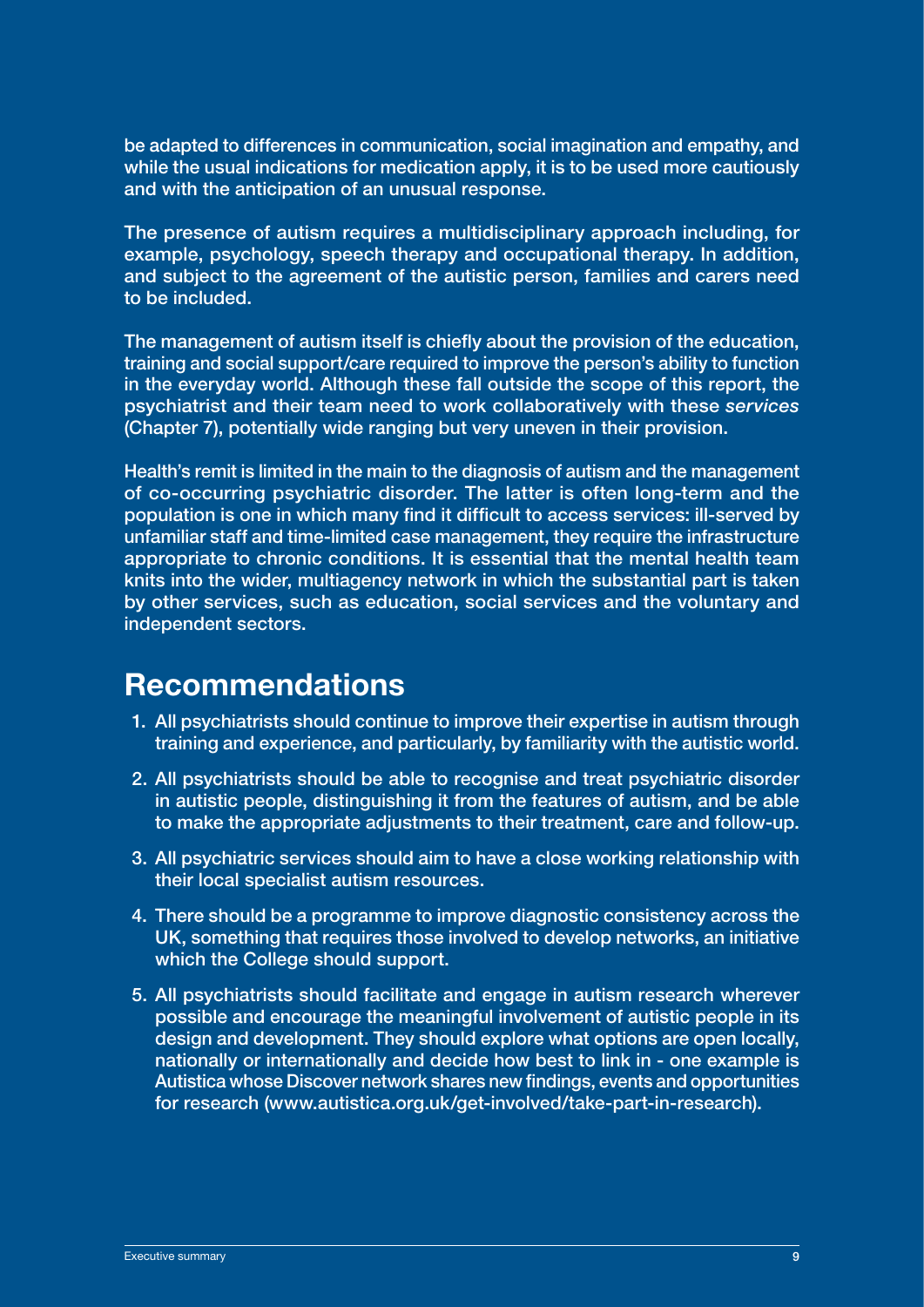# <span id="page-9-0"></span>Chapter 1: Introduction

Throughout this report, the term 'autism' is used to include all conditions on the autism spectrum, whether autism spectrum disorder (ASD), autism spectrum condition (ASC), or other terms such as Asperger syndrome, atypical autism or pervasive developmental disorder.

In line with current practice, this report uses identity-first language ('an autistic person' rather than 'a person with autism').

# 1.1 The purpose of this report

This document is a part of the College's broader programme to improve the mental health services for those autistic adults who do not have a generalized intellectual disability. It focuses on the role of psychiatrists while appreciating that theirs is only one component of a much broader approach. It is intentionally short, restricted to practice in the UK, and takes a broad, pragmatic approach, drawing on clinical expertise and opinion to inform its conclusions. It is intended to complement other, more detailed documents, such as the guidelines issued by the National Institute for Health and Care Excellence (NICE) and the Scottish Intercollegiate Guidelines Network (SIGN) (NICE, 2012; SIGN, 2016).

It is recognised now that most autistic people are adult, do not have an intellectual disability and are likely to be undiagnosed. Of those known to services, many have a wide variety of co-occurring physical and mental conditions. This association means that, for many, their first professional encounter will be with adult psychiatry (whether general, rehabilitation, forensic, old age, liaison or some other specialty). Some will have problems that relate immediately to autism (including those seeking a confirmatory diagnosis), but most will come with the symptoms of an assortment of psychiatric disorders. The context will complicate their presentation (and management) further; this includes where and how they live, the people and the services available.

While there are specialist autism services, they are patchy and with limited funding and remits. Even where such a service exists, the clear legal expectation is that an autistic person has the same right as anyone else to access a generic physical and mental health service if their co-occurring condition meets the threshold criteria for that service. Despite this, it is common for clinicians to use autism as a justification for denying someone treatment for a psychiatric disorder, attributing all their symptoms to autism.

This document is to help psychiatrists to recognise autism (distinguishing it from co-occurring disorder) and to treat their patients appropriately, making reasonable adjustments and avoiding discrimination. Together with other resources (such as clinical discussion and online packages), it will help them to meet their statutory training requirements related to autism.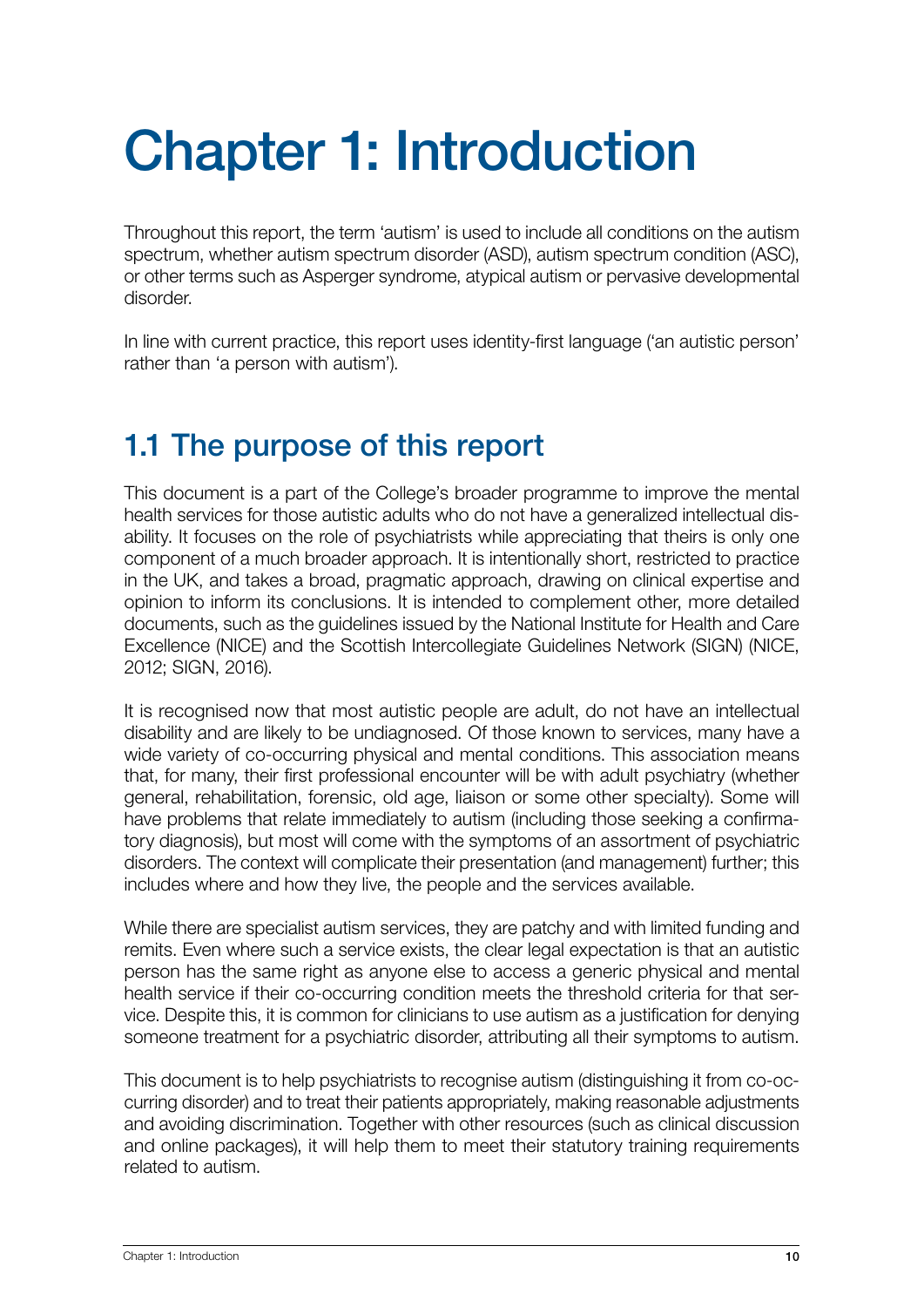# <span id="page-10-0"></span>1.2 Concepts and terminology

*Autism Spectrum Disorder* (ASD) is one of a range of neurodevelopmental conditions defined in DSM-5 and ICD-11 (American Psychiatric Association, 2013; World Health Organisation, 2018) with the former giving a particularly good description of its characteristics. Diagnosis requires the combination of:

- characteristic difficulties in reciprocal social relationships and communication
- a history of restricted, repetitive or stereotyped behaviour, interests and activities associated with difficulties with flexibility and a consequent preference for predictability and routine; this group of symptoms, which includes anomalous responses to sensory stimuli, is summed up as 'Restricted, Repetitive Behaviour' (RRB)
- childhood onset; although the individual's difficulties usually are recognised early, there may be a delay until their coping strategies are outstripped by an increase in social expectations (e.g. on the transitions through school and beyond to independent living, further education or employment); in the older adult, there may be little early history available so that it may not be possible to determine the time of onset, but this should not preclude a diagnosis.

In common with other neurodevelopmental disorders, autistic characteristics change with age and circumstance and their presentation is complicated further by co-occurring developmental and psychiatric disorders.

By their nature, accounts of the diagnostic features will be selective, omitting a wide range of associated characteristics, skills and strengths. For example, a fascination with systems and patterns, an attention to detail, and the ability to concentrate for long periods may be expressed in strong and persistent interests which can be conducive to creativity and originality. Unusual talents in areas such as memory, visual functioning, and musical processing may pass unrecognised unless very pronounced.

*Asperger syndrome*, only included in the international diagnostic classifications in the 1990s, was distinguished by the presence of relatively fluent speech and the absence of a general intellectual disability. The category could not be distinguished consistently and newer classifications have discarded it, along with other subtypes of autism. However, many autistic people continue to use Asperger syndrome as a useful label to identify themselves.

It is unknown how often a similar social communication difficulty occurs in the absence of RRB, past or present. Labelled as *Developmental Language Disorder* (ICD-11) or *Social (Pragmatic) Communication Disorder* (DSM-5), it is categorised currently as a separate communication disorder rather than as a variant of autism.

There is a great variability in the nature and intensity of the constellation of features that go to make up autism. The result is a continuum of presentation that shades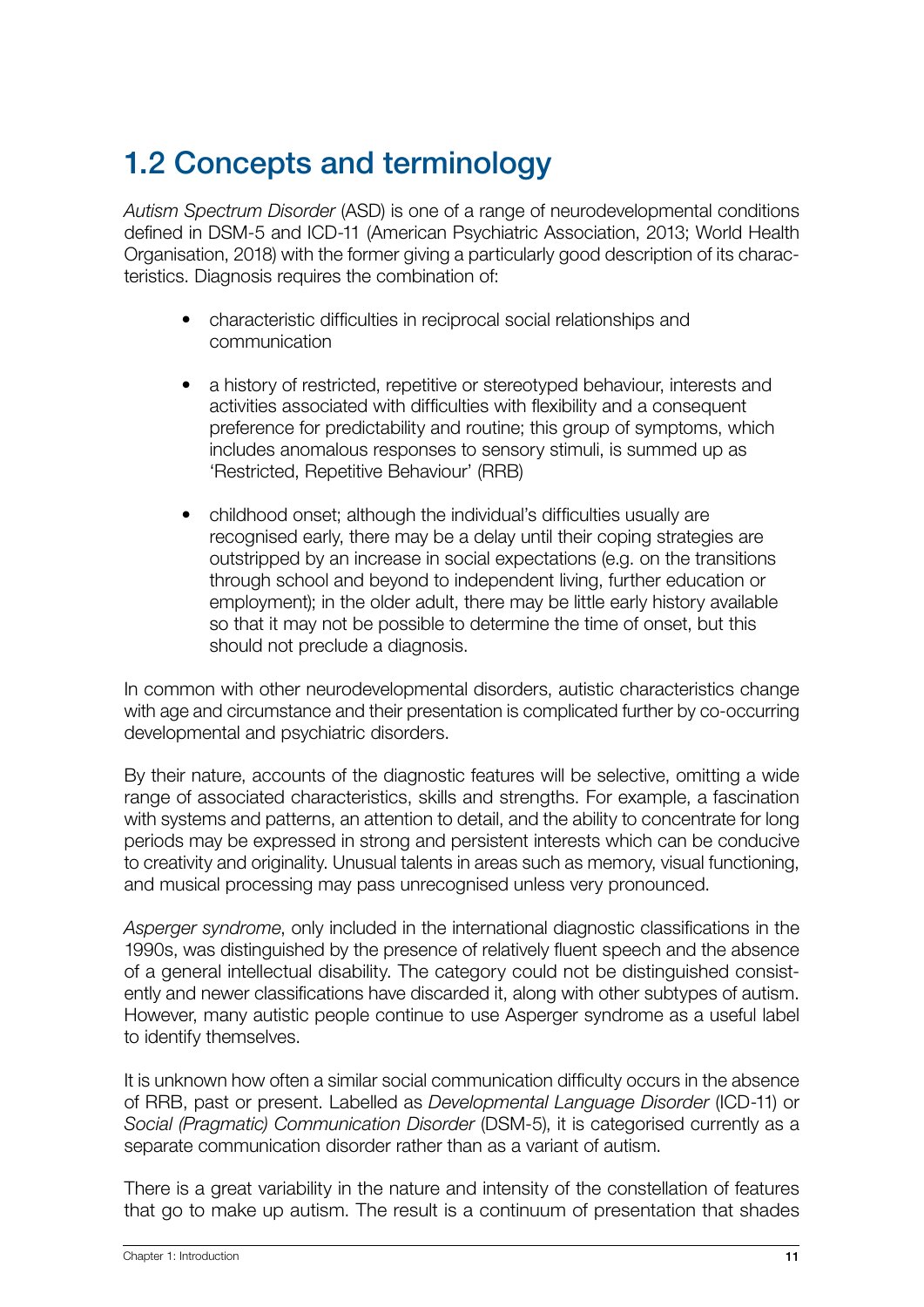from severe and obvious disability, through variants (which, although subtle, may still bring social disadvantage) to blend into traits found in the general (neurotypical) population ('neurotypical' being a widely used term to identify the absence of significant neurodevelopmental disorder). It is a clinical judgement as to whether an individual's characteristics achieve the diagnostic threshold of a significant impairment in their current functioning across a variety of settings. It will depend not only on their innate characteristics, but also on their current circumstances and mental state. As with all psychological and neurodevelopmental conditions, symptoms may be minimal in supportive settings but become amplified by distress, leading to a deterioration in everyday functioning and, for some, a more catastrophic decompensation.

Such variability has meant the development of several different ways in which autism is perceived, for example:

- autism as a *disorder*, with the possibility that, one day, it might be treatable: their inherent difficulties leave autistic individuals less able to cope with the messiness of the everyday world.
- autism as a *disability*, a condition that requires specialist remedial education or environmental adaptations to help the individual to enjoy as full and independent a life as possible.
- autism as one element in the range of *neurodiversity*, an innate difference (much as someone might be left-handed) rather than a deficit; the difference becoming prominent in an alien, socially complex world attuned to neurotypical normality; here, it is better expressed by the term 'condition' rather than 'disorder.'

These concepts are not mutually exclusive and, depending on their circumstances and needs, individuals, family members, service providers and researchers will draw on whichever is of most use to them at the time.

There was a similar debate as to the nature of 'intellectual disability' (the term used in this report). This preceded the introduction of Intellectual Disability Disorder (IDD) by DSM-5 and Disorder of Intellectual Development (DID) in ICD-11, both terms which identify with health disorder.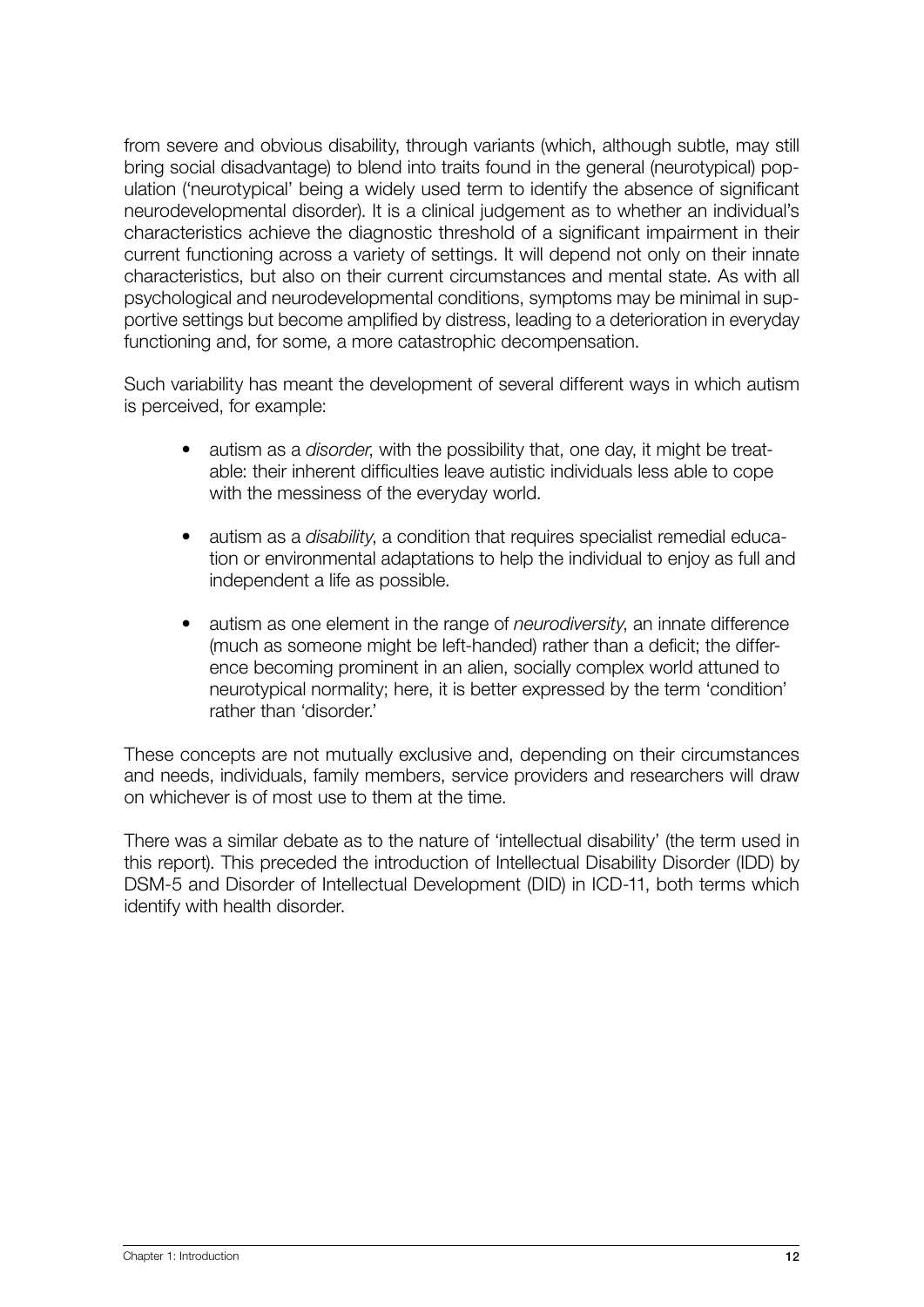# <span id="page-12-0"></span>Chapter 2: Epidemiology

# 2.1 Prevalence of autism

Epidemiological data on the prevalence of autism in adulthood are limited. Much information is extrapolated from childhood studies or derived from groups (such as clinic attenders) skewed by selection bias.

Initially, autism was thought of as a discrete disorder, occurring in only 0.04% of the population, of whom about 80% also had a general intellectual disability. Changing concepts and diagnostic practice over the last thirty years have combined with greater awareness to increase the number of people identified as autistic. Although there is an association with Intellectual Disability (ID), the current estimate is that autism is present in at least 1% of the general population, of whom most are adult. This is derived from a case-finding population survey in England (after excluding those with moderate/severe intellectual disability) and startlingly few had been diagnosed previously or were known to services (Brugha et al., 2011). While a number of surveillance programmes report higher prevalence figures, their validity is subject to their methodology.

An increased prevalence of autism has been reported in groups that are at a socioeconomic disadvantage (Rai et al., 2012b) or migrant (Magnusson et al., 2012), factors that might contribute to a greater prevalence in an Afro-Caribbean population in higher income countries (Goodman and Richards, 1995; Dyches et al., 2004; Keen et al., 2010) in the absence of any evidence of global geographical variation (Elsabbagh et al., 2012). This is complicated by a US study which suggests that ethnicity may not only delay engagement in the diagnostic process but also prolong the process itself (Mandell et al., 2007).

Autistic characteristics are usually most pronounced in early childhood, becoming less obvious as the individual moves into adulthood, whether as a result of innate maturation, learned compensation or a move into less demanding circumstances: milder characteristics may become sub-clinical, only to emerge in a crisis or an adverse environment (Balfe et al., 2011; Fein et al., 2013). Although the trajectory in later life has yet to be determined (Mukaetova-Ladinska et al., 2012), the adult general (household) population survey did not find prevalence to change significantly with age (Brugha et al., 2012). All the same, those whose traits fall short of the diagnostic threshold may well retain disabilities in areas such as perception, cognition, communication and motivation which, although 'hidden', can be a substantial hindrance in everyday life.

While intellectual disability is an important determinant of support needs, normal (or above normal) IQ does not guarantee a favourable outcome. Of those identified in childhood, only 16–50% become fully independent as adults and, here, higher figures might reflect an unusually supportive community (Engstrom et al., 2003; Farley et al., 2009; Howlin et al., 2013).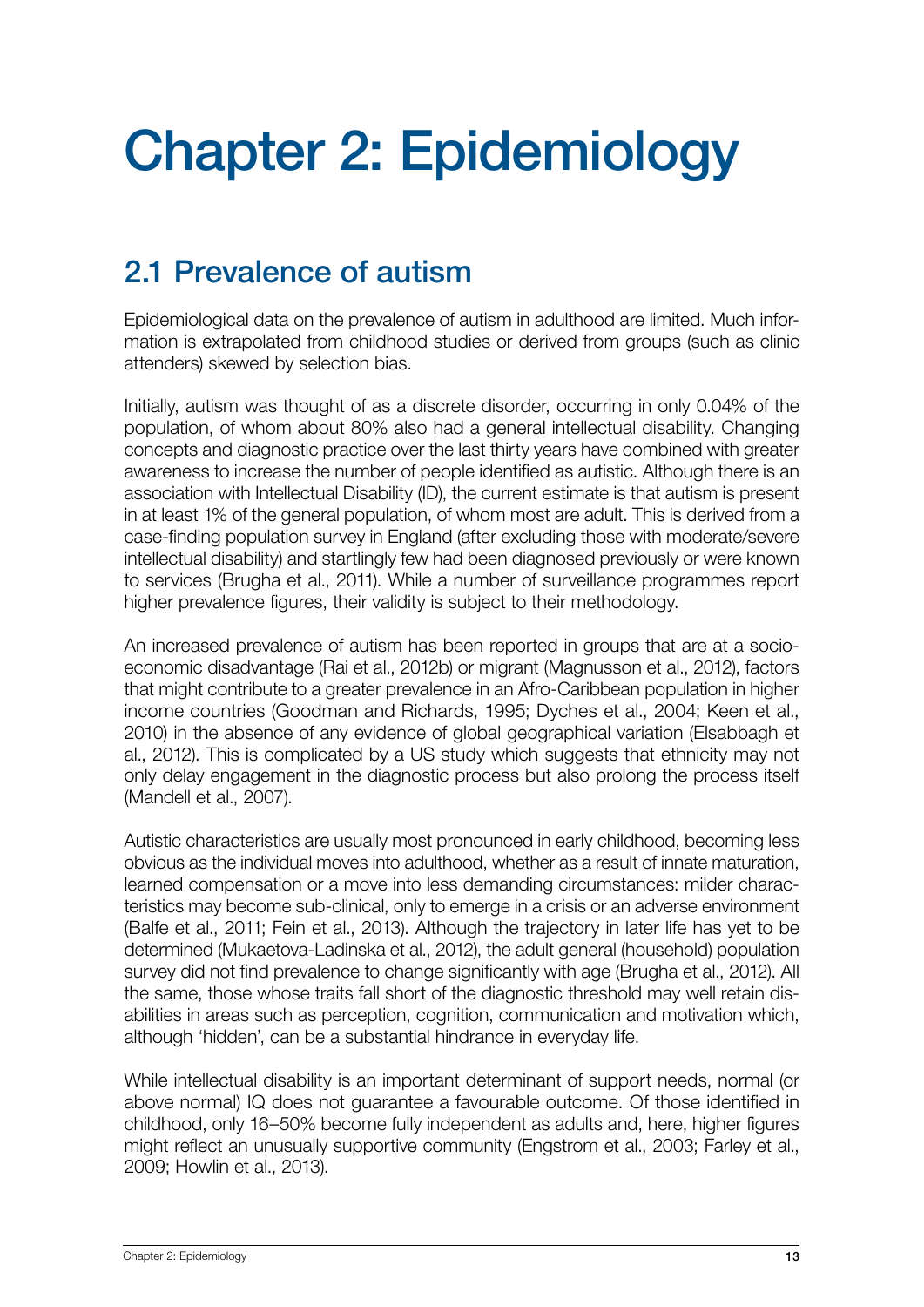# <span id="page-13-0"></span>2.2 Prevalence of co-occurring conditions

Autistic people are at greater risk of co-occurring psychiatric disorder (Mandell, 2018). Therefore, although autism is present in about 1% of the general population, it is encountered in 3-5% of mental health service users (Brugha et al., Accepted for publication; Nylander and Gillberg, 2001), its presentation and management being affected by their co-occurring disorders. These will colour, for example, their communication, flexibility and ability to engage in the clinical process; overshadowed, the autism may go unnoticed or, conversely, its characteristics be so amplified by stress that everything is ascribed to autism and any other issues are missed.

#### Neurodevelopmental conditions

Autism is one of a range of neurodevelopmental conditions ranging from specific learning disabilities (e.g. in language, dyslexia or dyscalculia) to more complex syndromes that include attention deficit hyperactivity disorder (ADHD) and developmental coordination disorder (DCD). Autism is associated with these other conditions, ADHD being present in 30% of autistic children (as against 4% in the general population), tics in 10% (vs 6%), developmental coordination disorder in 70% (vs 5%) and epilepsy in 5% (vs 1%). The data for adulthood is more limited, but most neurodevelopmental disorders improve with age and, in the general population, ADHD reduces to about 2.5% (Simon et al., 2009) and tics to 0.7% (Schlander et al., 2011). We do not know how the presence of autism affects this pattern of change, but there are indications that ADHD is present in 30-45% (Polderman et al., 2014) and epilepsy in 5% of those autistic adults who do not have an intellectual disability (Rai et al., 2012a; Tuchman, 2013).

The elements that combine to give a condition are common to several conditions rather than being specific to one. For example, inattentiveness and distractibility, central to a diagnosis of ADHD, are also associated with autism as is compulsive behaviour, a component of Tourette syndrome as well as of obsessive-compulsive disorder. Speech anomalies, seen in developmental speech disorders, are associated with autism while limited theory of mind (mind blindness) occurs not just in autism, but also in schizophrenia and where there has been early loss of sight or hearing. The earlier perception of disorders as well-defined, discrete constellations of symptoms has blurred with the growing recognition of the extent to which their symptom profiles overlap (Ronald et al., 2006). A categorical diagnosis provides a caricature of someone whose complex mix of skills and difficulties requires a broader, more descriptive diagnostic assessment.

Hearing anomalies are more frequent in autism than in the general population and, obscured by autistic symptomatology, are more readily missed (Demopoulos and Lewine, 2016). There is a closer association with congenital blindness (Ashtarikiani, 2015).

### Gender dysphoria (DSM 5) / Gender incongruence (ICD-11)

Autistic traits appear over-represented in gender identity clinics and it has been suggested that there may be an association (Glidden et al., 2016). Overall the assessment and management of gender dysphoria should be in line with existing guidance (Royal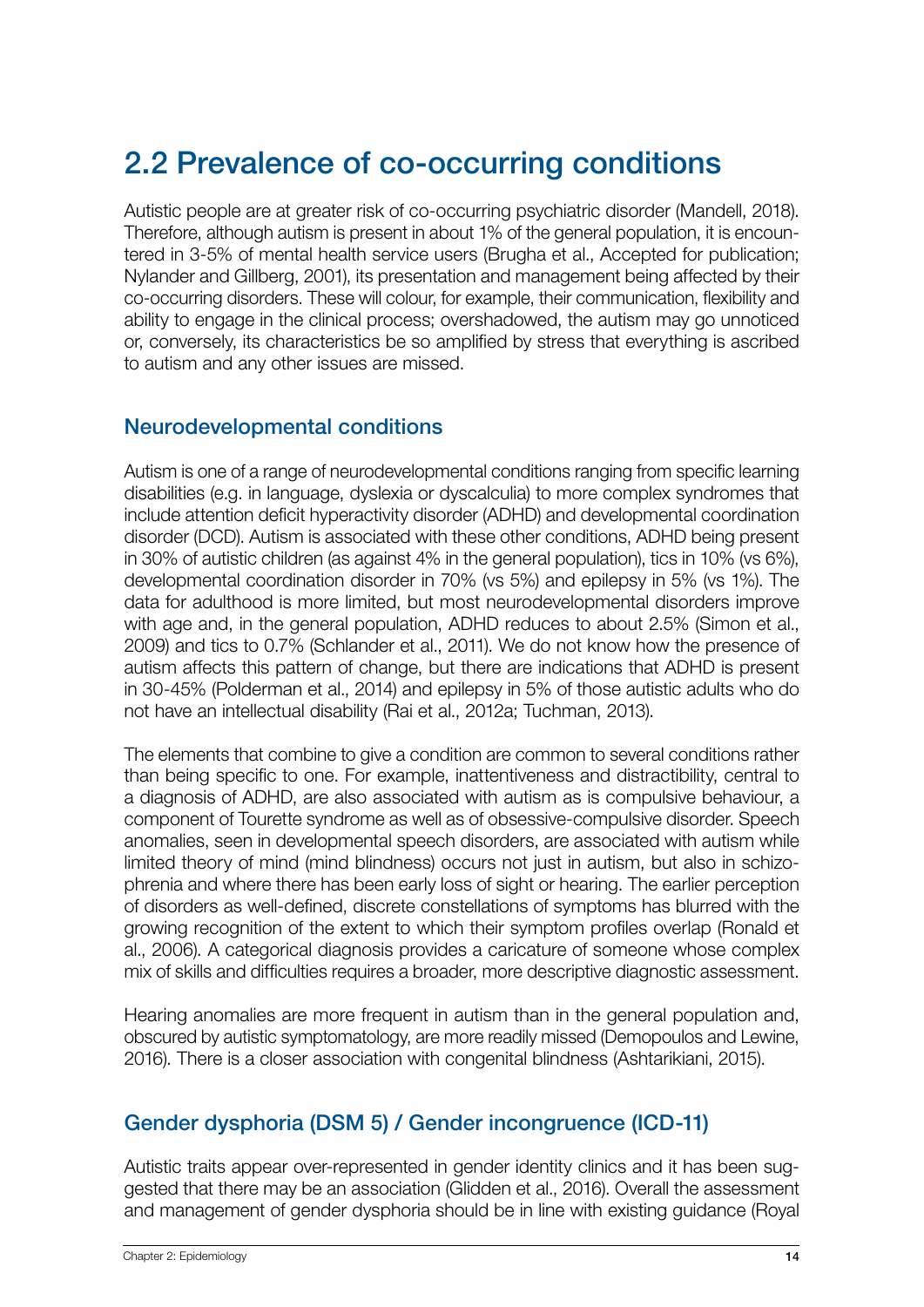<span id="page-14-0"></span>College of Psychiatrists, 2012) and, although the neurodevelopmental state may be relevant, it should not hinder access to a gender identity service.

## Psychiatric disorder

The association with psychiatric disorder may stem partly from an adolescence characterised by victimisation and bullying (Balfe and Tantam, 2010) affecting the development of self-esteem, social confidence, identity and the potential to live independently. Autism is over-represented among individuals presenting with eating disorder (Berkman et al., 2007) (see [p30](#page-29-1)) and also with substance abuse (Butwicka et al., 2017).

Mood and anxiety disorders are particularly frequent, notably generalised anxiety disorder, agoraphobia, social phobia and obsessive-compulsive disorder (Joshi et al., 2013; Lever and Geurts, 2016; Russell et al., 2016) and depression and suicidal thoughts (Cassidy et al., 2014; Hudson et al., 2018). There is a wide variation in prevalence depending on the population studied (a community sample of autistic people, referrals to an autism service or those attending a mental health service) and the methodology used to identify the disorder (an autistic person may well put an unusual interpretation on the items in an unadapted survey instrument). However, meta-analysis suggests the lifetime expectancy to be about 40% each for depressive and anxiety disorders (Hollocks et al., 2019).

**Schizophreniform psychoses** are more frequent in autistic people (Selten et al., 2015) but the extent to which autism signals a predisposition is unclear as the issue is clouded by similar symptomatology and shared risk factors (King and Lord, 2011; Palmen and Van Engeland, 2012). Further blurring this are brief psychotic episodes (induced by severe stress and responsive to stress reduction and antipsychotics) which may be misdiagnosed as (more chronic) schizophrenia. The clinical distinction is discussed later (Table 1 on [p28\)](#page-27-0).

Bipolar affective disorder is also more frequent in autism (Selten et al., 2015), with the potential for a misdiagnosis of schizoaffective disorder.

<span id="page-14-1"></span>**Catatonia** is an ill-defined syndrome that can occur with schizophrenia but also with other disorders, including autism. Catatonic symptoms run through neuropsychiatry (Cavanna et al., 2008) and characteristics such as stereotypies, complex mannerisms, echolalia, difficulty in initiating voluntary actions (including speech), unusual slowness, passivity and freezing are not unusual in autism and can become severe enough to interfere with everyday functioning (Dhossche, 2014; Rosebush and Mazurek, 2010).

Similarities in presentation may cause autism to be mistaken for a **personality disorder**, most frequently emotionally unstable/borderline, schizotypal, or obsessive-compulsive in form (Smith and Hobson, 2013). This is particularly likely where there is an undue reliance on standard instruments such as the Hare Psychopathy Checklist – Revised (PCL-R) (Hare, 2003), the Minnesota Multiphasic Personality Inventory (MMPI) (Ozonoff et al., 2005) and the Yale–Brown Obsessive Compulsive Scale (YBOCS) (Goodman et al., 1989). At the same time, the presence of autism does not exclude a concurrent diagnosis of personality disorder (Rydén et al., 2008).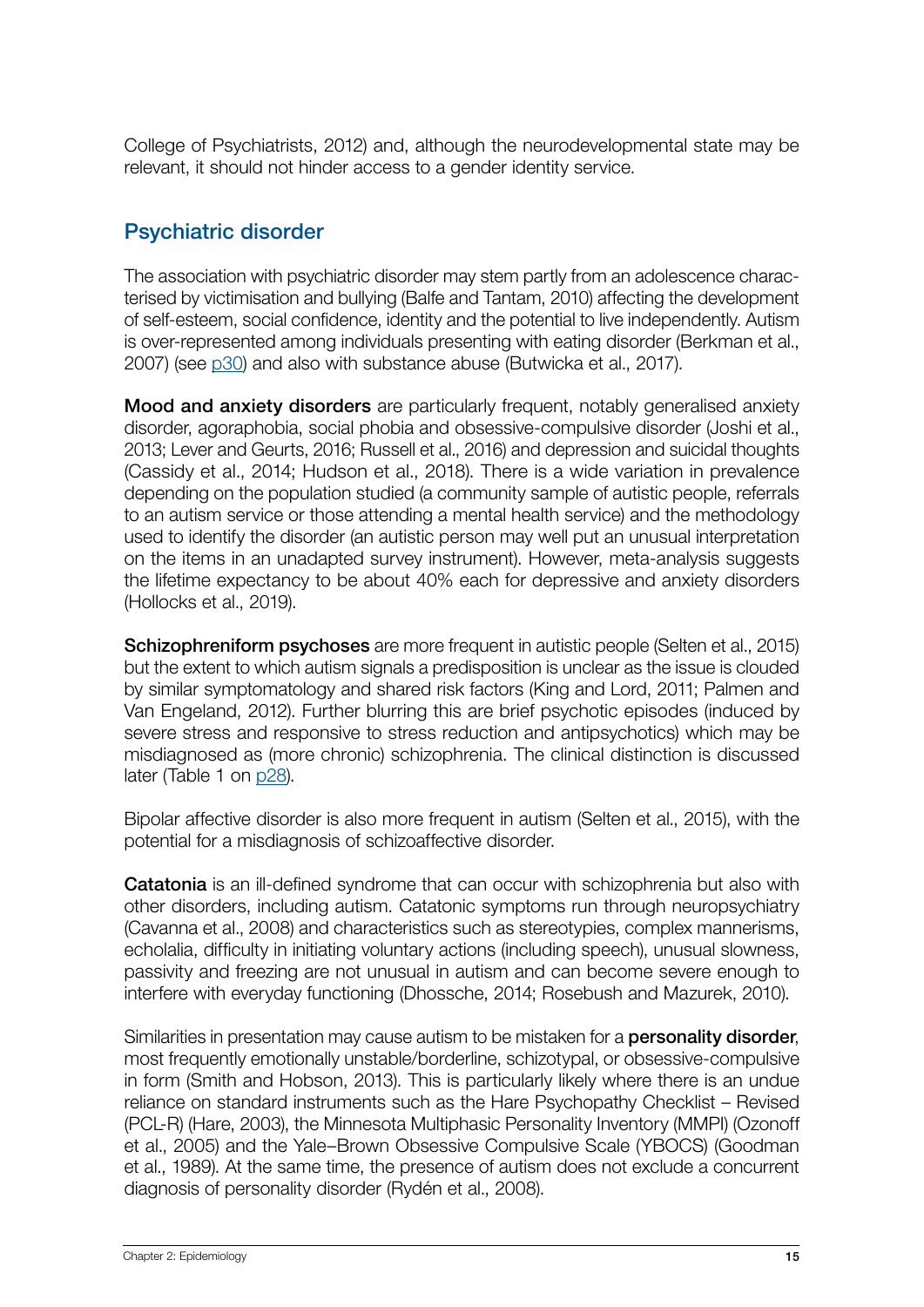<span id="page-15-0"></span>Finally, besides the increased likelihood of autistic traits in the immediate family of an autistic person, the clinician must be alert to the increased risk of psychiatric disorder, the result of shared genetic predisposition rather than simply the effect of caring for someone with autism (Daniels et al., 2008; Piven and Palmer, 1999). Multiple sources of stress can interact to affect both the individual and those around, contributing to a complex domestic dynamic.

### Genetic disorder

While the heritability of autism is about 80–90%, with increased traits in parents and a 10–20% risk of recurrence in a sibling, the role of genetic factors is complex. Certain rare syndromes are associated with autistic symptomatology, sometimes accompanied by intellectual disability (e.g. neurofibromatosis, tuberous sclerosis, Klinefelter syndrome, fragile X syndrome and Turner syndrome), and represent a single genetic variant with a large effect. In others who do not have a recognised syndrome, advances in genetic testing are identifying similar 'rare variants of large effect' in the form of an increase in pathogenic copy number variations (CNVs), or even smaller changes to the genome. Such variants are likely to be more prevalent in those with significant co-occurring developmental difficulties, such as intellectual disability and/or epilepsy. For many without such difficulties, polygenic variation is more likely to play a role (as it is with any continuously distributed trait in the population), with a low yield from genetic testing.

Current recommendations are therefore only to test those with significant dysmorphic features, congenital anomalies, or co-occurring developmental difficulties. At the same time, this is a fast-changing field which should be reviewed regularly with the regional genetics centre.

## 2.3 Prevalence of offending

Most autistic people are law-abiding (and even rule-bound) and there is no real evidence to suggest that they are more likely to offend than others. There is a debate as to how far this might be offset by the few whose characteristics may predispose them to entanglement with the law (see 5.3 Offending behaviour on  $p16$  for examples) (Barry-Walsh and Mullen, 2004). In the absence of systematic community studies, our present knowledge comes from a slowly growing number of clinical studies, reports in the professional literature, and a small number of cases that have received extensive media coverage. While there is the suggestion that a small proportion of autistic people may commit more serious and idiosyncratically motivated crimes with a disproportionate degree of violence (Mouridsen, 2012), any link appears to be a consequence of an association with ADHD rather than with autism itself (Heeramun et al., 2017).

The selection bias of the process that identifies someone as an offender is so variable as to be a matter of chance. Factors such as being caught, charged and convicted will be influenced not only by a person's underlying neurodevelopmental disorder, but also by the extent to which this is recognised by others, as well as the attitudes, support, supervision and tolerance of all those involved. Two studies carried out in UK high secure psychiatric hospitals have indicated that there might be an increased prevalence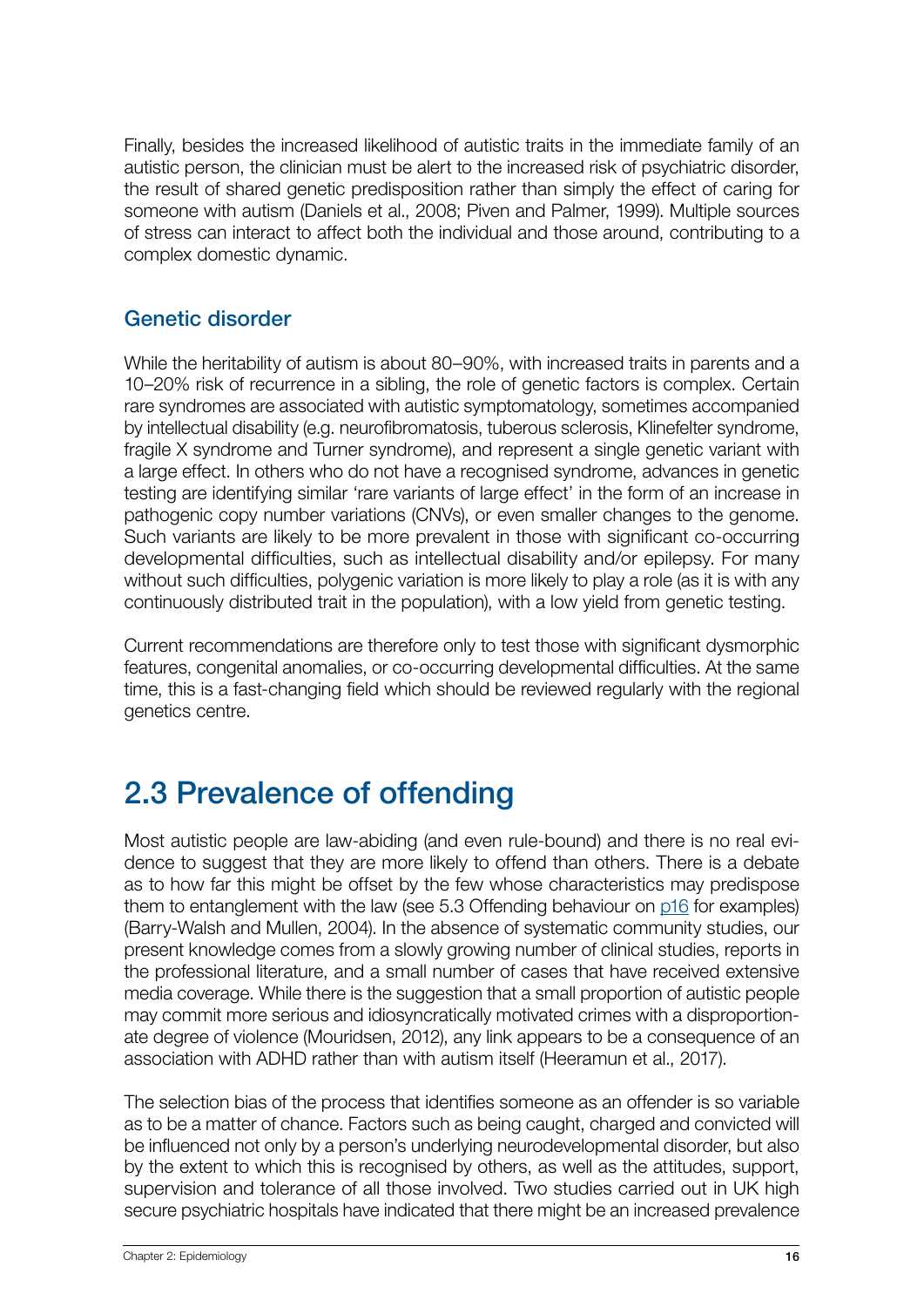of autism (Hare et al., 2000; Scragg and Shah, 1994), but the specialist nature of these settings forbids extrapolation to other hospitals or prisons. A study in Scottish prisons revealed the difficulty in identifying autistic individuals, let alone estimating its prevalence (Robinson et al., 2012).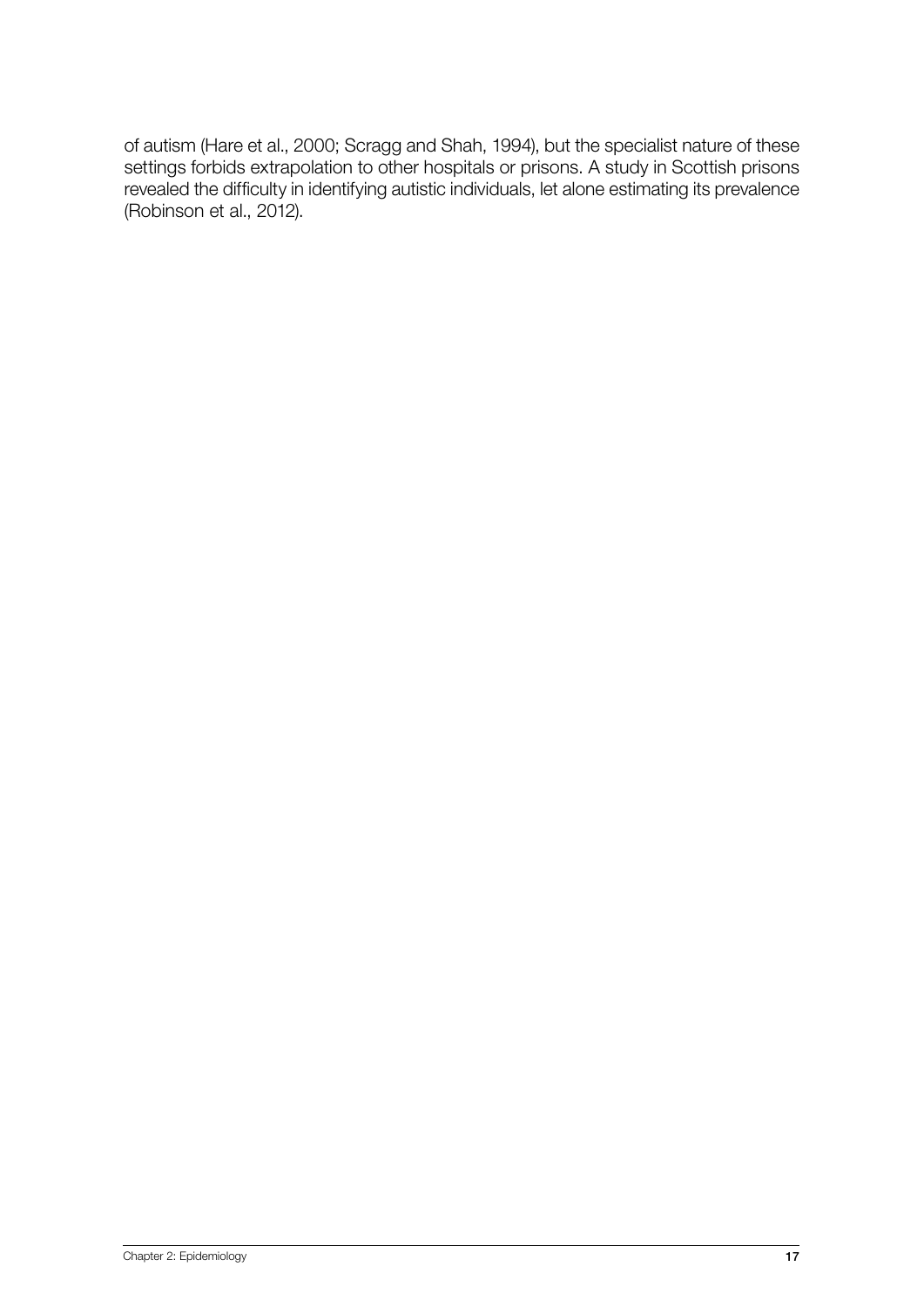# <span id="page-17-0"></span>Chapter 3: Policy

Widespread recognition of autism in adults without an intellectual disability has led to a shift in its public perception and a demand for better resources, greater awareness, and a higher level of professional expertise. It has become clear that, rather than an isolated condition, an autistic individual will have a personal profile that includes a mix of neurodevelopmental disabilities, strengths and skills which, in turn, affects their further development. In addition, there is the likelihood of developing a co-occurring psychiatric disorder, affecting both the presentation and the management plan, and reducing the ability to manage the activities of daily living, potentially to the point of needing long-term support. Adults can find themselves in a limbo between the various psychiatric specialties: too able to be included within the contracted services for intellectual disability, but with developmental disabilities and support needs unfamiliar to the various mental health specialties, many of which are more used to dealing with recovery models of episodic care.

Disorder or disability should not bar anyone from access to any clinical services, and autistic individuals should be managed within mainstream mental health services with suitable adjustments for autism. For some, these services will need to be buttressed by more specialist provision. Consequently, all mental health services, including specialist services (e.g. psychotherapy, forensic and old age psychiatry), must consider how they will meet the needs of their autistic patients effectively, and from where they will obtain specialist support.

# 3.1 England

The Autism Act 2009 was followed by three documents which include a Strategy and statutory guidance (Department of Health, 2010a; Department of Health, 2010b; Department of Health, 2014) placing a legal obligation on local authorities and all NHS organisations to develop services, overseen by a local ASD strategy group. Commissioning guidance has been issued (Department of Health, 2015; Department of Health and Social Care, 2019) as well as clinical guidelines on diagnosis and management, and service quality standards (NICE, 2012; NICE, 2014).

A process of collaborative commissioning which includes both health and social care, and is based on joint strategic needs assessments (JSNAs), has produced five-year local sustainability and transformation plans (STPs). For autism, these plans should make for equitable access to mainstream services (through reasonable adjustments) as well as more specific provision including a pathway to diagnosis, appropriate treatment, support (in areas such as occupation, housing and leisure services) as well as training for all staff working for health, social care, education and independent providers.

In 2018, the Department of Health and Social Care established Task and Finish Groups to implement one of five themes taken from the Autism Strategy.

Abusive care in Winterbourne View led to the start of Transforming Care in 2012, a programme to improve community services for learning difficulties and autism with the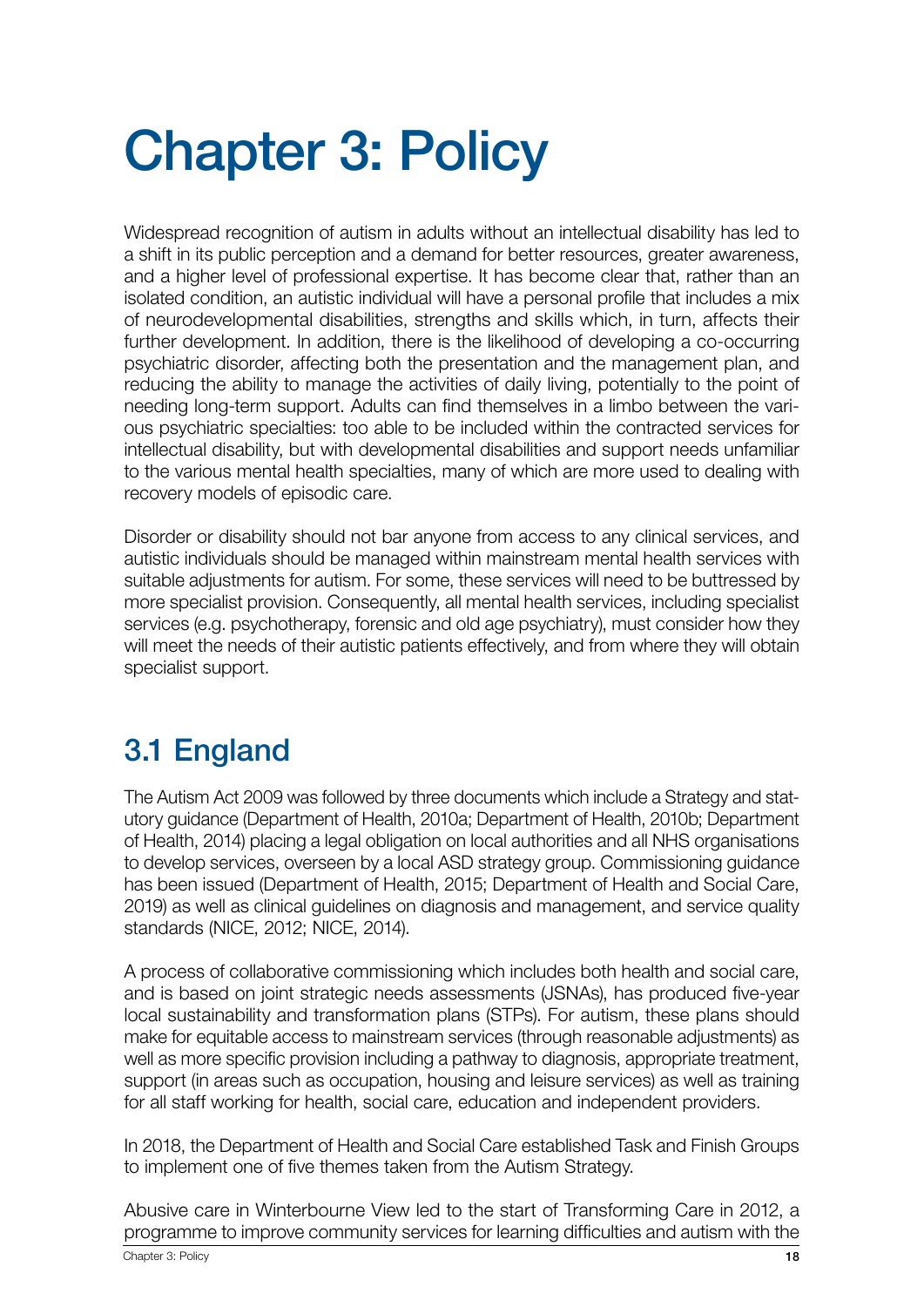<span id="page-18-0"></span>aim of curtailing inappropriate hospital admission. In 2019 NHS England made autism and learning disabilities a clinical priority for the NHS.

The Care Act (2014) made local authorities responsible for the welfare of both carers and service users and paved the way for statutory guidance on safeguarding vulnerable adults (Department of Health and Social Care, 2017).

# 3.2 Wales

The Autistic Spectrum Disorder (ASD) Strategic Action Plan (Welsh Assembly Government, 2008) was the first of the specific autism strategies in the UK. A 10-year programme with ring-fenced funding, it set out key actions, which included the establishment of local stakeholder groups and autism leads. An All Wales Network for Adults was established to provide diagnosis and support, irrespective of cognitive ability, and its revision in 2015 commissioned Integrated Autism Services in all areas and issued a competency based tiered training strategy. The same year the recurrent funding for an ambitious Children and Young People's Programme included a focussed neurodevelopmental workstream. A draft Code of Practice for the delivery of Autism Services has been issued for consultation, but an Autism (Wales) Bill was rejected by the National Assembly. However, the Wales Mental Health Measure (2012) provides a statutory framework for how people with mental health problems (including all in-patients) access and receive services.

The Social Services and Well-being (Wales) Act 2014 gives a coherent framework for social services with a focus on provision which comes from the needs of individuals and their carers, which is flexible, and which prevents the development of additional needs.

# 3.3 Scotland

The Scottish Strategy for Autism (Scottish Government, 2011) set out 26 recommendations, to be jointly delivered by local and national government over a decade. Initial actions included a mapping project to determine areas of good practice throughout Scotland; the initial funding of six 'One Stop Shops' around Scotland (in collaboration with three major autism charities); the establishment of a Development Fund for individual project applications; and direct funding to each Local Authority in Scotland to develop local autism strategies and action plans. Funds from the Strategy also supported an initiative to investigate and ultimately reduce waiting times for diagnosis (Autism Achieve Alliance, 2014) and the development of the Autism Training Framework, which details the knowledge and skills required by those working in health and social care at different levels of autism expertise (NHS Education Scotland, 2014).

A refreshed Scottish Strategy for Autism was launched in 2018 with four major strategic outcomes, labelled *A Healthy Life, Choice and Control, Independence*, and *Active Citizenship*.

Guidelines were published in 2016 on the assessment and management of ASD (SIGN, 2016).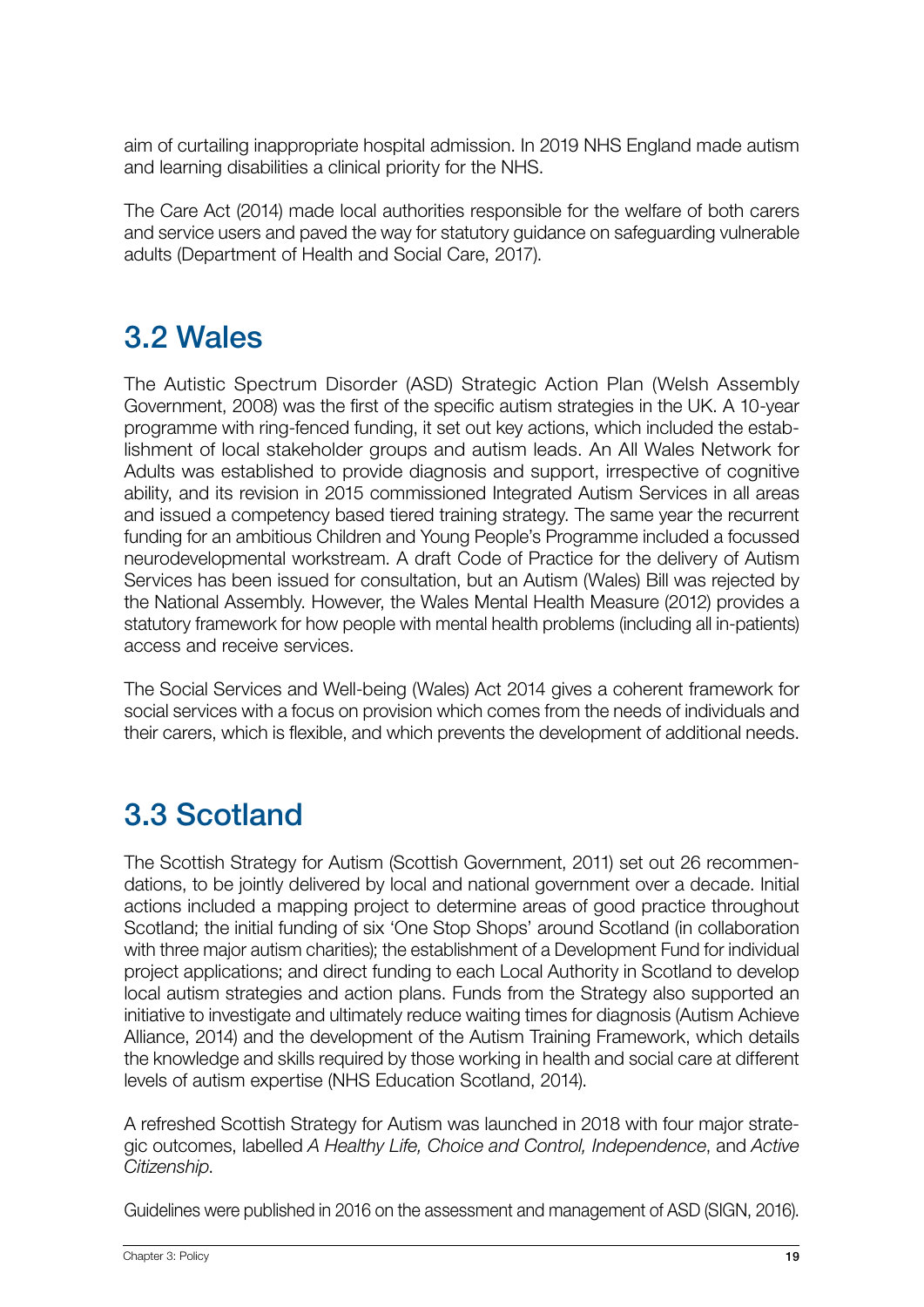# <span id="page-19-0"></span>3.4 Northern Ireland

The Autism Act (Northern Ireland) 2011 had two main aims. The first was to amend the Disability Discrimination Act 1995, broadening the assessment criteria to include a person's social interaction. The second was the development of a cross-departmental Autism Strategy (2013–2020) and Action Plan (2013–2016). The multidisciplinary Regional Autistic Spectrum Disorder Network, established to implement the Action Plan, developed the Autism Adult Care Pathway (2013) as part of the service redesign to improve autism care, and guide commissioning, in Northern Ireland.

Delay and even deterioration in services led the National Autistic Society and Autism NI to publish *Broken Promises* in 2016 which urged that the Northern Ireland Assembly should implement the Autism Strategy in full, with the genuine participation of autistic people and their families and a clear accountable process for overseeing the implementation. Unfortunately, the Assembly was suspended shortly afterwards but, with its present resumption, it is hoped that this will come about.

# 3.5 The Channel Islands

**Jersey** has an Autistic Spectrum Partnership Board which comes under the Joint Secretariat for People with Special Needs and their Families. The Board is responsible for the development and delivery of services and is developing a specialist autism centre and team.

Guernsey is developing a similar service model.

## 3.6 The Isle of Man

There is no specific provision for autism in the legislation.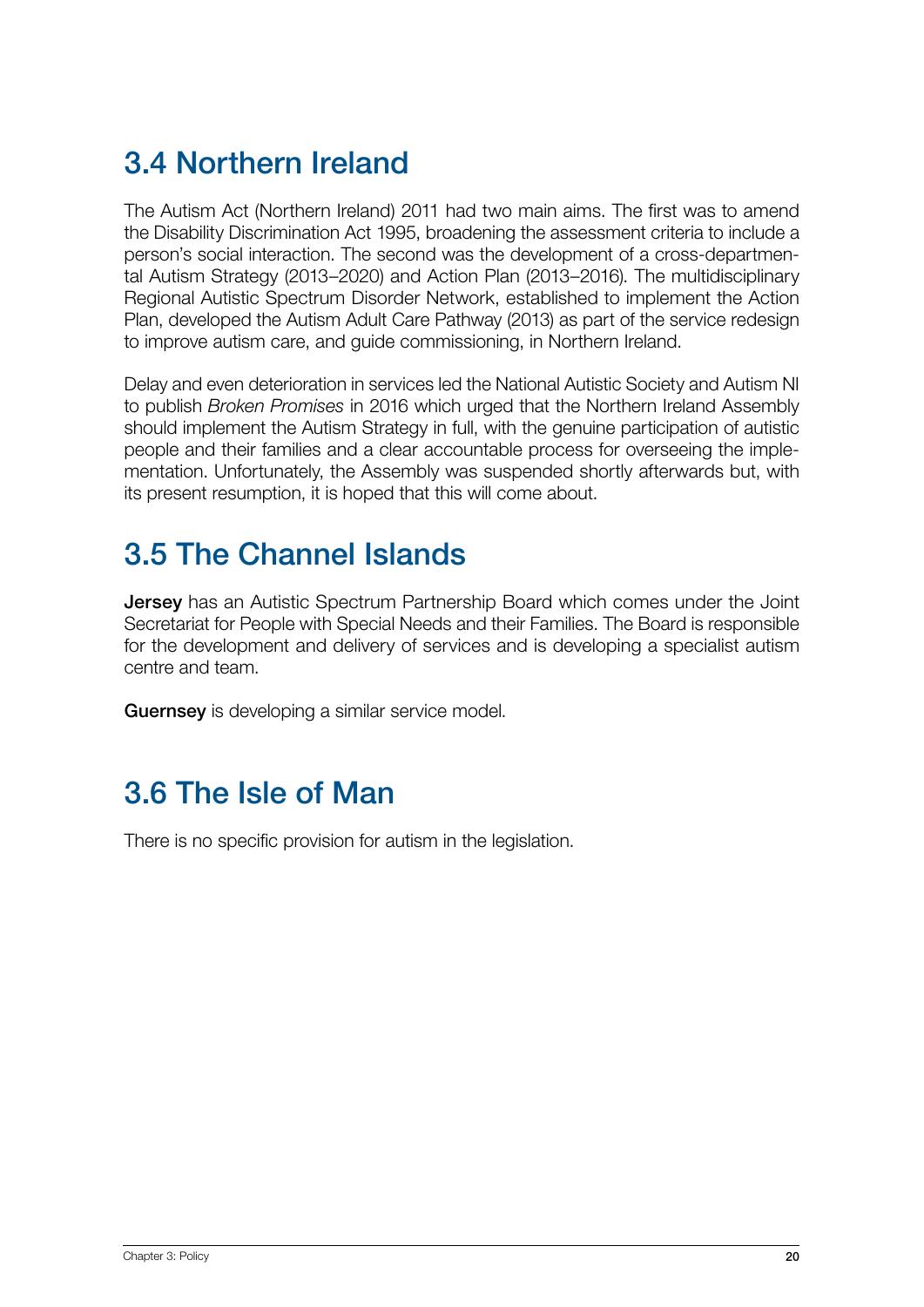# <span id="page-20-0"></span>Chapter 4: Recognition, diagnosis and assessment

# 4.1 Recognition

Many people have autistic traits and it is a clinical judgement whether these are sufficient in number and intensity, as well as in their impact on everyday functioning, to warrant a diagnosis of autism. The definitive characteristics are set out in international classifications (American Psychiatric Association, 2013; World Health Organisation, 2018), and national guidelines (NICE, 2012; SIGN, 2016). Given autism's dimensional character and the complexity of psychiatric symptoms in patients presenting to mental health services, the clinician should be sensitive to indicators in the following areas:

*Differences in social interaction*: These might include social awkwardness, restricted social responsiveness, and a limited ability to take part in meaningful, to-and-fro conversation, particularly in groups. A reduced intuitive understanding of how others might think or feel may emerge as a difficulty in understanding the nuances of social situations, a tendency to make social mistakes, or an apparent lack of concern for others. In the longer term, there may be difficulty in making and maintaining reciprocal friendships (distinct from the ability to make – but not retain – new acquaintances). Wherever possible, it is essential that the clinician gets accurate accounts of the individual's social relationships and interactions in different settings (e.g. at work and at home) and particularly how they manage more demanding situations.

*Communication differences and difficulties*: Difficulties with *non-verbal expression* can show in an unusual use of gaze, facial expression or gesture – elements which may be poorly integrated with each other as well as with what is being said. (The lack of communicative gaze is distinct from the persistent downcast gaze that may be seen in shyness or depression). Speech may have a pedantic correctness, lack vivacity, be unusually even in pitch and pace or consistently too loud or too soft.

The mismatch of emotional expressiveness is dangerously misleading. Anxiety can be masked by a fixed smile, an annoyed frown or an angry response, any of which can lead to serious misunderstanding. Many appear relatively impassive, giving a matter-of-fact account of their predicament without the facial expression, gesture or other signals that might indicate their distress. Others, trying to blend in with what goes for normal in their culture, may use exaggerated expression and gesture, with the result that they appear histrionic or 'just not right'.

There can be equivalent difficulties with *non-verbal comprehension* and an autistic person, unable to interpret a speaker's facial expression or tone of voice as indicating irony, sarcasm or humour, can be left to take what is being said literally.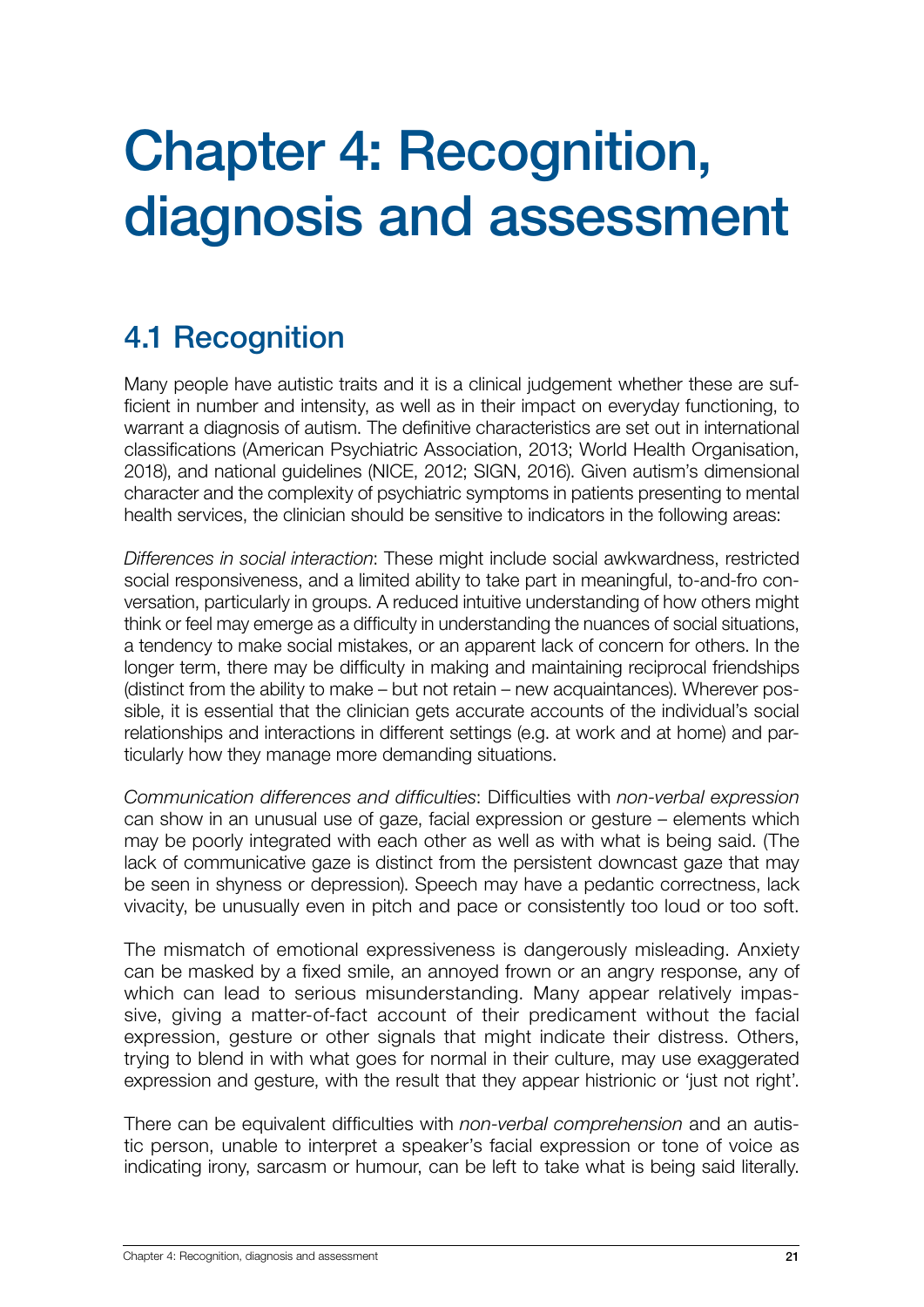<span id="page-21-0"></span>*Verbal communication* is usually less problematic, particularly if the material is written rather than spoken. However, misunderstandings may reflect a literal interpretation of what someone has heard, and slow auditory processing (showing in lengthy delay before responding) can leave the individual struggling to grasp the sense of what is being said, even if they can echo the words. A frequent and natural pitfall is the innate assumption that, should someone sound fluent and coherent, this will be matched by good comprehension. Another trap is to assume that because someone can cope with a structured, question and answer dialogue, they can cope with informal conversation. The clinician must guard against these and check regularly that they have been understood.

At a more fundamental level, *alexithymia* is associated with autism and can limit the individual's ability to recognise, label and describe their own emotions. Consequently, when asked what fear or anxiety feels like, the person is likely to describe what they do (behaviour) or think about (cognitions) but be unable to describe, let alone name, the feeling.

- *• Interests and activities unusual in their intensity, content or the amount of time they absorb, particularly if they lack a social aspect*: Their enthusiasm can lead someone to develop an expertise in a narrow, specialist field that is unusual in comparison with their other abilities and which belies an impression of general intellectual disability.
- *• Unusual sensory responses*: The person may be more sensitive to a variety of stimuli, being drawn to or repelled by different sensations, which can be as diverse as certain sounds, patterns of light, repetitive movement, clothing textures, or minor anomalies such as a room's smell, a net of cracks, or the hum and flicker of a neon light. The result is that the individual, preoccupied with experiences that pass unnoticed by others, can appear distracted, daydreaming or even hallucinating. The degree of sensitivity varies but can be so intense as to produce overwhelming and incapacitating distress. A heightened awareness of certain tastes and textures may lie behind very selective eating (Eating disorders on [p30](#page-29-1)). Diminished sensitivities also occur and the complicated mix can pass unnoticed unless specifically sought. However, such sensory sensitivities are not specific to autism but occur in a number of neurodevelopmental disabilities; only now is their discriminatory value being researched.
- *• Inflexibility*: This can result in someone set in their ways, with fixed routines and a strong aversion, and disproportionate distress, towards change or novelty. It differs from obsessive-compulsive behaviour in that the individual does not feel the behaviour to be alien and has little desire to change (particularly if it is something they enjoy).
- *• Something unusual about a psychiatric disorder*: This could be an atypical presentation or a failure to respond to treatment.
- *• A childhood onset*: While the absence of early symptoms would make a diagnosis of autism in adulthood unlikely, an individual's difficulties may remain unnoticed where there are limited social opportunities or they are well supported (as in a well-organised, 'structured' primary school) and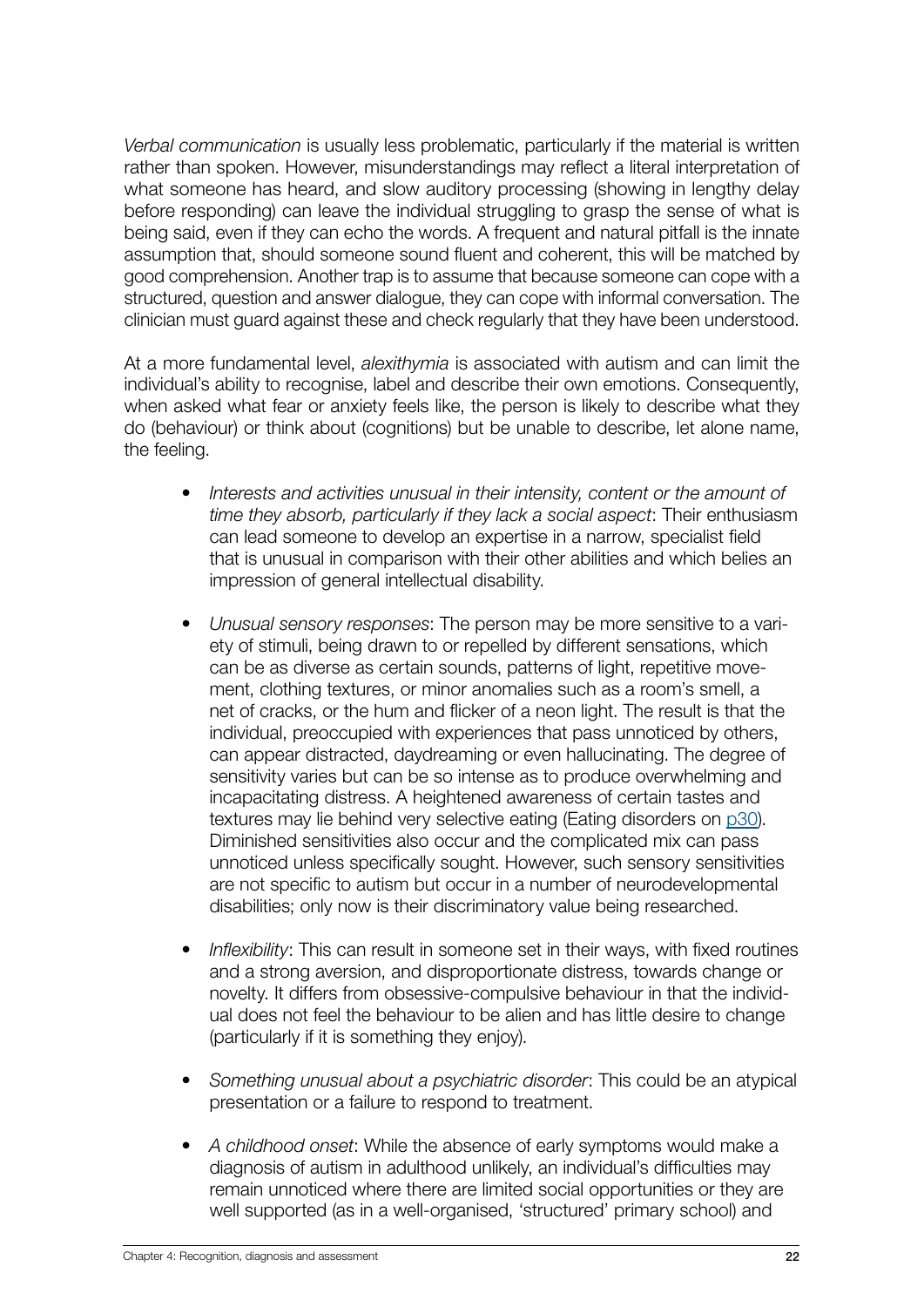emerge only when they move into a more demanding setting. Alternatively, their characteristics may have been overshadowed by the presence of another disorder or a chaotic family environment.

Autism may mask or mimic a wide range of psychiatric symptoms so the mental state examination should confirm that the symptoms are what they seem. For example, alexithymia may hide anxiety or depression; hallucinations may be inferred mistakenly in someone who is detached or who suddenly becomes distracted (see unusual sensory responses on the previous page); a confident claim of many friends may be misleading as, for example, closer enquiry might reveal a concept of friendship measured by Facebook friends and work acquaintances.

The fundamental point is that there is no single characteristic pathognomonic of autism; difficulties with social understanding and non-verbal communication run through psychiatry, as do unusual sensory reactivities and obsessive symptoms. In all this, the clinician needs to find a balance between overlooking autism and seeing it all around.

The presentation of autism in adults can look very different from the stereotypes derived from early life or intellectual disability. Maturation, compensatory learning, circumstances that are relatively undemanding (compared to, say, secondary school), and co-occurring disorder can all combine to blur the picture. These, compounded by the lack of ready access to collateral and neurodevelopmental histories, combine to contribute to the under-diagnosis of autism in adulthood (Brugha et al., 2016). The diagnostic characteristics of certain groups are particularly prone to be missed or misinterpreted:

- Those embedded in a *culture which masks the features of autism*; for example, a prison, military or religious establishment characterised by its predictable routine and social hierarchy. A variation on this is the individual who blends in with a family or social group which also has autistic traits.
- Those from *another culture or where a different language is spoken*. This applies not just to those from a particular ethnic group but also to those whose lives are dominated by other disabilities, such as hearing or visual impairment or intellectual disability. In judging the significance of a symptom, the clinician will need to take into account what is the norm for that group (Dyches et al., 2004; Mandell and Novak, 2005).
- Currently autism is reported as less prevalent in *females*. While this might reflect a greater male vulnerability to neurodevelopmental disorder it also may be that its characteristics in females are less pronounced or better concealed. For example, while a male interest in Lego or trains may be obviously unusual in its quality and intensity, a female preoccupation with handbags, horses or people may accord with cultural expectations and pass unnoticed. There is the suggestion that females may be more attentive to social conventions and better at mimicking social behaviour, camouflaging their autism (Happé, 2019). There is also the suspicion that it may be misdiagnosed more frequently, for example as borderline personality disorder (emotionally unstable personality).
- There has been considerable speculation but little published evidence that autistic people differ as a group in their susceptibility to *the effects*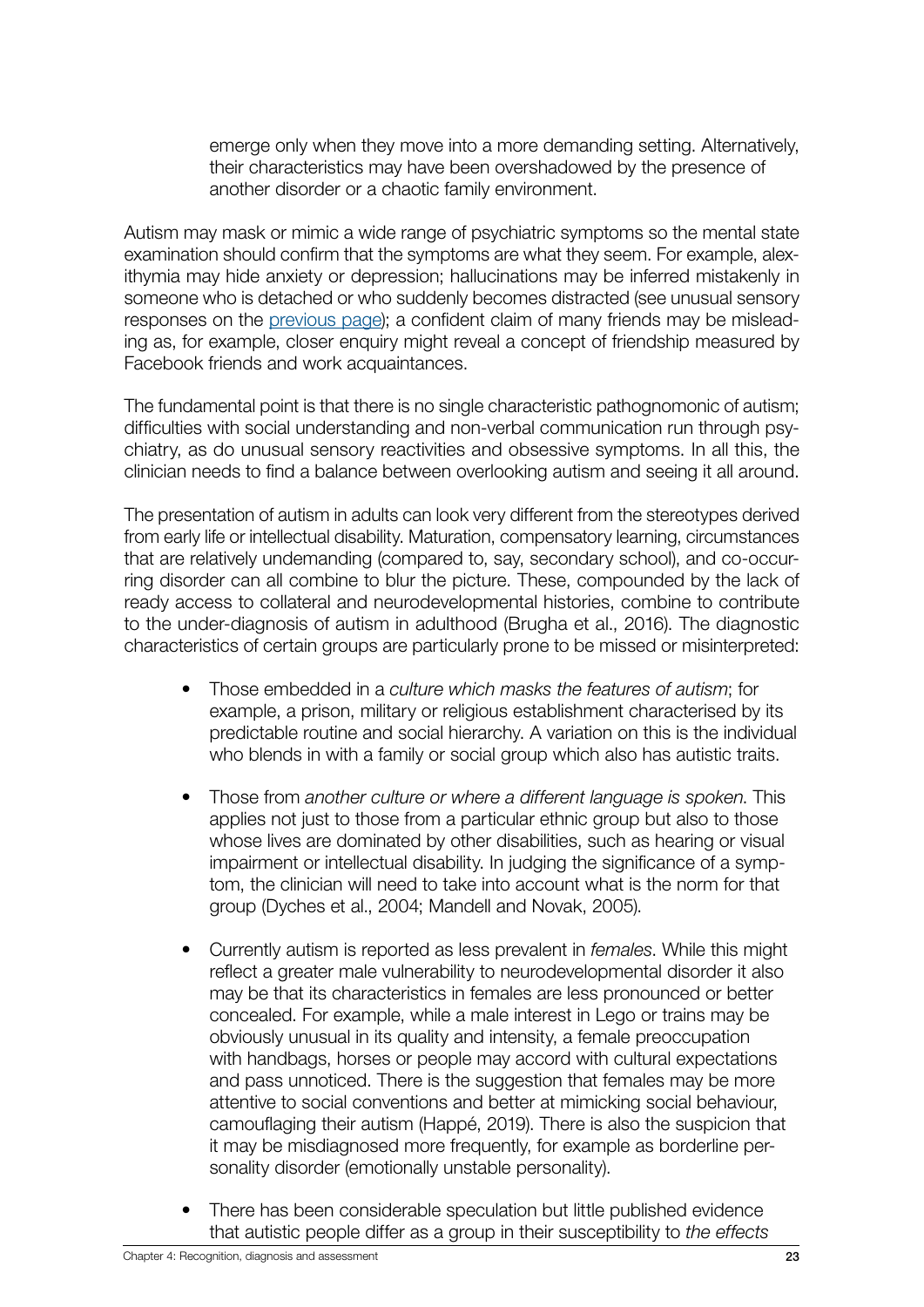<span id="page-23-0"></span>*of old age*. Although a lifetime of learnt adaptive mechanisms and social skills may prepare the individual to cope, innate rigidity may make it more difficult to manage the variety of change (physical, mental, social or environmental) that comes with age or frailty (Mukaetova-Ladinska and Stuart-Hamilton, 2016). Whilst the prevalence of autism in the community does not appear to change with age, the severity and impact of certain core features are likely to evolve, as well as being unmasked by the loss of supportive family members, or declining mental and physical health. At the same time, the diagnosis may be obscured by isolation, the loss of informants and the development of ill health.

## 4.2 The nature of diagnosis and assessment

#### **Diagnosis**

Clinical diagnosis is the allocation of a series of descriptive, categorical labels that summarise whether an individual's characteristics meet diagnostic criteria. It is a classificatory, two-part process that relies on clinical evaluation and judgement to determine, first, whether the key characteristics are present (and not better explained by another condition) and, second, whether their combined intensity is sufficient to cause a disability or disorder. It is only one component of a diagnostic formulation, a summary description of the individual's predicament and its contributory factors coupled with a wider evaluation of their circumstances, strengths and skills.

#### Assessment

Although diagnosis is a crucial step, it is only one component of the wider multidisciplinary (and potentially multi-agency) assessment. This broader exercise is the starting point in making a plan that aims to help the individual to lead as full a life as possible with the appropriate help of carers, professionals and various agencies (NICE, 2012; SIGN, 2016). Tailored to the strengths, skills, needs and impairments of the individual, the range of assessments might include the following:

*Cognitive ability* – measured by various formal intellectual tests; it might identify discrepancies, for example, between verbal and performance abilities, as well as highlight the variety of specific disabilities that can accompany any neurodevelopmental disorder (such as difficulties in recognising faces or ages, appreciating time, or understanding spoken as against written language). Besides difficulties, it must include strengths, skills and talents, often overlooked because of their difficulties, to provide the rounder picture of a person that will form the basis of their management plan and allow approaches which are based on these.

*Functional ability* – besides identifying areas of ability, skill and talent that might be developed, this acknowledges the extent to which there may be difficulties in a wide variety of areas, such as everyday living skills, social relationships, communication (receptive and expressive, verbal and non-verbal), imagination, occupational and executive function. It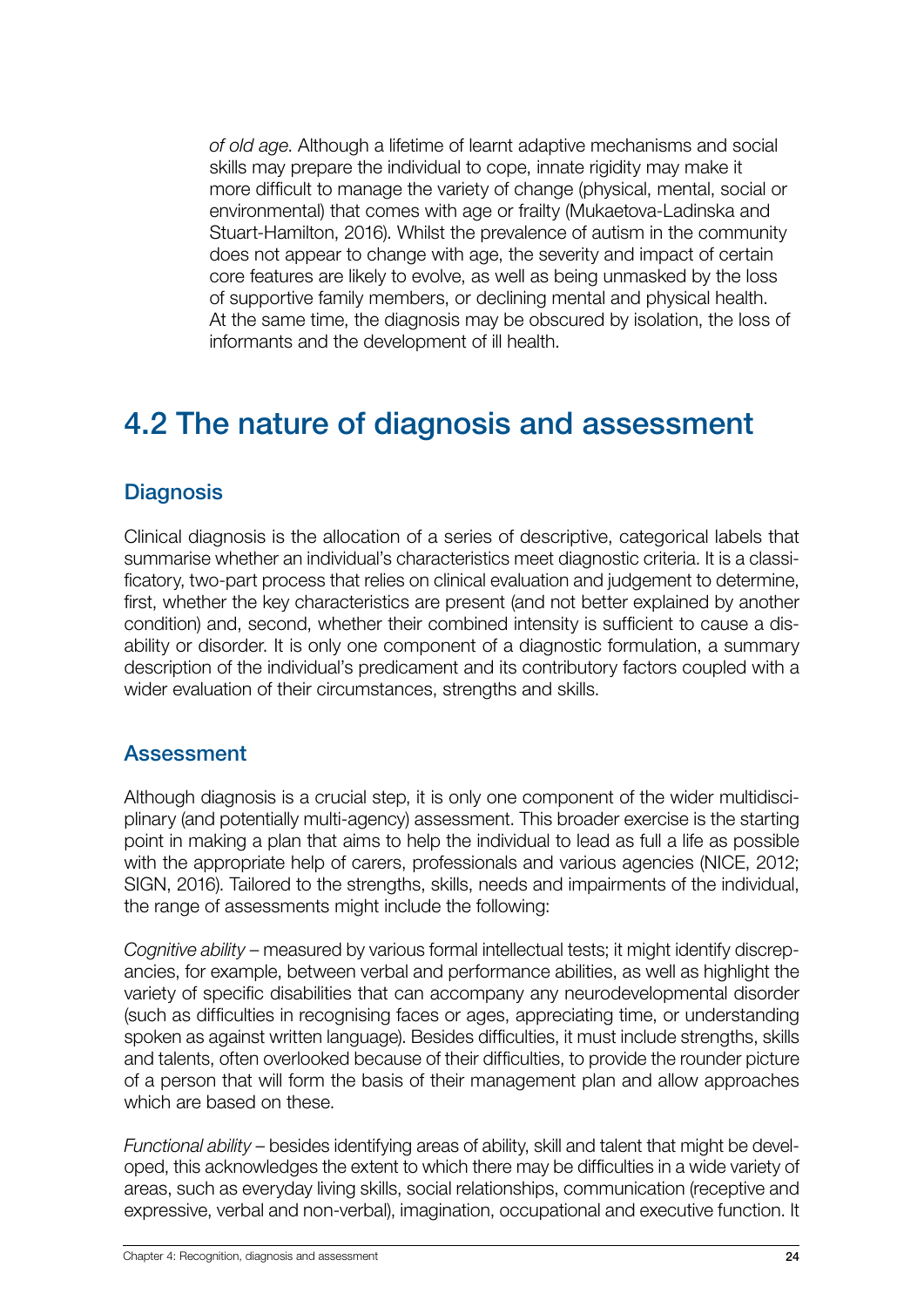<span id="page-24-0"></span>includes the variations in sensory awareness outlined in a sensory profile. All of these will govern the extent to which individuals can look after themselves, manage independently, take up education, employment or leisure activities, develop relationships and cope with the social demands of other people.

*Co-occurring neurodevelopmental disabilities* – notably ADHD, tics and coordination disorder as well as epilepsy.

*Co-occurring psychiatric disorder* – such as anxiety, depression, bipolar disorder, obsessive-compulsive disorder, psychosis and dementia.

*Mental capacity* – the criteria for determining mental capacity and the underlying principles are well established. Subtle difficulties may arise from the characteristics of autism (see 5.1 Mental capacity and consent on p36).

*Other elements* – these include the risk of offending or of coming to harm, including drug and alcohol abuse and sexual exploitation.

*Medical problems* – these include disorders whose symptoms might have been ignored or overlooked because of the presence of autism (such as sleep problems, obesity, and cancer). Autistic people often have difficulty in drawing attention appropriately to physical symptoms, and overall are less likely than others to get healthcare (Cashin et al., 2018; Doherty et al., 2020).

## 4.3 Distinguishing co-occurring psychiatric disorder

Autism's association with psychiatric disorder, as well as other associated neurodevelopmental conditions ([p14\)](#page-13-0) (most notably ADHD), mean that it occurs more frequently in adult mental health services. The identification of neurodevelopmental symptomatology has become an important element in making a differential diagnosis.

## Anxiety

Although the symptoms of a wide range of anxiety disorders (including specific phobias, obsessions and compulsions, situational and social anxiety as well as general anxiety) are common in autistic individuals, they are not an intrinsic part of autism and must be treated in their own right. Here, individuals may find themselves limited by their difficulties with communication in describing a sense of apprehension, using terms such as 'feeling overwhelmed', 'stressed out,' or 'not coping,' or to describing behavioural changes such as an increase in rituals or an unusual degree of planning, preparation or avoidance. The degree of impairment may be subtle and masked by the autism, especially if that further reduces communication. Intense anxiety may result in panic, freezing, a catastrophic 'melt-down', a psychotic adjustment reaction or a more chronic form of catatonia. Sensory sensitivities frequently contribute to anxiety and these need to be identified and managed.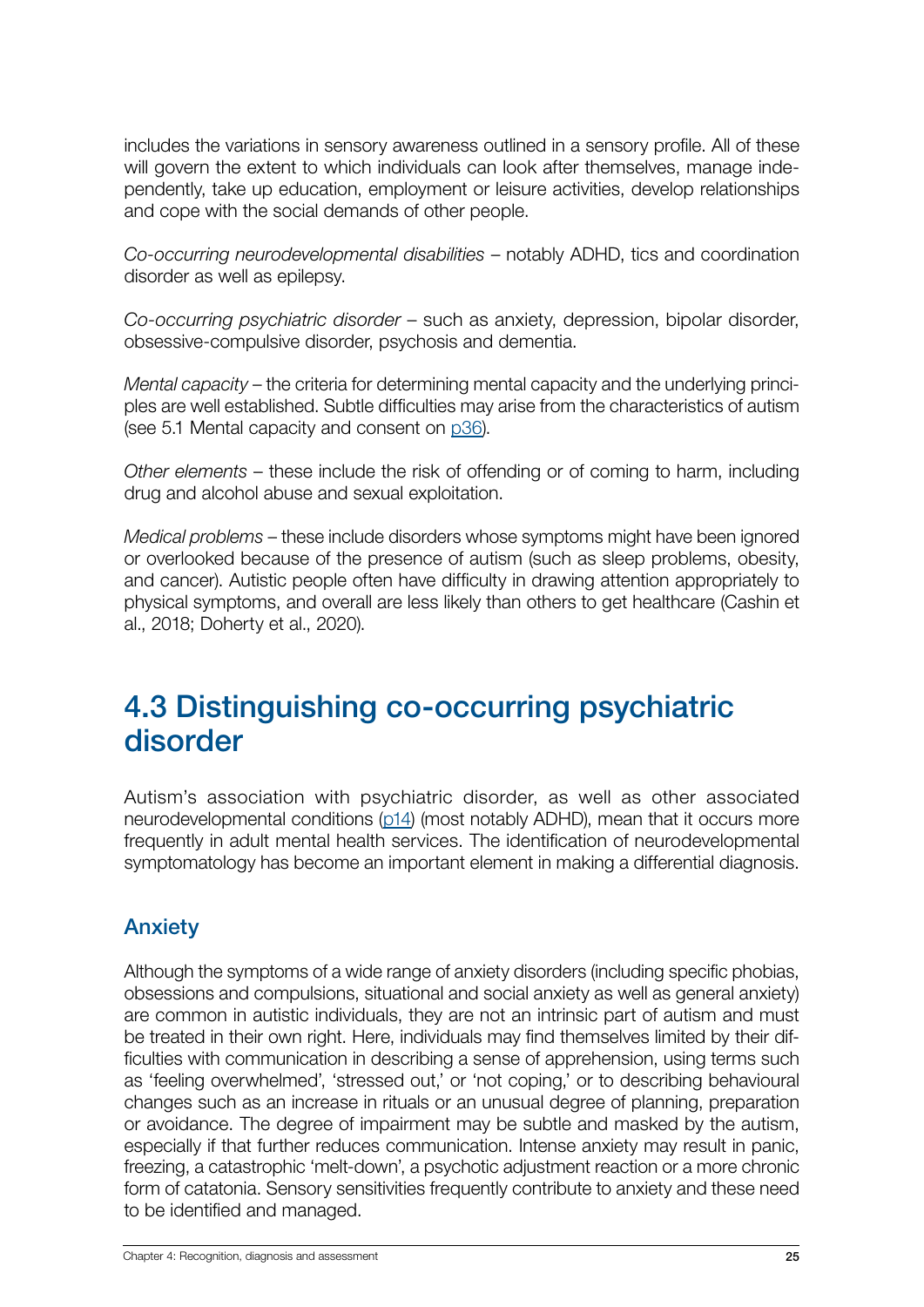<span id="page-25-0"></span>Sometimes it can be difficult to distinguish the unusual rigidity and routines of autism from the egodystonic symptoms of **obsessive-compulsive disorder** although, if asked directly, the autistic person is likely to decline treatment. However, an individual may present with a blend of both so that each component has to be treated in its own right (Cath et al., 2008; Ivarsson and Melin, 2008).

#### Depression and suicide

Depression is frequently present in clinic populations of autistic people, not only in the individual but also in their near relatives. It is readily overlooked as some of its features are sufficiently similar to those of autism to be misattributed. It is important therefore to look for a sustained *change* in behaviour and functional ability (something that the autistic person might find easier to describe than their emotional state). For example, there may be:

- Increased withdrawal and isolation as the person becomes less interested in interacting; the increased effort required to cope with the everyday world may itself result in irritability or amplify rigidity;
- An increased sensitivity to the environment, perhaps showing as an intolerance of noise, people or places;
- Reduced speech as part of a reduced interest in, or a reduced ability to cope with, interaction (although concomitant anxiety may increase speech);
- An increase in focal interests, rumination or rituals (although a loss may be more sinister).

*The risk of suicide* by an autistic person is substantially greater than for the general population, particularly for women and in the presence of ADHD (Hirvikoski et al., 2019). Risk markers include the number of unmet support needs and the use of camouflaging, as well as the usual ones such as depression, isolation and unemployment (Cassidy et al., 2018). The presence of autism may make the usual methods of assessing the risk of suicide even more unreliable, and the ability to discuss suicidal ideas and plans dispassionately makes it difficult to judge intent. Abstract questions (such as 'how often do you think of suicide?', 'how likely are you to harm yourself in the future?') can result in unexpected and logical responses (for example, calculating all possible causes of self-harm over the next forty years) suggesting an alarmingly high risk.

Questions need to be well-defined and straightforward and, besides the blunt 'do you want to/are you going to/when,' might include:

> 'How many times did you think of harming yourself today?' 'How long did you think about it when you got the thoughts?' 'Do you think these thoughts will be less or more over the next week?' 'When you get the thoughts how do you respond to them?'

There is a fuller account of the adaptations required in an interview on [p33.](#page-32-0)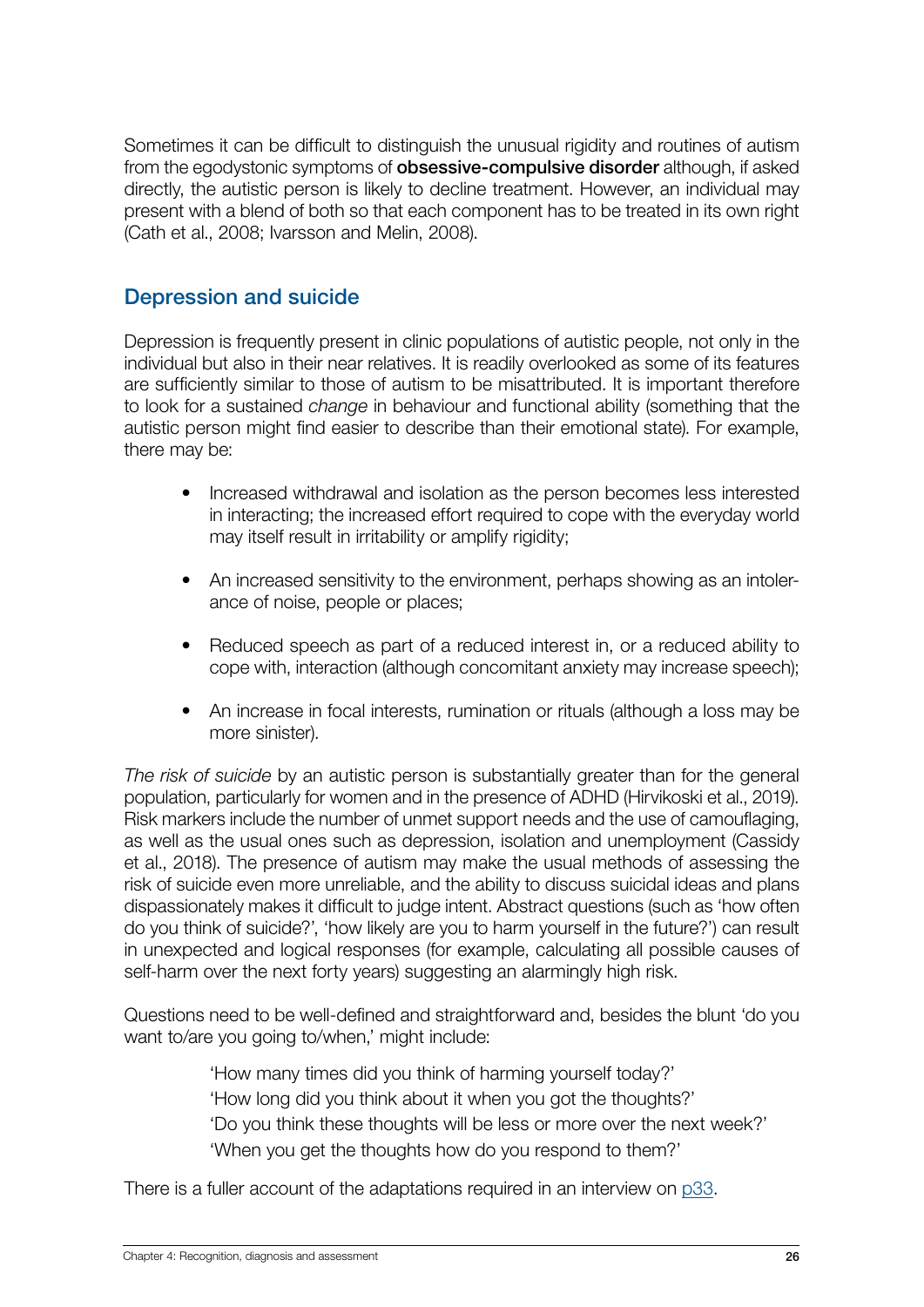### <span id="page-26-0"></span>Post-traumatic stress disorder (PTSD)

A difficult, stressful early life is so frequent as to appear characteristic of autism ([p14\)](#page-13-0). Some autistic people describe symptoms associated with PTSD (such as involuntary rumination) with more vigour and clarity than normal and these may blur into relived past events. For example, a vivid rumination about a past event may be misidentified as a PTSD flashback and attributed to past adversity, misdiagnosis or mismanagement, but may well respond to supportive psychological therapies.

At the same time, autism does not preclude PTSD, which should be treated with the appropriate therapies although these may need adaptation.

### **Burnout**

This describes a state of exhaustion, associated with functional and cognitive deterioration and an increase in autism symptomatology, as a consequence of coping with social interaction (including masking) and the sensory environment. It may be a short-lived state (as at the end of a working day), relieved by a relatively brief withdrawal from the stress. However, longer and more severe stress can produce a more sustained state (which entails some form of innate change) which has to wait on its natural remission. It overlaps symptomatically with anxiety and depression, and there may be a heightened risk of suicide.

Its anecdotal basis and the lack of systematic research mean that burnout does not have the status of a formal syndrome or disorder. Nevertheless, the concept captures the need to consider the effect of adjusting somebody's setting, support, and style of life before assuming their malaise to be a recognised psychiatric disorder.

### **Schizophrenia**

As noted on page [14,](#page-13-0) there are times when the clinician may have difficulty in distinguishing autism from schizophrenia. Given that autism has a childhood onset and schizophrenia starts later, the developmental history of early childhood (if available) should help to disentangle the two (Larson et al., 2017), as well as an objective examination of the symptomatology (Table 1).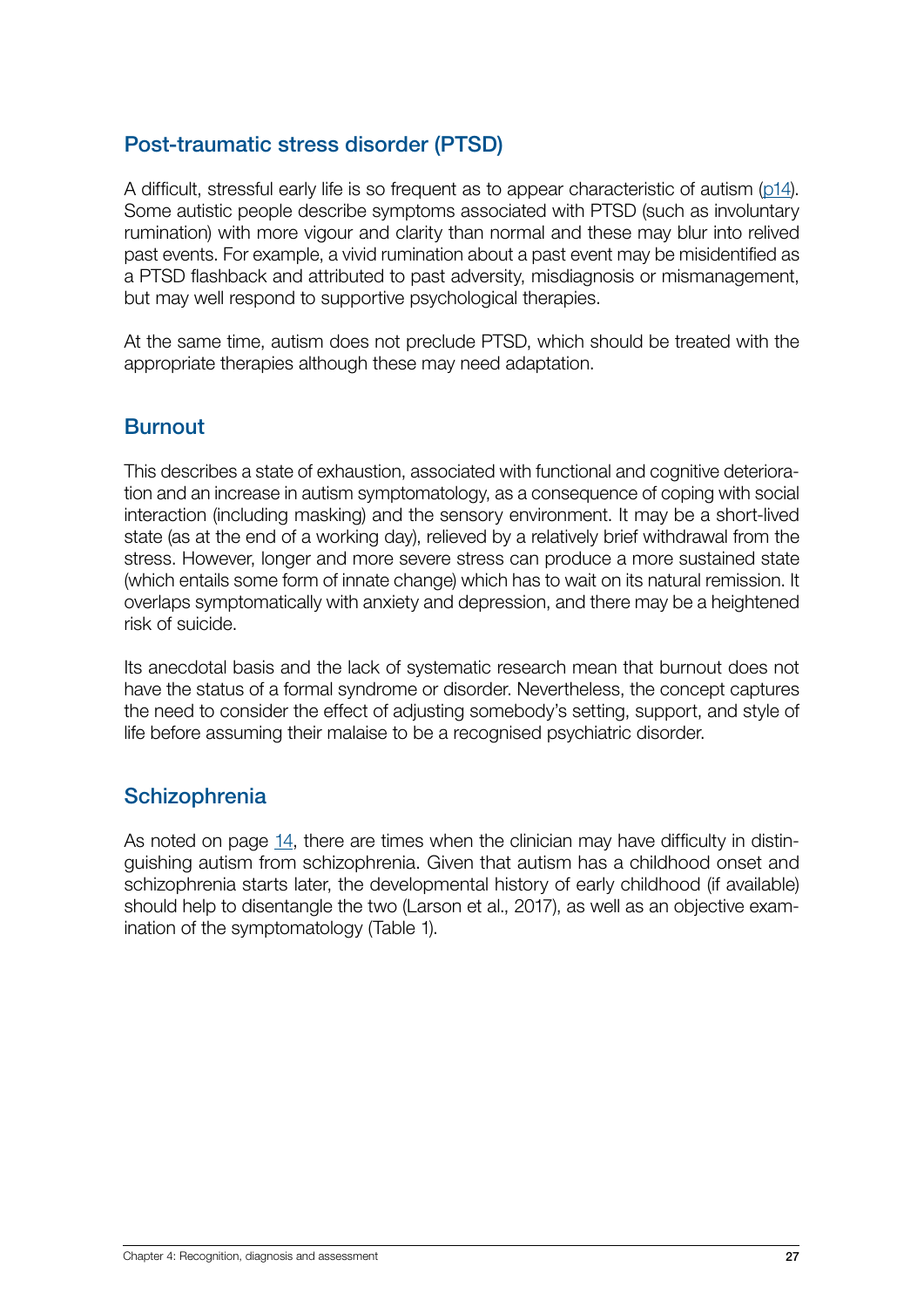|                                                                             | <b>Autism</b>                                                                                                                                                                                                                                                                                                        | Schizophrenia                                                                                                                                 |  |  |
|-----------------------------------------------------------------------------|----------------------------------------------------------------------------------------------------------------------------------------------------------------------------------------------------------------------------------------------------------------------------------------------------------------------|-----------------------------------------------------------------------------------------------------------------------------------------------|--|--|
| Onset                                                                       | Early childhood (but symptoms<br>may remain unrecognised<br>until adolescence or even<br>adulthood)                                                                                                                                                                                                                  | Later adolescence/<br>adulthood                                                                                                               |  |  |
| Abnormal experiences                                                        |                                                                                                                                                                                                                                                                                                                      |                                                                                                                                               |  |  |
| <b>Hallucinations</b>                                                       | The response to subtle stimuli<br>$(p22)$ or the interaction with<br>imaginary friends can be<br>mistaken for a response to<br>hallucinations; fleeting visual<br>illusions may be difficult to<br>distinguish from hallucinations                                                                                   | Some forms of<br>hallucination<br>are considered<br>pathognomonic of<br>schizophrenia                                                         |  |  |
| <b>Passivity Experiences</b>                                                | Thought insertion and similar<br>phenomena are not part of core<br>autism                                                                                                                                                                                                                                            | Some forms of passivity<br>phenomena are thought<br>pathognomonic of<br>schizophrenia                                                         |  |  |
| Hyper/hypo-<br>sensitivities and<br>unusual responses to<br>sensory stimuli | Commonly reported and<br>clinically apparent, these<br>symptoms are included in<br>the RRB component of the<br>diagnostic criteria for autism                                                                                                                                                                        | Rarely clinically apparent                                                                                                                    |  |  |
| <b>Delusions</b>                                                            | Thinking is black-and-white,<br>literal and rigid and, coupled<br>with difficulty in explaining<br>underlying reasons, may<br>appear delusional; paranoid<br>concerns about the public can<br>occur as overvalued ideas and,<br>at times of stress, may become<br>more firmly held                                   | Some forms of delusion<br>are considered<br>pathognomonic of<br>schizophrenia                                                                 |  |  |
| Interaction                                                                 |                                                                                                                                                                                                                                                                                                                      |                                                                                                                                               |  |  |
| Speech                                                                      | Commonly concrete,<br>overinclusive, tangential, or<br>with cluttering, speech may<br>mimic psychotic or hypomanic<br>thought disorder although,<br>if teased out, it is logically<br>connected                                                                                                                      | Sometimes concrete,<br>incoherent or irrelevant<br>speech is part of the<br>diagnostic criteria                                               |  |  |
|                                                                             | Poverty of speech may occur in both conditions                                                                                                                                                                                                                                                                       |                                                                                                                                               |  |  |
| Social interaction                                                          | Usually little innate curiosity<br>about the personal lives of<br>others; impaired unthinking,<br><i>intuitive</i> understanding<br>perception and emotions of<br>others; impaired reciprocal<br>social conversation; however,<br>effective masking may obscure<br>this with behaviour that is<br>learned or deduced | Often interested in others<br>but paranoid ideas may<br>lead to social withdrawal;<br>a relatively reasonable<br>understanding of<br>emotions |  |  |

<span id="page-27-0"></span>Table 1. A comparison of the features of autism and schizophrenia.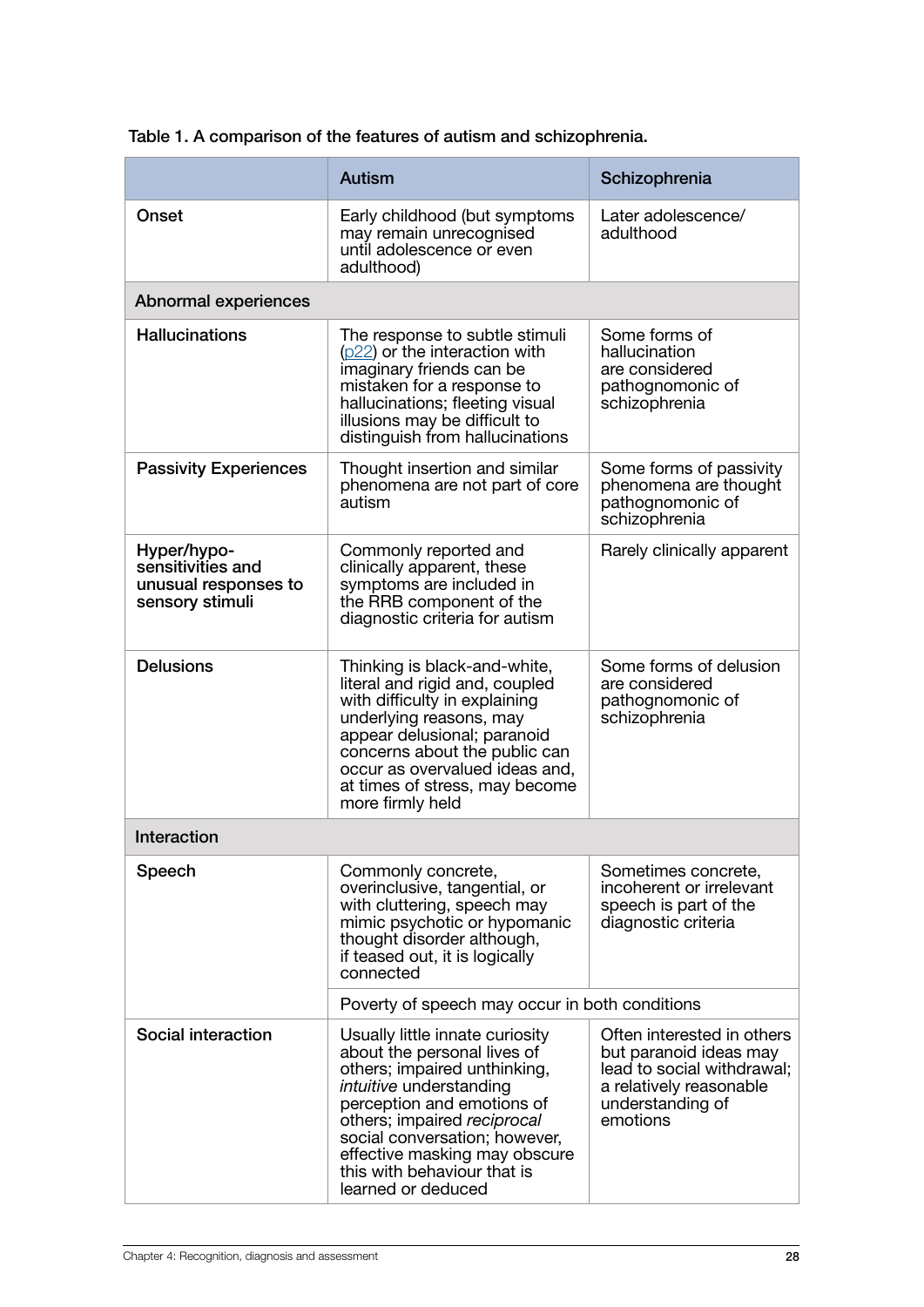|                                         | <b>Autism</b>                                                                                                                                                                                                                                                                                                                              | Schizophrenia                                                                                                                                |  |  |
|-----------------------------------------|--------------------------------------------------------------------------------------------------------------------------------------------------------------------------------------------------------------------------------------------------------------------------------------------------------------------------------------------|----------------------------------------------------------------------------------------------------------------------------------------------|--|--|
| Non-verbal<br>communication             | A lack of gesture, of expressive<br>eye contact, or of facial<br>expression may be obvious<br>unless the person has learned<br>compensatory strategies;<br>when present, this limitation of<br>expression may be attributed<br>erroneously to medication;<br>although comprehension is<br>often impaired, this is less<br>readily detected | Expressiveness may<br>be reduced both by<br>schizophrenia and by<br>medication                                                               |  |  |
| <b>Friends</b>                          | Difficulties making and<br>maintaining friendships;<br>responsiveness in intimate<br>relationships can be more<br>limited                                                                                                                                                                                                                  | Variable but friendships<br>are often emotionally<br>committed                                                                               |  |  |
| Rigid or repetitive behaviour           |                                                                                                                                                                                                                                                                                                                                            |                                                                                                                                              |  |  |
| Resistance to change                    | A general desire for sameness/<br>routine/predictability (with an<br>intolerance of uncertainty) is<br>common                                                                                                                                                                                                                              | Where it occurs, it is<br>usually the result of<br>institutionalisation                                                                      |  |  |
| Intense interests and<br>preoccupations | Specific, isolated, restricted,<br>intense enthusiasms are<br>common                                                                                                                                                                                                                                                                       | Intense interests rare<br>unless they are the<br>subject of delusion                                                                         |  |  |
| <b>OCD</b>                              | OCD-like behaviour common<br>and reflects an (egosyntonic)<br>desire for organization and<br>routine as well as presenting<br>as focal interests; however,<br>egodystonic symptoms can<br>also occur and both are<br>increased by anxiety                                                                                                  | OCD-like symptoms are<br>common; some may be<br>linked to delusions                                                                          |  |  |
| Motor behaviour                         | Characteristic motor<br>mannerisms (e.g. finger<br>twiddling, hand flapping);<br>repetitive stereotypies are<br>common                                                                                                                                                                                                                     | Mannerisms can occur,<br>especially in untreated<br>chronic schizophrenia,<br>and in those who are<br>socially isolated or over<br>medicated |  |  |
| <b>Other features</b>                   |                                                                                                                                                                                                                                                                                                                                            |                                                                                                                                              |  |  |
| Co-occurring<br>disorders               | Anxiety and mood disorders common in both                                                                                                                                                                                                                                                                                                  |                                                                                                                                              |  |  |
| Response to<br>medication               | Antipsychotic medication<br>does not improve core skills<br>but anxiolytic medication<br>can reduce disability by<br>dampening anxiety; adverse<br>and idiosyncratic effects are<br>often reported                                                                                                                                         | Antipsychotic<br>medication can<br>improve core skills by<br>improving psychotic<br>features                                                 |  |  |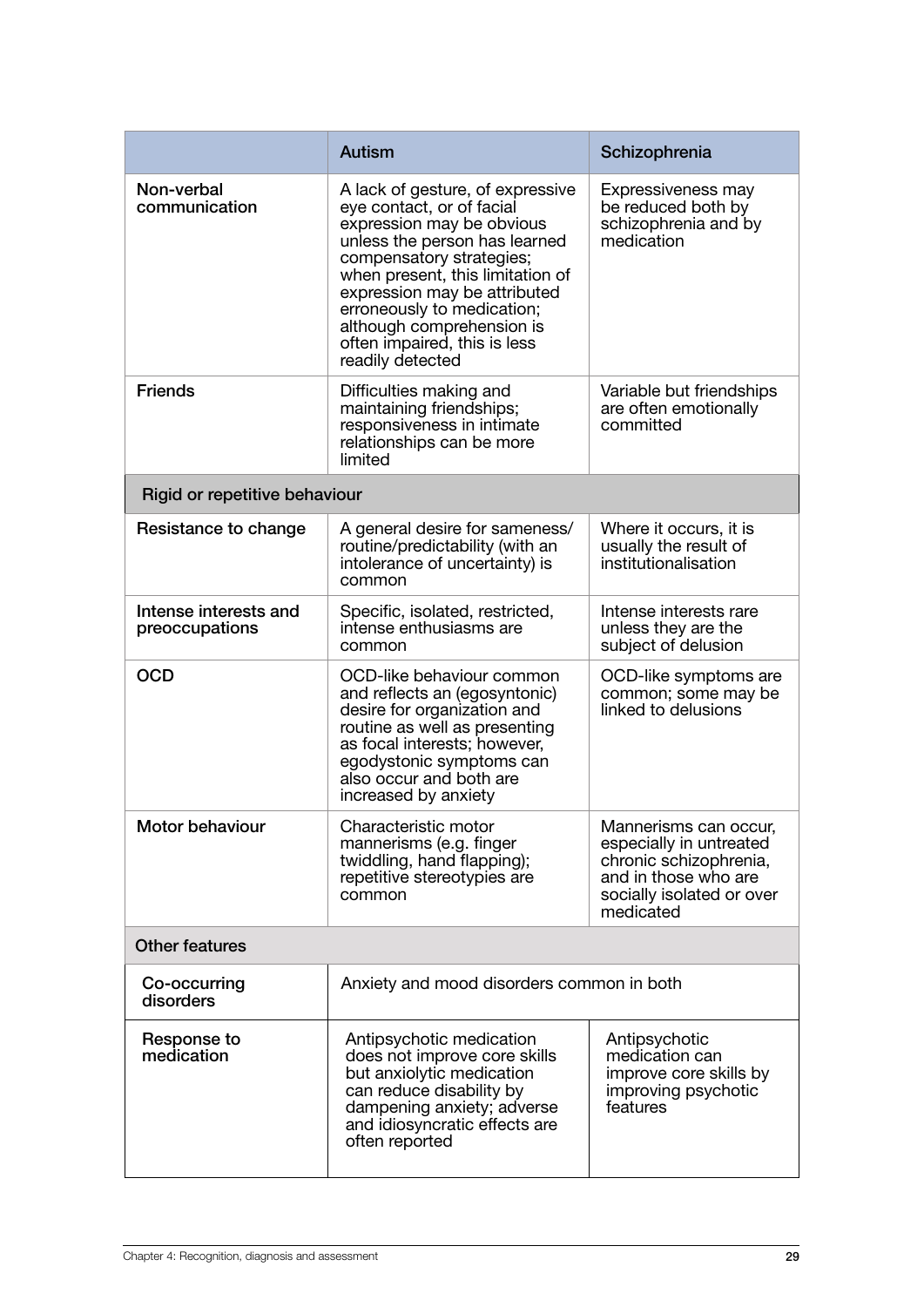<span id="page-29-0"></span>Sensory anomalies, resistance to change, or restrictive and repetitive behaviour such as motor mannerisms, rituals, severe routines or intense interests should lead the clinician to consider autism given their infrequency in schizophrenia.

Many of the psychological and environmental approaches for schizophrenia reduce distress and will benefit autism, reducing but not eliminating its features. Therefore, the persistence of symptoms should raise the possibility of concurrent autism which, if both conditions are present, will need to be included in the rehabilitation plan.

## <span id="page-29-1"></span>Eating disorders

Autism is associated with two broad categories of eating disorder:

- Avoidant/restrictive food intake disorder (ARFID). Autism can bring sensory sensitivities, a resistance to any dietary change or an intense interest in a specific diet or in specific dietary components, as well as too literal a response to dietary advice. Any of these can result in a very restricted, bizarre diet and a pattern of eating which is difficult to change and potentially dangerous, particularly when combined with a preoccupation with fitness and exercise. This selective appetite is distinct from anorexia nervosa and body dysmorphic disorder.
- Anorexia nervosa. This is associated with autism although the relationship is complicated. There is the difficulty in identifying autism in adult women in the presence of co-occurring psychiatric disorder. Second, being underweight may, of itself, lead to the development of reversible autistic symptomatology or may simply unmask previously unrecognised autism (Westwood et al., 2017).

As in the other conditions, a good developmental history (from an informant) may help to establish the nature of the eating disorder allowing the therapist to tailor their approach.

## Extreme/pathological demand avoidance (PDA)

Although not recognised in the international classification systems (ICD and DSM), this controversial label has been adopted by some in the UK and mainland Europe. Confusion arises as demand avoidance itself is a common symptom.

PDA has been used mainly to describe children who present with a behaviour profile characterised by the very abnormal:

- avoidance of compliance with everyday demands (using a variety of social strategies, ranging from excuses and distraction),
- anxiety when demands cannot be avoided,
- attempts to control situations,
- impulsivity as well as sudden and extreme changes of mood.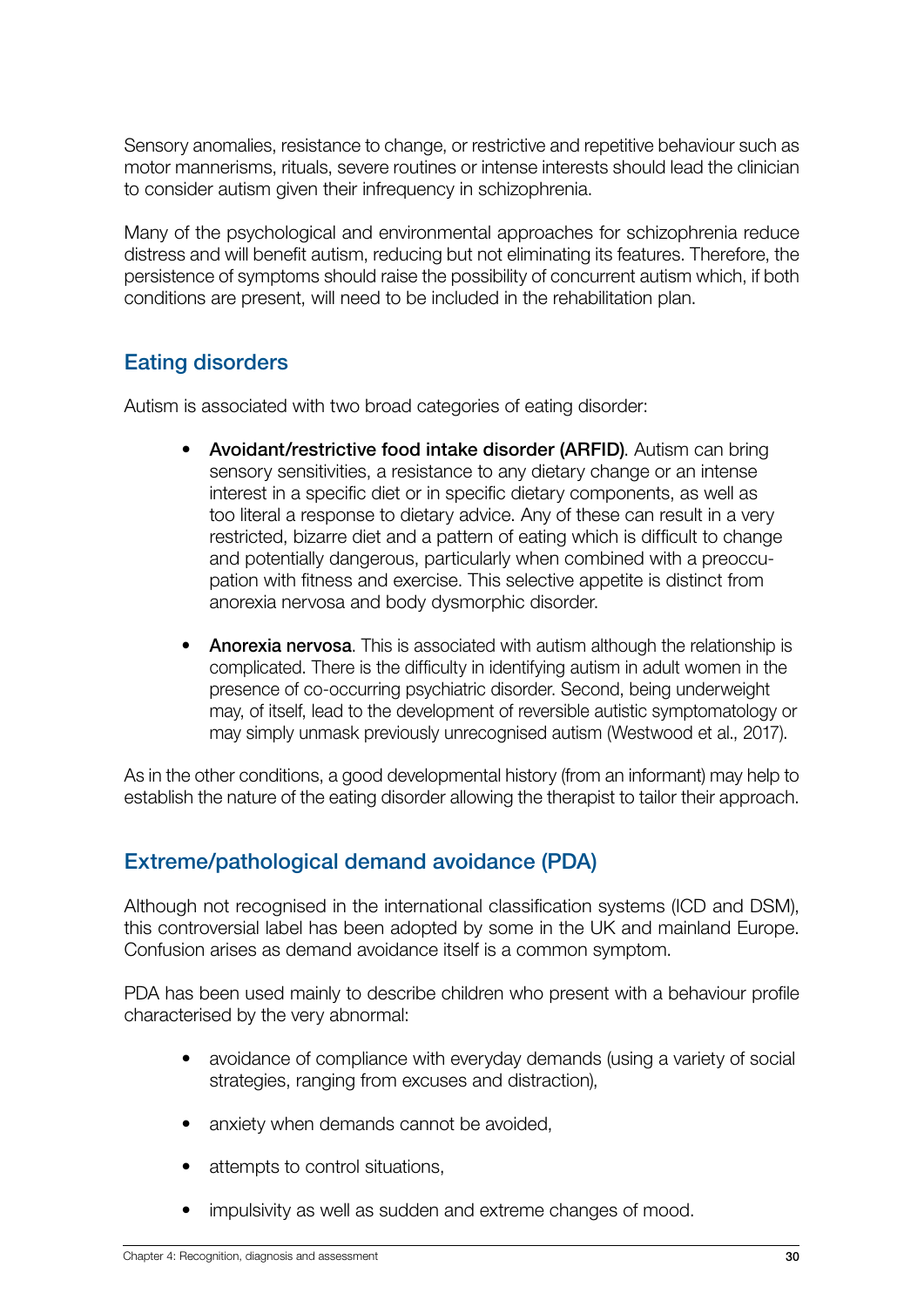<span id="page-30-0"></span>There is debate as to whether this behavioural profile is a variant of autism (and specific to it), whether it might be seen in other conditions, or whether it is a condition in its own right (Green et al., 2018).

Individuals identifying with PDA, and their families, are likely to be under unusual levels of stress. They require a detailed assessment and formulation, aiming to help manage the presenting behaviour as well as the varied underlying factors such as severe anxiety, a lack of structure, a struggle that has become entrenched, or sensory sensitivities. In the short term there might need to be a greater emphasis on reducing confrontation until a wider range of management strategies is in place.

## 4.4 The purpose of diagnosis

For most, diagnosis is a further step in the development of their identity, with a better understanding of themselves and their relationships with others. The diagnostic label can help to explain, both to the autistic person and to others, their characteristics and the reason they might require support and adjustments. A diagnostic formulation can inform care planning and lead to more appropriate support, accommodation, education and occupation, all with the overall aim of a more successful life in the wider community. It may be the springboard to relevant information, specialist support groups, and resources (including financial benefits). It might avert a crisis and allow diversion from hospital, court or prison. In short, diagnosis has many functions and its nature, and the clinician's threshold, will be coloured by its immediate purpose:

- *• Clinical* here the diagnosis is part of the summary of an individual's profile of skills, needs and difficulties, the diagnostic formulation, that is the starting point for a plan of management.
- *• Research* where the defining criteria will depend on the nature and aims of the study. Thus, an individual may be excluded because their profile or 'score' does not meet the study's inclusion criteria, there is insufficient information, or there is simply doubt. Exclusion does not necessarily mean that the individual does not meet the criteria for a clinical diagnosis of autism.
- *• Administrative* here the diagnosis may facilitate a specific outcome or disposal, or entry to particular services and resources, particularly where these are determined by label rather than need.

There is no definitive biomarker and therefore no laboratory test for autism. Diagnosis is a clinical judgement, initially provisional, that clarifies with time as circumstances change and more information is gathered. Although the diagnostic decision is binary ('is this autism or not'), the formulation and its subsequent plan of management is anything but, as they have to be tailored to the individual and their place on a wide range of potential disability, co-occurring disorder, and circumstances. At one extreme there are people who, reassured to learn that although different they are not disturbed, can move on, better able to ask for acknowledgement or support when it is needed. At the other are some who need extensive support and care. In between are those who might go onto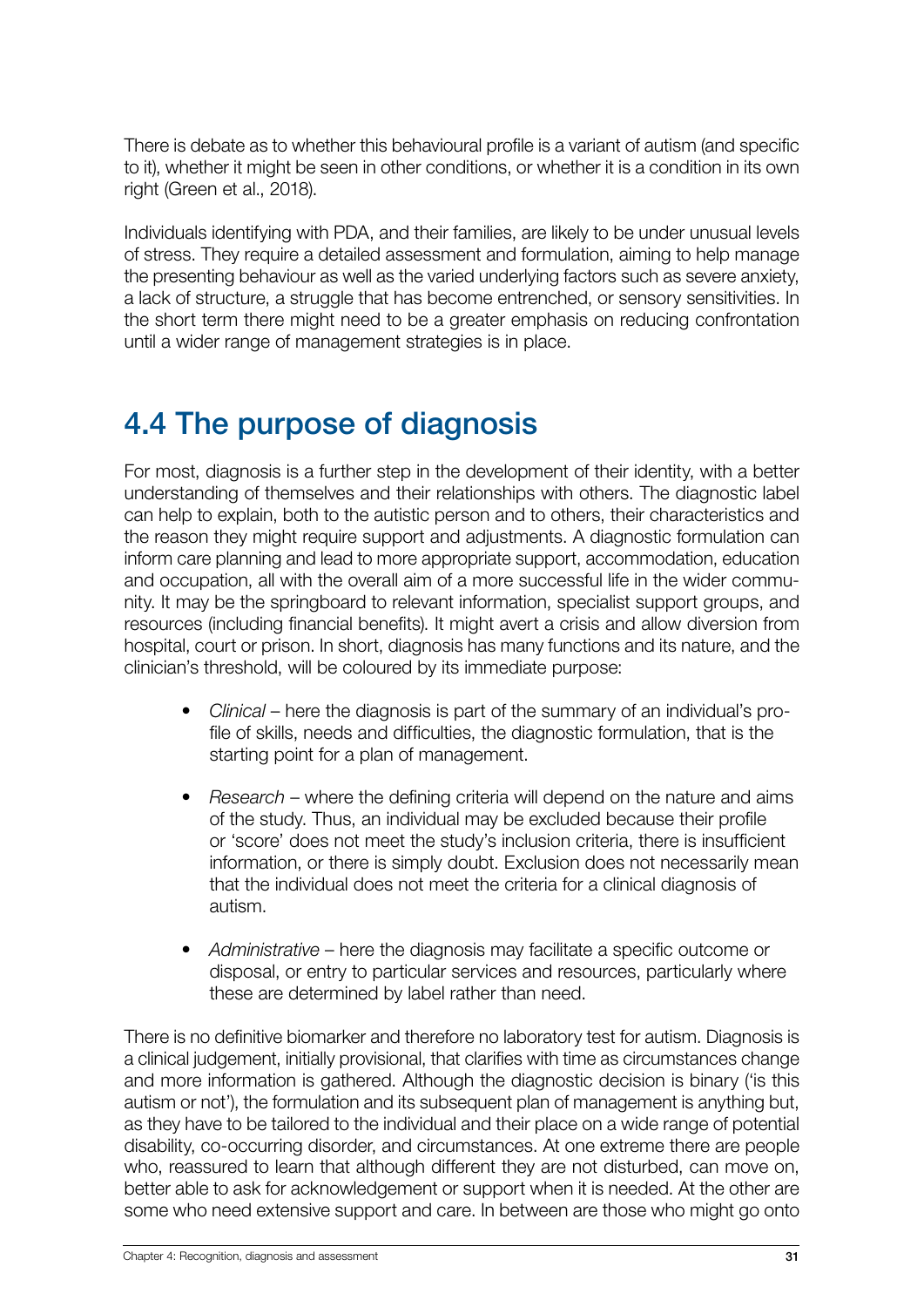<span id="page-31-0"></span>a pathway of stepped care which, at different times, may shift from 'watch and wait' through to substantial multidisciplinary/multi-agency involvement. Finally, there are those for whom the process did not diagnose autism (the majority in some centres) who will need guidance and, where necessary, management or re-referral.

## 4.5 The process of diagnosis

People come to diagnosis by varied routes. Some may not be autistic but, drawing on a variety of sources that include the internet with its self-rating scales, have found that autism might be a way of understanding themselves and come seeking confirmation. Others, with a close relative with autism, have come to recognise similar traits in themselves. They (or their family/carers) may know a great deal about autism and have clear expectations of what a diagnosis should bring. Some will be coming, perhaps reluctantly, at the urging of their family, friends or work colleagues. Then there will be those, diagnosed in childhood, for whom a change of circumstances or presentation has made them want to have their diagnosis reviewed.

Assuming the individual has mental capacity, it is essential that they consent to the diagnostic process and its implications. Their wishes may be overlooked by family and/or carers, particularly where there has been a longstanding dependency, who may not appreciate that the individual has the competence to withhold consent, both to diagnosis and to the sharing of information (Royal College of Psychiatrists, 2017). The purpose, potential benefit and risks of diagnosis must be explored early as it will shape the referral process.

It cannot be assumed that most autistic people will be diagnosed by children's services. Although autism is becoming more readily recognised and managed from early childhood, there are some for whom it takes the developmental changes of adolescence, the difficulties of peer relationships, and the more complex demands of secondary schooling, to bring out the characteristics sufficiently for the syndrome to be recognised. Even then, much depends on their local services, for the perception of autism is an evolving one and the diagnostic threshold varies over different services and at different times.

Many will reach adulthood undiagnosed, their autism only coming to light with adversity. This may take a variety of forms, including the environmental pressures of work or independent living, redundancy/retirement, a change in social or marital relationships, a loss of support following bereavement, entanglement with the law, the onset of co-occurring psychiatric disorder, physical illness, or frailty with a deterioration in physical or cognitive ability. A move to an unfamiliar setting or routine, for example on going into hospital or care, can result in a catastrophic decompensation, with the emergence of previously unnoticed characteristics. Then there are those for whom the significance of a childhood diagnosis may have been lost as they move between services.

Wherever possible, the clinician should go beyond their diagnostic interview with the individual to acquire information from informants about:

- the individual's current presentation and adaptive functioning
- their neurodevelopmental history
- previous assessments (including early health and education records).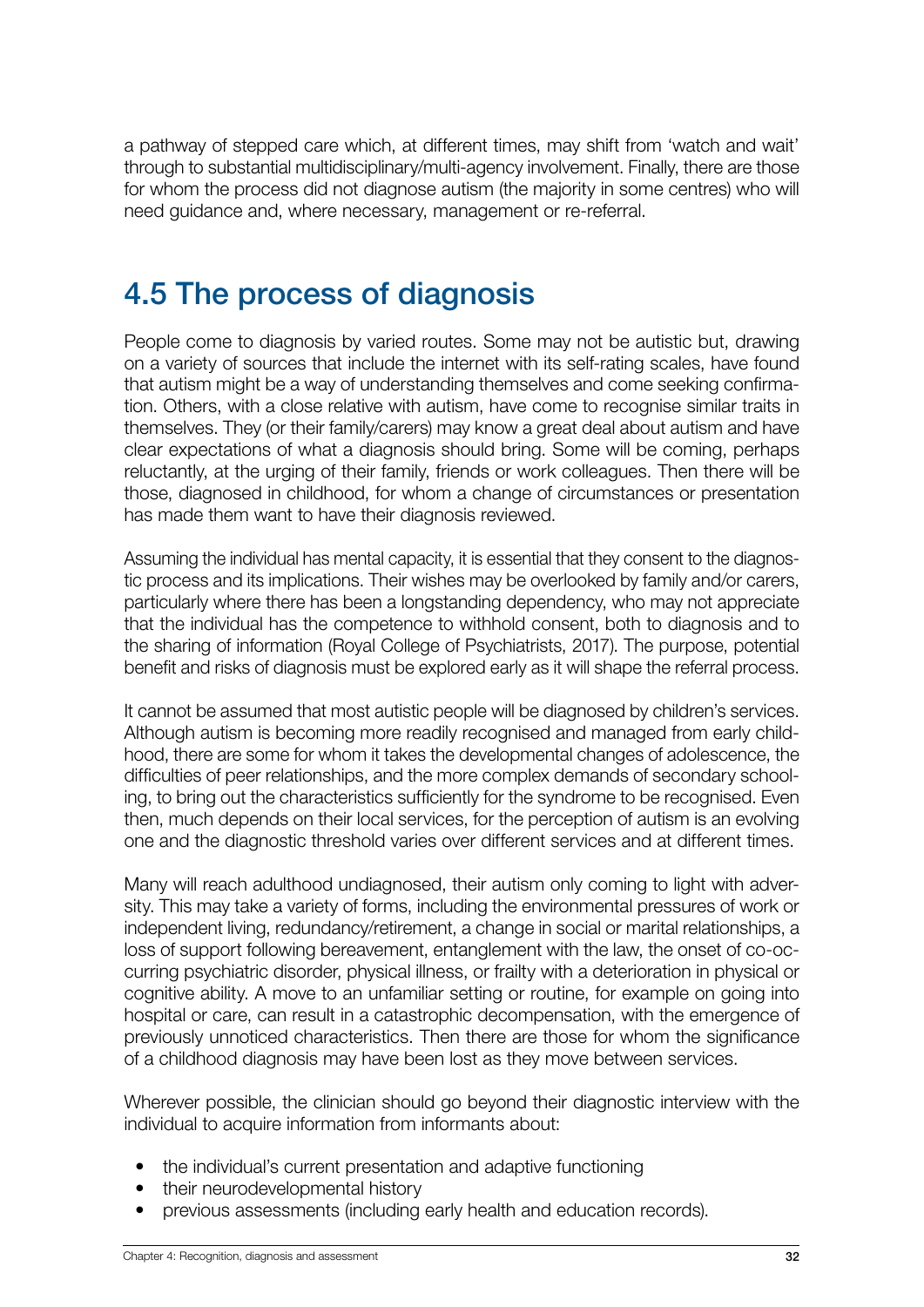<span id="page-32-0"></span>In the end, the quality of the diagnosis will depend on the extent of the clinician's experience and knowledge and their rigour in applying standard criteria. The potential for overdiagnosis, underdiagnosis and confusion with co-occurring disorder means that the clinician requires:

- familiarity with autism in its various manifestations and circumstances
- familiarity with a wide range of psychiatric disorders, both to recognise co-occurring conditions and to avoid their misdiagnosis as autism
- a developmental perspective in taking the history.

Time is a factor and, while there is an appeal about the brevity of a diagnostic process that focuses only on the current features, it is important to remember that its conclusions will have far-reaching consequences. Subtle or complex cases require more time, such that a definitive interview, enough to refute (as well as confirm) a diagnosis and to identify co-occurring neurodevelopmental and psychiatric conditions, can take several hours and involve more than one professional. It is not to be undertaken lightly or without sufficient resources and a clearly defined purpose ([p47](#page-46-0)).

<span id="page-32-1"></span>The interview needs to be adapted to the underlying characteristics of an autistic person; the clinician might:

- Reduce anxiety; here the clinician should be guided by the individual as well as by their friends and carers. As far as possible the autistic person should know what to expect: where an appointment is, at what time and in what kind of venue, with whom, and its purpose, duration and format. In short, the interview should be as structured and predictable as possible as any uncertainty may result in a counterproductive degree of anxiety. For example, rather than waiting on a delayed clinic, it may be better to suggest that they leave the area to return at a set time.
- Ensure that the environment is quiet, distraction-free, calm and comfortable for that individual. It is worth asking in advance whether they have any specific sensory needs.
- Encourage the presence of a friend or advocate who can help the individual to understand and, afterwards, to digest the content of the interview.
- Use straightforward, unambiguous, simple language and short sentences and avoid constructs that might be misinterpreted, such as figurative speech, irony, metaphor and colloquialism. The individual may not notice non-verbal elements, such as gesture, facial expression and tone of voice, so that statements are taken at face value. In some, a rigid style of thinking ('black and white thinking') is often accompanied by a tendency to take what is said literally. Any suspicion of misinterpretation should be reviewed immediately.
- Allow the person enough thinking time to process what has been said and check that a point has been understood before moving on. Verbal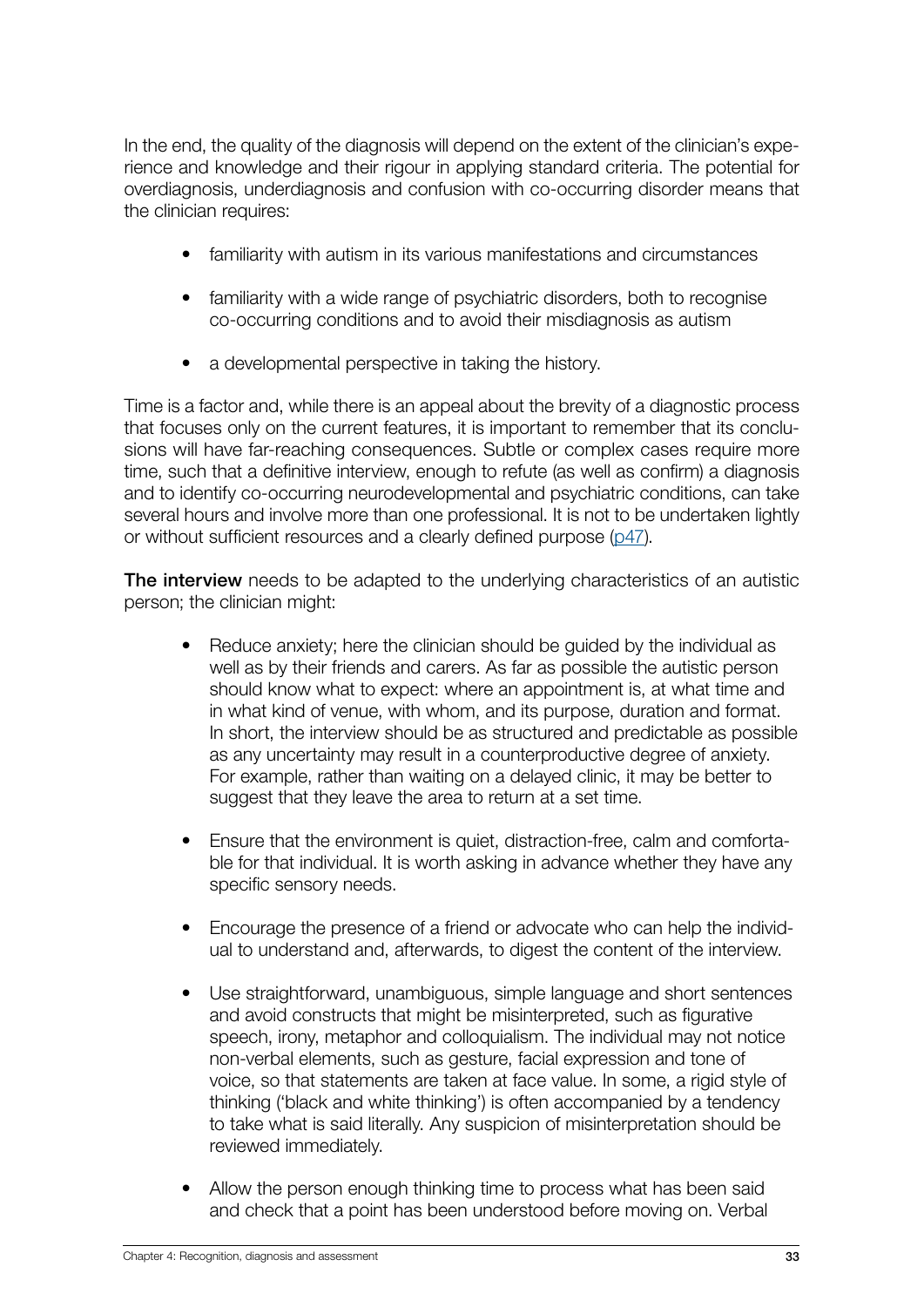<span id="page-33-0"></span>fluency may give a misleading impression of comprehension. Should the clinician respond too soon or with too much, it may overload the individual's auditory processing so that they are unable to grasp the meaning, even though they may be able to repeat back what has been said – individuals often echo something as they try to understand it, giving a false impression of comprehension.

- Allow the person enough time to overcome their initial difficulty of putting their thoughts into words (an aspect of a catatonic difficulty in initiating voluntary action: see Catatonia on [p15](#page-14-1)).
- Give a limited number of choices at a time, each with a clear effect.
- Use diagrams and visual text to help comprehension, and summarise the main points of an interview in a confirmatory letter.
- Adopt a more concrete and structured approach, focusing on practical matters, actual behaviour, and specific problems rather than abstract concepts.
- Be wary of relying on the autistic person's memory of the emotional content of previous sessions or of their ability to put a name to emotions, whether their own or those of others.
- Be aware that autistic individuals may report their inner experience in unusual ways that should not be dismissed or immediately presumed to be psychotic phenomena.
- Show a readiness to explore the values of the individual and to work with them, whilst recognising that they may be idiosyncratic.

## 4.6 Tests for autism

A variety of instruments are available, ranging from screening questionnaires through interview frameworks to structured interview schedules, the categories reflecting their different purposes (Appendix 1). The interviews help clinicians collect the appropriate information in a format that lets them match it against their agreed criteria as well as giving them a framework to organise their thoughts. They do not make a diagnosis nor, more importantly, do they exclude it. They are a means by which different clinicians in different settings can achieve a recognised, consistent threshold as well as adapt to changing criteria and practice.

A test's underlying construct may be refined by an algorithm which operationalises the diagnostic categories and gives a better picture of their contributing components. However, algorithms are a research tool and their mechanical simplicity is misleading in a clinical context where diagnosis is ultimately a matter for the clinician's judgement.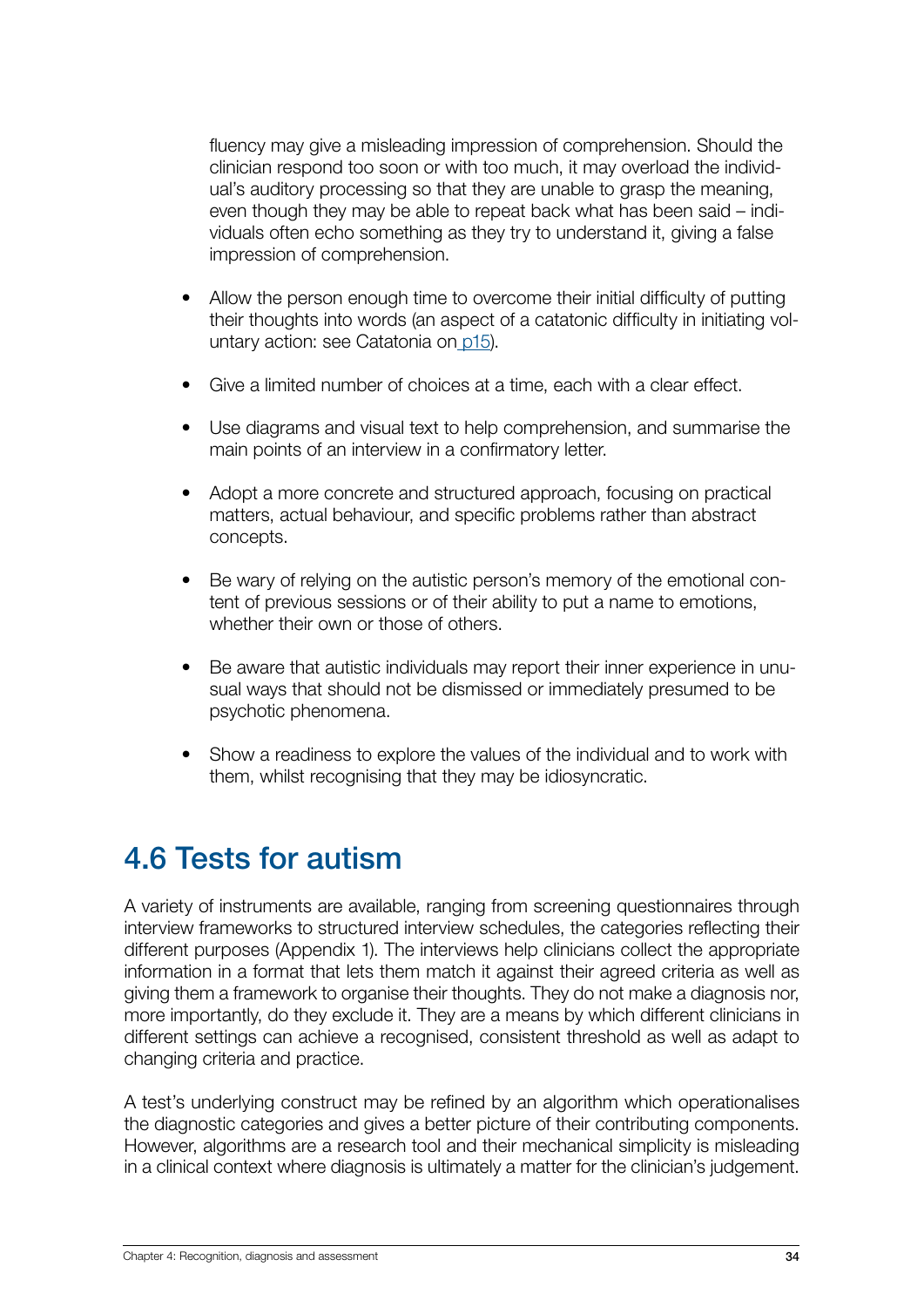A number of questionnaires have been proposed to help in the selection of individuals for further assessment, but their clinical effectiveness is questionable and, particularly in mental health settings, the use of a single structured questionnaire is unlikely to be sufficiently reliable either to identify adults who are not autistic or to differentiate autism from mental health conditions. (Wigham et al., 2018). It is important to appreciate that the characteristics of an instrument (such as its sensitivity, specificity and misclassification rate) will depend on the population it is being used on; whether, for example, it is a group attending a diagnostic clinic or a psychiatric clinic, or one drawn from the general population.

The College has developed a [Diagnostic Interview Guide for the Assessment of Adults](https://www.rcpsych.ac.uk/docs/default-source/members/sigs/neurodevelopmental-psychiatry-special-interest-group-ndpsig/ndpsig-autism-diagnostic-interview-guide-2.pdf?sfvrsn=1dc6557_2) [with ASD](https://www.rcpsych.ac.uk/docs/default-source/members/sigs/neurodevelopmental-psychiatry-special-interest-group-ndpsig/ndpsig-autism-diagnostic-interview-guide-2.pdf?sfvrsn=1dc6557_2) to be used in conjunction with the standard psychiatric interview, and provides training in its use. Other instruments have been developed and Appendix 1 provides a summary of those that clinicians and their patients are likely to encounter.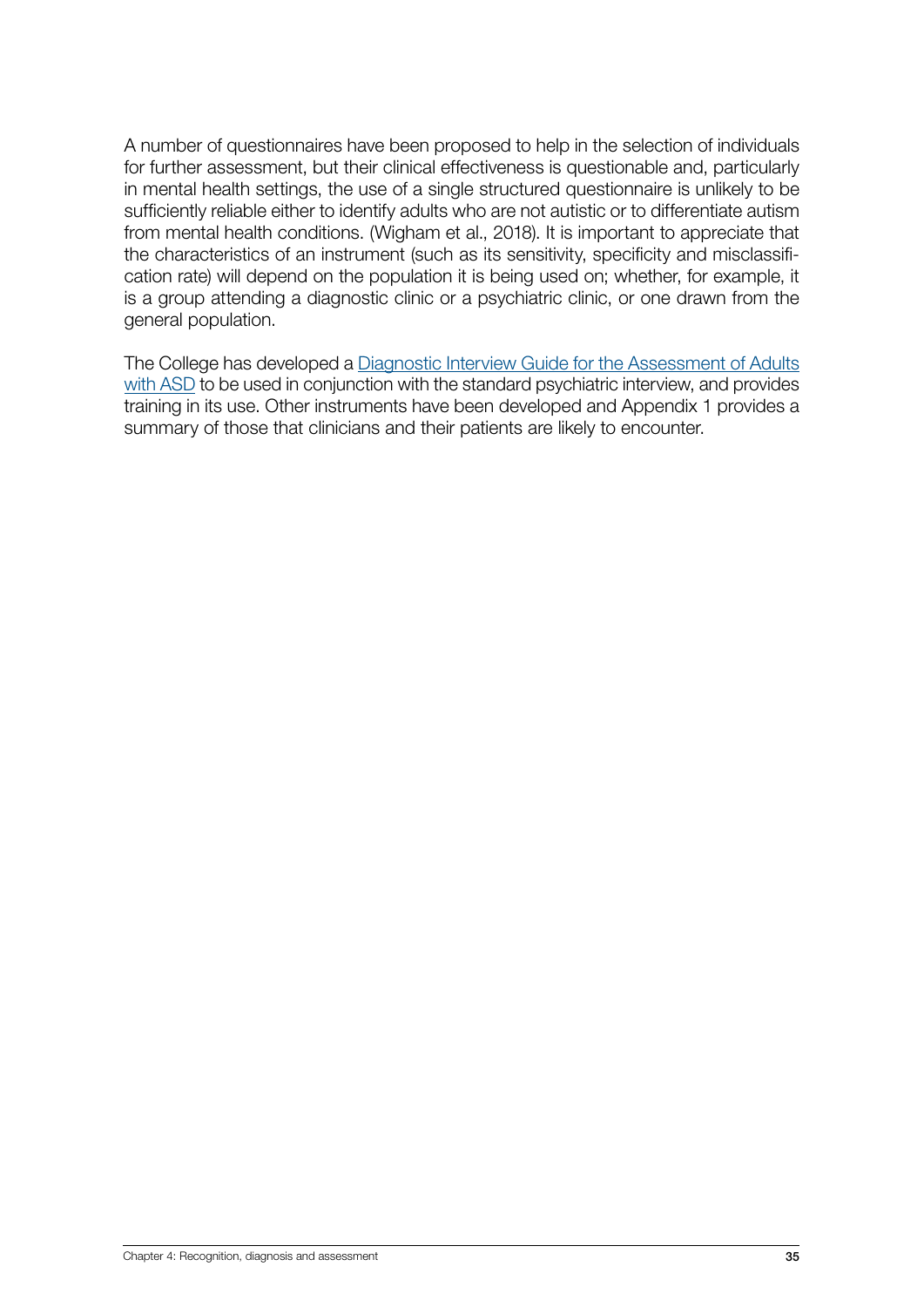# <span id="page-35-0"></span>Chapter 5: Legal aspects of psychiatry

As experts, psychiatrists provide information to the legal system in written reports or verbal evidence that would not otherwise be known. If this is to be considered credible and given due weight, then the psychiatrist must take note of the relevant College guidance (Royal College of Psychiatrists, 2015).

# 5.1 Mental capacity and consent

While autism may bring a particularly objective approach to decision making, it is associated with several issues which can complicate the assessment of mental capacity and thereby the validity of an individual's consent to treatment:

- Difficulties with comprehension, ranging from a tendency to interpret language literally to problems with auditory processing, which may be masked by superficially 'mature' speech
- Difficulties with attention and concentration: these can hinder understanding information, particularly if made worse by physical discomfort, sensory distraction or anxiety
- Rigid perceptions of how the world works (or should work), or of the cause and consequence of particular events: a strong and fixed belief can so bias an individual that it becomes difficult for them to judge the authority and motivation of information and informants; examples are the beliefs that if it is published on the internet, it must be true or that anything said by established authority (police, politicians or psychiatrists) is false
- Problems coping with change or uncertainty which may result in an overriding aversion to anything new, making it difficult for an individual to weigh up information and judge what is relevant
- Problems in understanding the motivations of others, which may affect understanding the risks of contact with them
- A difficulty in weighing the choices: this may be a consequence of the autism itself (e.g. difficulty coping with too many choices or hypothetical choices) or may result from a co-occurring condition such as anxiety or depression (Luke et al., 2012).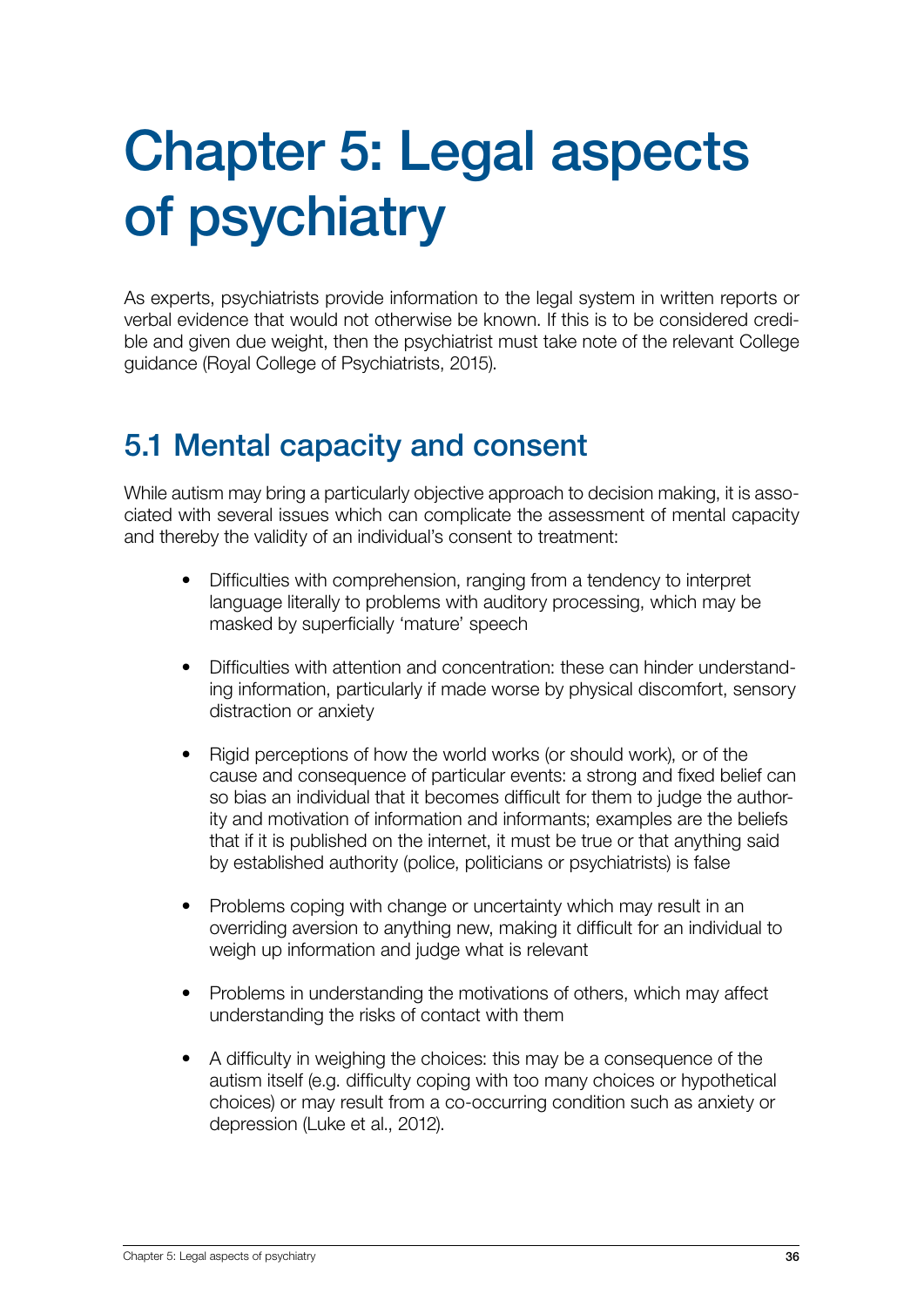<span id="page-36-0"></span>In addition to an appropriate interview style ( $p33$ ), various measures may help an autistic person in their decision-making; for example:

- Limiting a decision to a choice between just two or three options and, if possible, making these as concrete as possible (for example, by seeing them or trying them out before discussing which to choose)
- Providing information in written form, using diagrams as well as text; for example, a list of pros and cons to promote discussion on what is important to them, a visual scale to express how much weight they place on it, and a road map to work out its implications
- Avoiding a rushed decision; this is essential and, depending on its importance, it may be useful and necessary to repeat the exercise on another day
- Making it clear that, if a choice is made with capacity, it will be accepted and worked with even if it appears unwise.

## 5.2 The ability to bear witness

Autistic people, as much as anyone else, have the right to give an account, whether as a defendant or as a witness, and to be believed. However, any assessment should bear in mind a number of potential factors which may affect their ability to give an accurate and reliable account of an event (i.e. to be a reliable witness) (Maras and Bowler, 2012b):

- An unusual perception of the significance of events, whether as observer or performer, that increases the risk of misinterpreting what they have seen or heard
- Difficulty with the dimension of time: although the sequence of events may be recalled correctly, the perception of the relative periods of intervening time may be distorted, blurring the relationship between events that occurred on the previous day, week or year
- Difficulty in distinguishing reality from fiction (e.g. remembering events seen in films or on television as factual) which may extend to a confusion between their own actions and those of others
- Difficulty with the prescribed structure of official interviews, whether in the police station or court: the unfamiliar and formal surroundings and circumstances are likely to increase any innate disability in communication, both verbal and non-verbal. It is important to remember that an autistic person may find it difficult to understand the interviewer, particularly if the style is not adapted to their needs  $(p33)$  $(p33)$ . The interviewer might also be misled by responses given with an inappropriate or limited vocal tone or facial expression (particularly smiling or laughter, not unusual as reflex responses to anxiety). Delays in processing speech, selective mutism or simple stage-fright are easily misinterpreted as wilful ([p22](#page-21-0))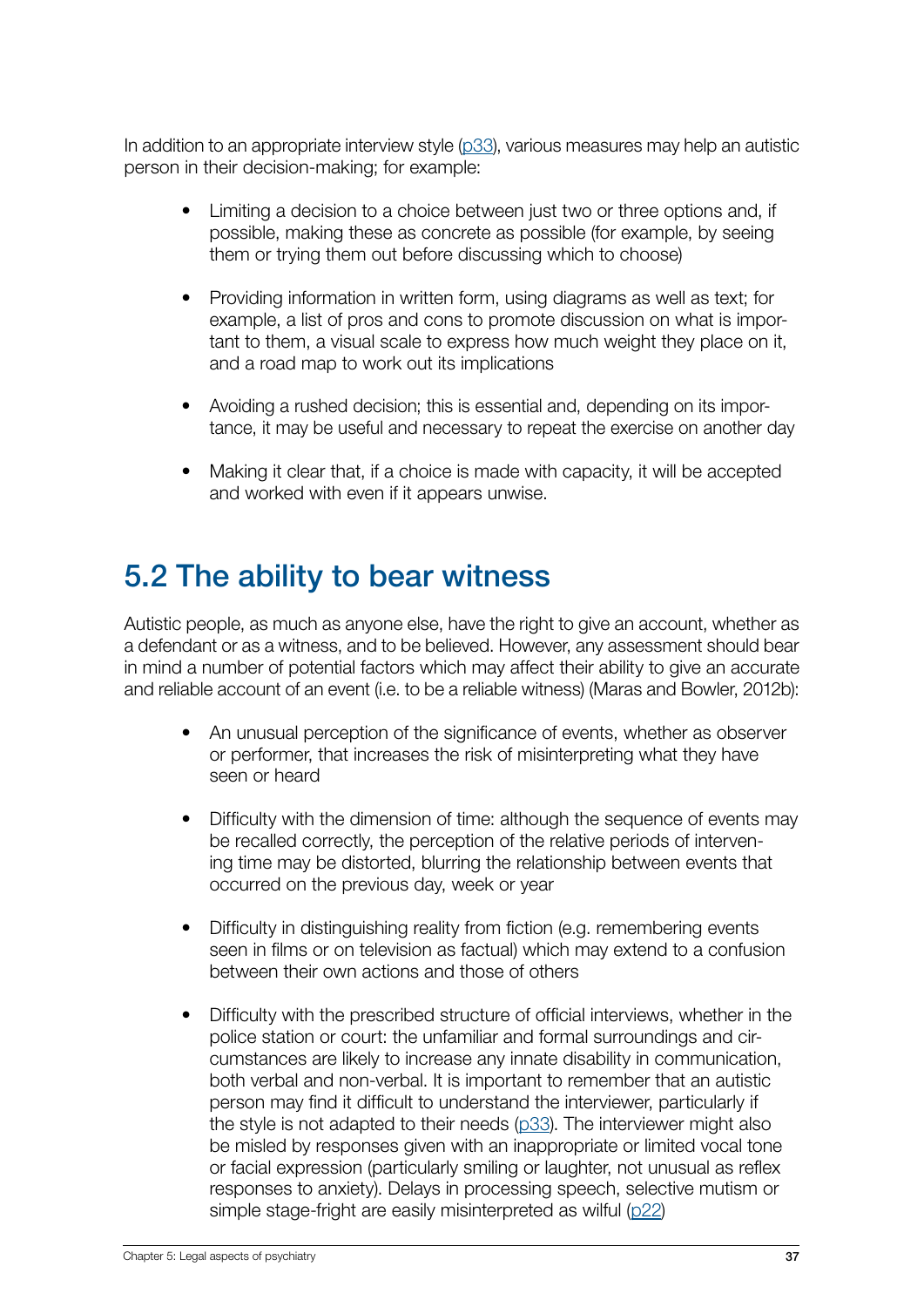- <span id="page-37-0"></span>• An interview can be distorted by an individual's misinterpretation of rules and relationships, with undue compliance complicated by a rigid tendency to adhere to (and believe in) a story once it is in their head
- It has been proposed that, while an autistic person is no more suggestible than anyone else, they may be more compliant. However, this simply may reflect their level of anxiety while being interviewed (Maras and Bowler, 2012a).

At the same time, an unusual presentation or obvious difficulties with communication can lead to an underestimate of an autistic person's ability to bear witness and a failure to appreciate strengths that might be present, such as an unusual perception of detail or a photographic memory.

Some will qualify as a *vulnerable adult* and should have the protection of the presence of an *appropriate adult*, a need that may go unrecognised if not routinely considered. Similarly, a defendant's impairments due to autism may be relevant when considering fitness to plead. A good intellectual awareness of right and wrong, and of the nature of the court and its proceedings, can be insufficient when legal issues become complex (Barry-Walsh and Mullen, 2004; Freckelton, 2012). Defendants can be compromised further if they are unable to present themselves effectively, something that has become more important with the removal of the right to silence in England and Wales (Gray et al., 2001).

It does not follow that these difficulties are invariably present in autistic adults but simply that, where relevant, they should be considered and investigated as part of the assessment. Once recognised, many of them can be minimised by adjusting interviewing styles to allow for linguistic and intellectual limitations, using means such as those listed under decision-making ( $p37$ ) and interviewing ( $p33$ ). Preparatory visits to court may help to familiarise the individual with the setting and the proceedings, which might then be made more manageable by arranging for appearances to be at times that are predictable and of a set and limited duration and, for some, using a video link. The judiciary has become better informed about the needs of autistic people and more willing to accommodate them in the legal process.

A very clear and helpful guide has been produced for all those involved (National Autistic Society, 2017; National Autistic Society Northern Ireland and Department of Justice, 2014),

# 5.3 Offending behaviour

Most autistic individuals respect order, are keen to avoid trouble and do not offend ([p16](#page-15-0)). Several factors may offset this and result in a vulnerable individual who is prone to getting into trouble:

• A naive misinterpretation of social relationships which can leave an individual open to being drawn into illicit relationships as well as to intimidation and exploitation. Limited emotional knowledge can hinder the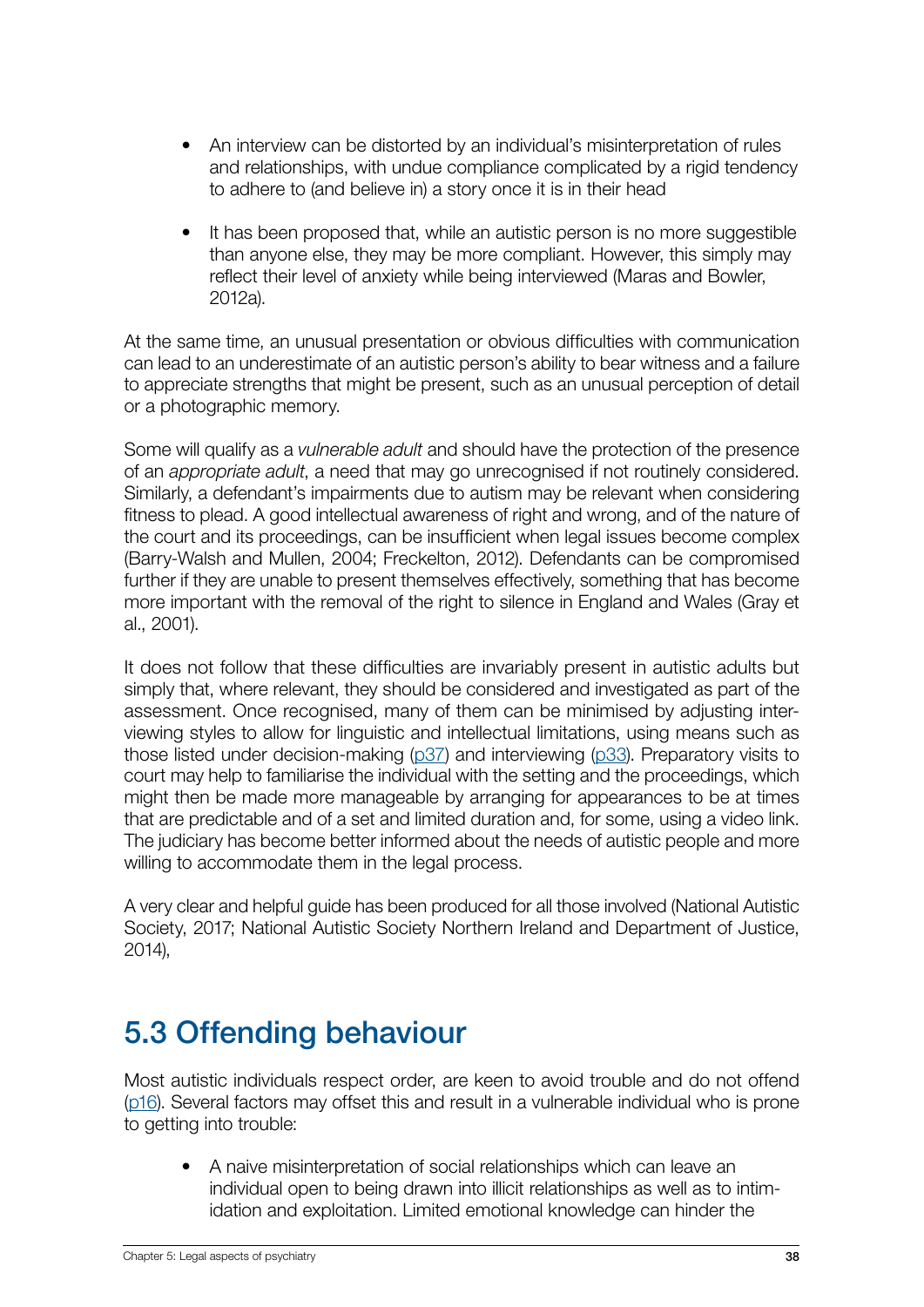development of a mature understanding of adult situations and relationships so that, for example, feelings of social attraction or friendship may be misinterpreted as the stronger emotion of love.

- A misinterpretation of rules which can result in a failure to appreciate social behaviour. For example, someone who does not understand the point at which 'no' means 'no' may find themselves unwittingly embroiled in offences such as 'date rape' and stalking. Similarly, television and video scenarios can undermine the individual's appreciation of the seriousness of an offence, leading them to model the behaviour with little understanding that it should not be translated into real life.
- Difficulty in reading social signals and cues. A specific difficulty, which is unusual and readily overlooked, is the inability to gauge the age of others. This leaves the individual open to an inadvertent sexual approach to somebody underage, something that is made more likely if their social ineptness has led them to become part of a younger peer group.
- An unusual passivity that leaves the individual vulnerable to being influenced, exploited or radicalised by others.
- Impulsivity, occasionally violent, that may be a component of co-occurring ADHD, a state of anxiety turning into panic or a confusing blend of both. The result can be a disproportionate emotional response (e.g. a 'meltdown') that is perceived as threatening.
- A limited awareness of the outcome of their actions, its seriousness or its impact on others, which allows the individual to embark on a course of behaviour irrespective of its consequences. For example, a minor assault might become disproportionately intense and damaging, or what started as limited fire-setting may result in the destruction of a building. Not infrequently there is a lack of insight and a denial of responsibility (with blame being ascribed to someone else) and an inability to see their behaviour as others see it.
- Overriding preoccupations or special interests, especially if coupled with limited self-awareness, which can lead to offences such as stalking, compulsive theft, computer hacking, or fraudulent trading. Occasionally the preoccupation with justice can itself become a source of vexatious complaint or harassment. Admonition may increase anxiety and result in ruminative thinking about the behaviour, increasing the likelihood of its occurrence.
- Misjudging the nature of an interview or other social interaction, which may encourage an incautious frankness. Private fantasies, while no more lurid than those of many in the wider population, may be startling in their clinical detachment and obsessional quality, and a lack of insight can lead to socially inappropriate disclosure.
- Someone who fails to appreciate any need to change or who finds change inordinately difficult can become stuck in a risky pattern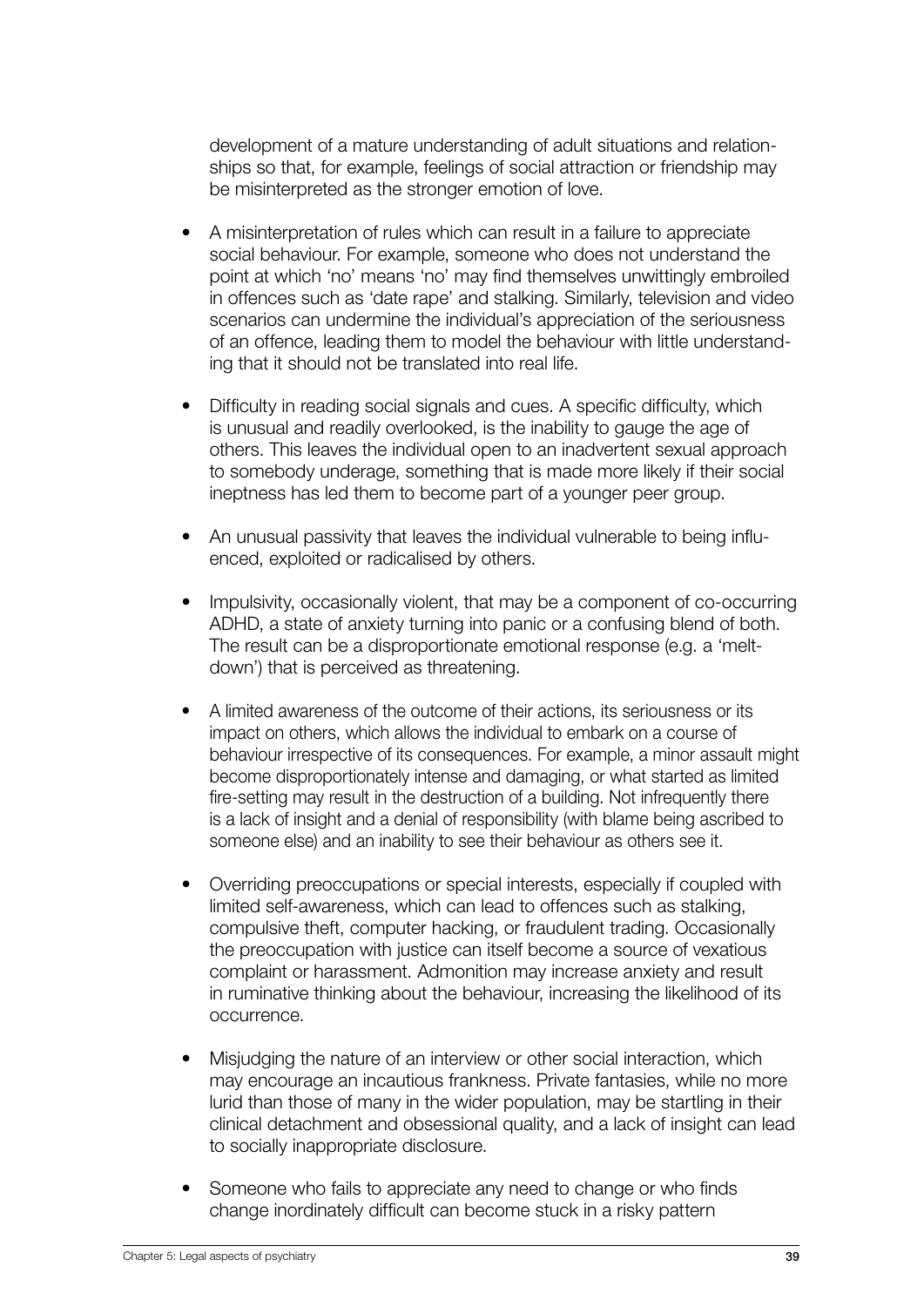<span id="page-39-0"></span>of behaviour: a problem that may be made worse by co-occurring dysphoria, anxiety or any other mental state that reduces flexible thinking

• A predisposition to provocative behaviour, apparently malicious and inexplicable, but possibly a way of testing out social and emotional responses by someone who has a particular difficulty with non-verbal comprehension.

Such factors, where they occur, may affect the individual's capacity to make valid decisions and limit their level of culpability, and need to be taken into account by those deciding whether to prosecute as well as in sentencing and disposal.

## 5.4 Disposal in the criminal justice system

Sentencing (on conviction) or disposal (if unfit to plead or insane) will depend on:

- i. whether there is any mandatory sentence (for example, murder, where life imprisonment is a mandatory sentence)
- ii. whether hospital assessment and treatment is necessary and
- iii. whether any form of community sentence is available.

The minimum term of imprisonment will depend on aggravating and mitigating factors. Whilst mental disorders are, in general, likely to be considered as a mitigating factor, features of autism may be misattributed as aggravating factors; for example, autism being perceived as intrinsically dangerous or social and communication difficulties being interpreted as callousness or lack of remorse.

Hospital treatment may be appropriate for some more serious offences. That the offending behaviour is related to the autism does not necessarily mean that there is a treatment and that it will be helpful; often it can be judged only by seeing the individual's response. The courts will expect a genuine offer of treatment that may help prevent further offending, not a guarantee of its effectiveness. Any hospitalisation should be focussed on rehabilitation that eventually leads back to the community, rather than slipping into an indeterminate period of detention.

An alternative to the choice of either prison or hospital is a prison sentence that includes a hospital direction: a 'hybrid' sentence where any immediate period of hospital treatment will – if the treatment is completed – be followed by a return to prison to complete the sentence with a more predictable length of detention.

Some individuals simply require consistent supervision in the community to prevent a drift back to the circumstances that led to their offence. A requirement for mental health treatment can be added to community and suspended sentences, if this is agreed to by both the autistic individual and the clinician who is to provide the treatment.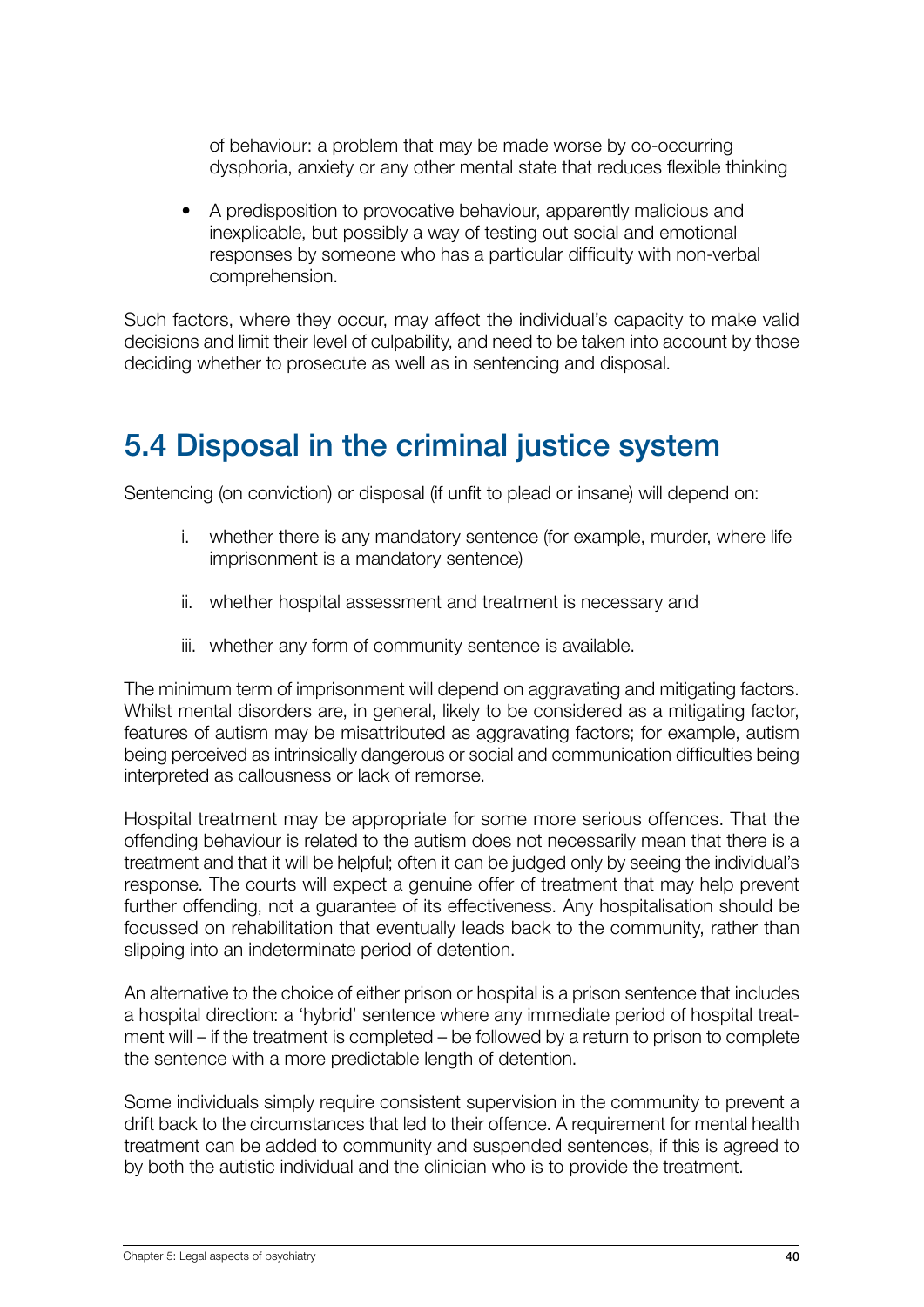There are some autistic individuals who find comfort in the predictable structure of prison life, particularly in the more secure estate, and may even be reluctant to return to a less organised life in the community. However, many are vulnerable people who find themselves in conflict with the structure and are at an increased risk of suffering serious harm from others; at the least, they are particularly liable to bullying and other forms of victimisation (Scottish Executive, 2004). The result may be increased anxiety or depression and, for some, the degree of stress and consequent arousal may be enough to produce a risk of self-harm, suicide or a psychotic state. Specialisation in the care of autistic prisoners is being encouraged.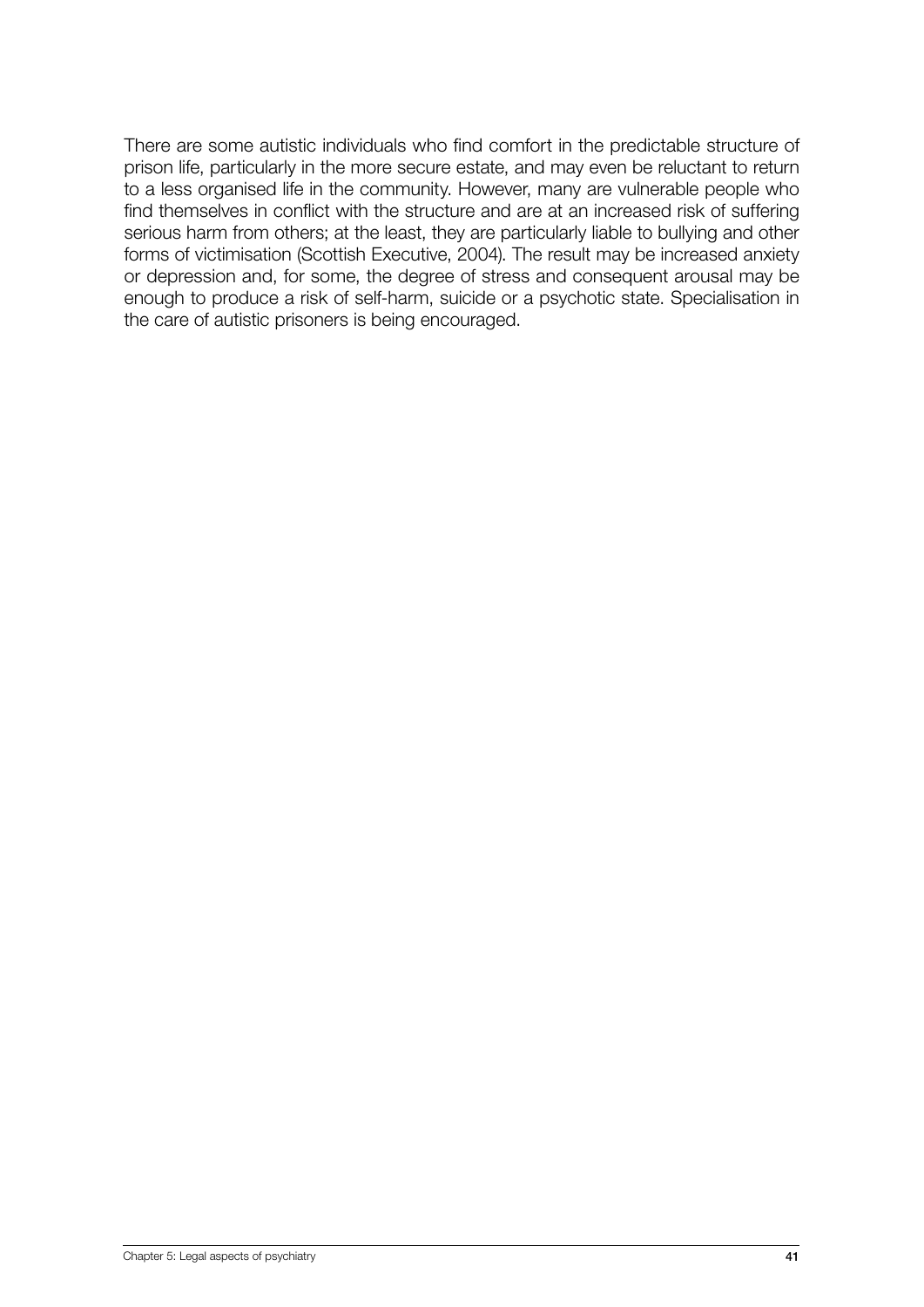# <span id="page-41-0"></span>Chapter 6: Management

# 6.1 The management of autism

The management of autism itself (as distinct from that of co-occurring disorder) is primarily about the provision of the education, training and social support/care required to live independently and to function in the everyday world (Balfe and Tantam, 2010). Unfortunately, these resources are patchy and many people remain very dependent on their families.

## 6.2 Psychiatric management

Psychiatric input is largely about the treatment of the co-occurrent disorders that frequently accompany autism. These might be expected to be managed by standard adult services, using standard treatments albeit with appropriate adjustments to accommodate the autism. At the same time, the long-term nature of their difficulties is ill suited to the recovery model of care [\(p46](#page-45-0)).

The presenting difficulties of an autistic individual, including their autistic characteristics, will be improved by anything that reduces their anxiety or increases their physical comfort and sense of well-being. This may come from better communication and social understanding, an improved environment (more familiar and predictable with reduced sensory stimuli), the relief of physical malaise (for example, the relief of pain or discomfort as well as the better management of epilepsy, sleep and medication) and the treatment of co-occurring psychiatric disorder.

Many interventions have been promoted for different aspects of autism, regardless of evidence of their limited effectiveness or their potential for harm and financial exploitation. A tangible treatment can have a powerful placebo effect both directly on the autistic individual and indirectly through its effect on the attitude and behaviour of the family and carers (Sandler, 2005; Sandler and Bodfish, 2000). Besides official guidelines, Research Autism (supported by the National Autistic Society) provides a regularly updated online summary of treatments, their efficacy and evidential underpinning (www.researchautism. net/autism-interventions/alphabetic-list-interventions).

### **Medication**

Guidelines have been published by the British Association for Psychopharmacology (Howes et al., 2018) and NICE (NICE, 2012). At present, there is no place for the routine use of medication in the management of *the core features of autism* for, while some symptoms may improve, the risk of adverse effects means that it should be considered only on a case-by-case basis. Even then, medication should be only one component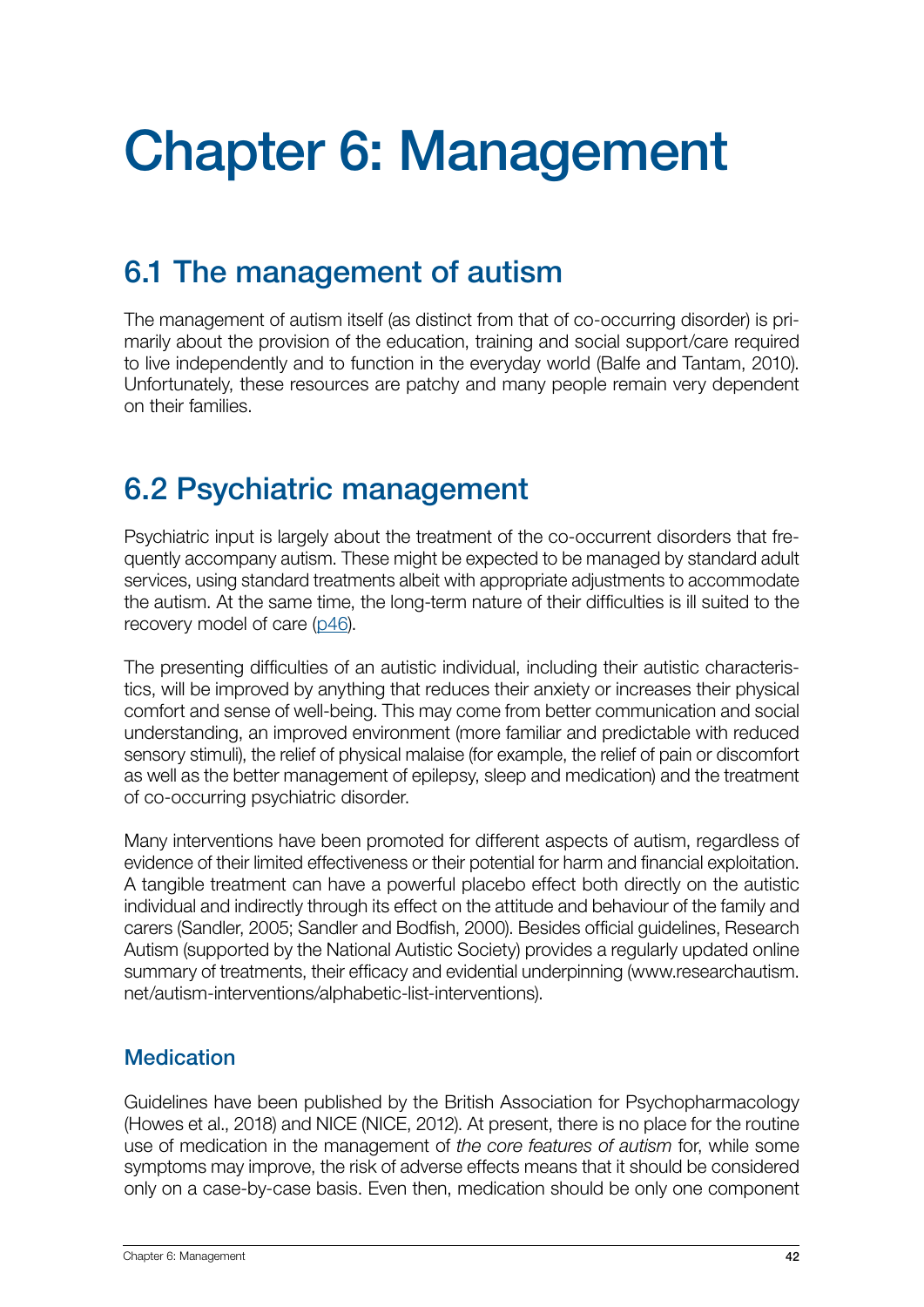<span id="page-42-0"></span>of a multimodal approach that can include psychological therapies, education, and environmental change.

Medication is used for *co-occurring conditions* as with non-autistic people. However, it appears that autism might be a marker for an unpredictable and individual response to psychotropic drugs: sensitivity may be increased or decreased and idiosyncratic and adverse effects are more frequent. Consequently, drugs should be introduced at a low dose, increased cautiously and with careful monitoring, and reviewed regularly.

Three circumstances may require medication:

- ADHD: a frequently co-occurring condition [\(p14](#page-13-0)), should be treated in its own right.
- Psychosis: emotional stress occasionally leads to a brief reactive psychosis, difficult to distinguish from schizophrenia. Although treatment of the latter should not be delayed, it can be difficult to disentangle the characteristics of autism from those of the psychosis once established on antipsychotics, affecting early weaning.
- Epilepsy: the association of autism with epilepsy has led to trials of various forms of anti-epileptic treatment to improve the characteristics of autism (Besag, 2009) and, while autistic features improve with seizure control, the results are equivocal in the absence of clear evidence of seizures (Tuchman et al., 2010). The arguments for the use of antiepileptics are similar to those aired in the debate on the use of surgery for ill-defined seizural activity (Palac et al., 2002).

## Psychological treatments

*Cognitive–behavioural therapy* and the need for its adaptation to the autistic person has been reviewed by NICE (National Institute for Health and Clinical Excellence, 2012). Less attention has been given to other types of psychotherapy and counselling, presumably because of the lack of systematic trials of these interventions with autistic people. However, lack of evidence is not evidence of ineffectiveness and autistic individuals should have access (albeit with reasonable adaptations) to the types of treatment for anxiety and depression that are recognised as an integral part of mental healthcare for the wider population.

The NHS Programme for Improving Access to Psychological Therapies (IAPT) recognises that the provision of therapy should be culturally appropriate and should take account of disability. Therapists need to allow for the possible variations in cognitive style, communication, skills, narrative and value system that might come with autism and adjust their interview accordingly [\(p33](#page-32-0)). Therapies applied without awareness of the autism can be harmful or, at the least, ineffective.

The frequency of bullying, victimisation, and abuse, contributing to a complicated and turbulent life (Balfe and Tantam, 2010), make *trauma informed care* particularly relevant to this population. The emphasis is on the provision of a safe and consistent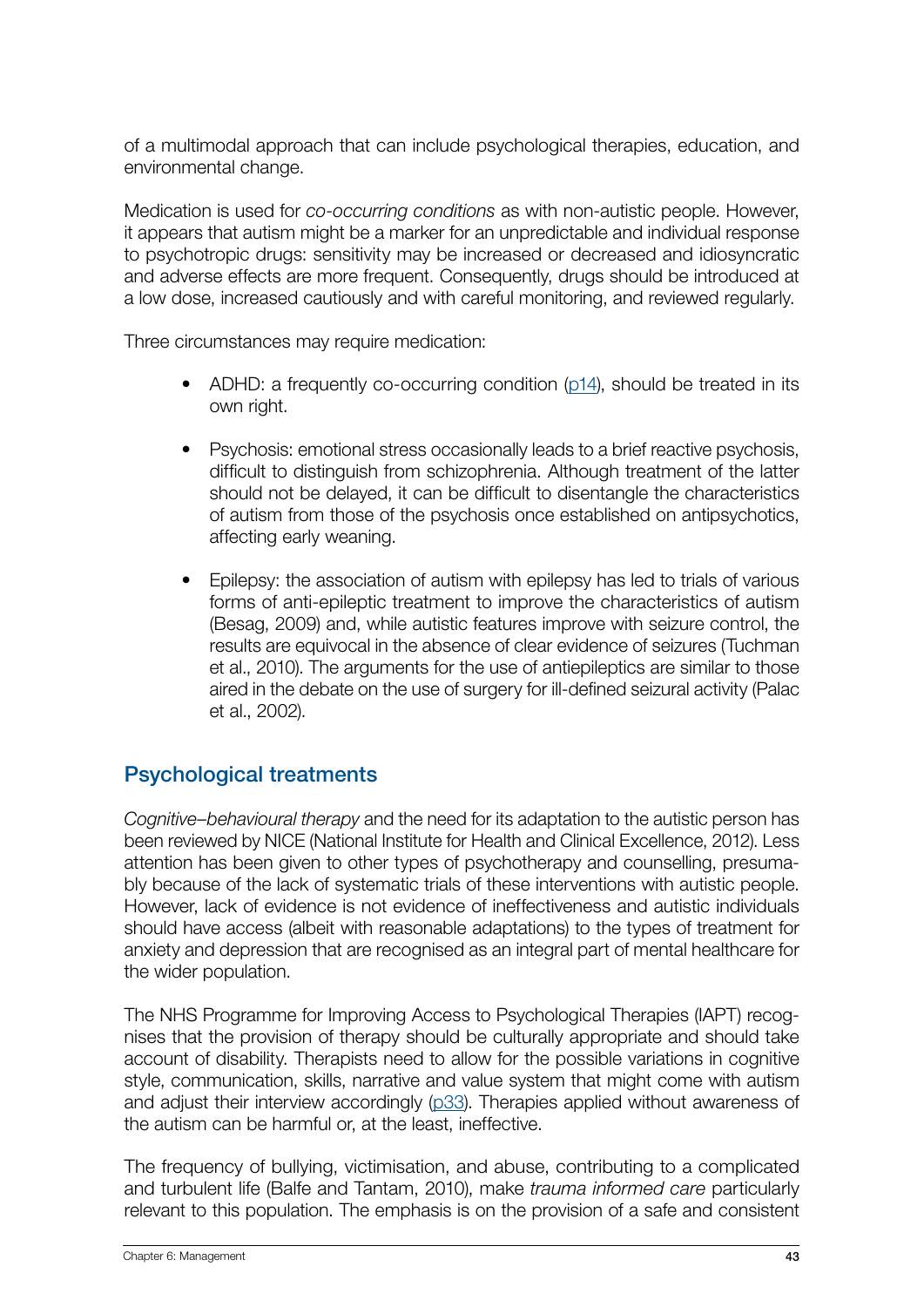setting within which the person can develop long-term relationships, as well as enabling their perspective to be heard and understood as they share their earlier experiences. Nevertheless, the communication difficulties associated with autism are an opportunity for misunderstanding which, coupled with the mandatory requirement to report and investigate abuse, might lead to a trauma-informed approach slipping into one that is trauma-centred. The latter, with its focus on active exploration and interpretation, is an area to be approached with caution.

The families of many autistic people have come to be protective and act as their spokespersons, advocates or 'next friends.' As discussed earlier ([p32\)](#page-31-0) the boundaries of confidentiality may be blurred and the individual's mental capacity underestimated. The therapist therefore must be prepared to work out with their patient how best to engage before discussing their plans more widely, a process which must respect the patient's confidentiality but also recognise its statutory limits (Royal College of Psychiatrists, 2017). Changing circumstances mean that this relationship must be reviewed regularly over time.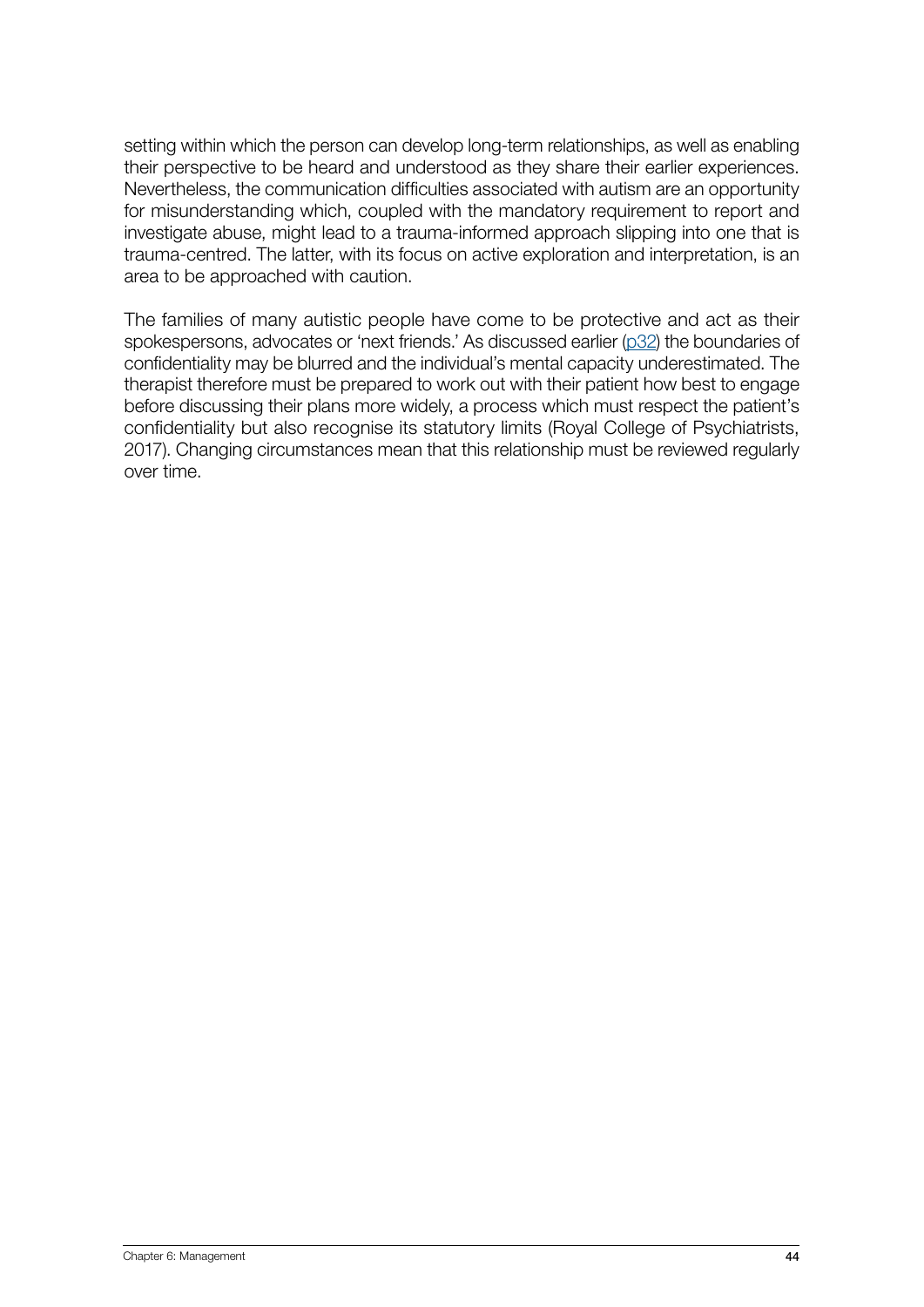# <span id="page-44-0"></span>Chapter 7: Services

# 7.1 Services other than health

Many individuals, identified as autistic, require consistent help over a relatively long period of time from a wide variety of local agencies and disciplines. Planning needs to go beyond the more obvious resources of health, education and social services and look to the wider variety of agencies available which, for example, might include:

- peer group support through the internet and the variety of voluntary groups both national (such as the National Autistic Society (NAS), Scottish Autism, Autism Cymru, Autism NI) and others that are more local
- support and residential services: these include a range of options, from registered care through to independent supported living (although a provider's claims of specialism/familiarity with autism should not be taken at face value). Support might include helping individuals to manage their finances, advocacy for people pressured by housing and employment problems (such as harassment by neighbours or inappropriate employment) and dealing with the criminal justice system; it can extend to address the needs of carers
- educational services, including both higher and further education; increasingly, universities, recognising the need for social as well as academic support, have introduced disability coordinators and mentors; Further Education colleges have the potential to include courses/modules which focus on specific areas of daily living and independence skills, such as:
	- social skills, including tuition in social and sexual rules
	- emotion management, covering areas such as emotional literacy (the ability to identify and describe feelings), relaxation training, stress reduction and anger management; these programmes put as much emphasis on avoiding arousal as on responding to it
	- − independent living skills in all the areas necessary to everyday life (e.g. shopping, budgeting, housekeeping, laundry and personal hygiene)
	- − preparation for work (e.g. how to apply for a job, interview skills, behaviour at work and coping with colleagues)
	- accessing leisure activities.
- occupational support disability employment advisors (based in Jobcentres) are becoming more familiar with autism and some independent agencies have established services to support individuals and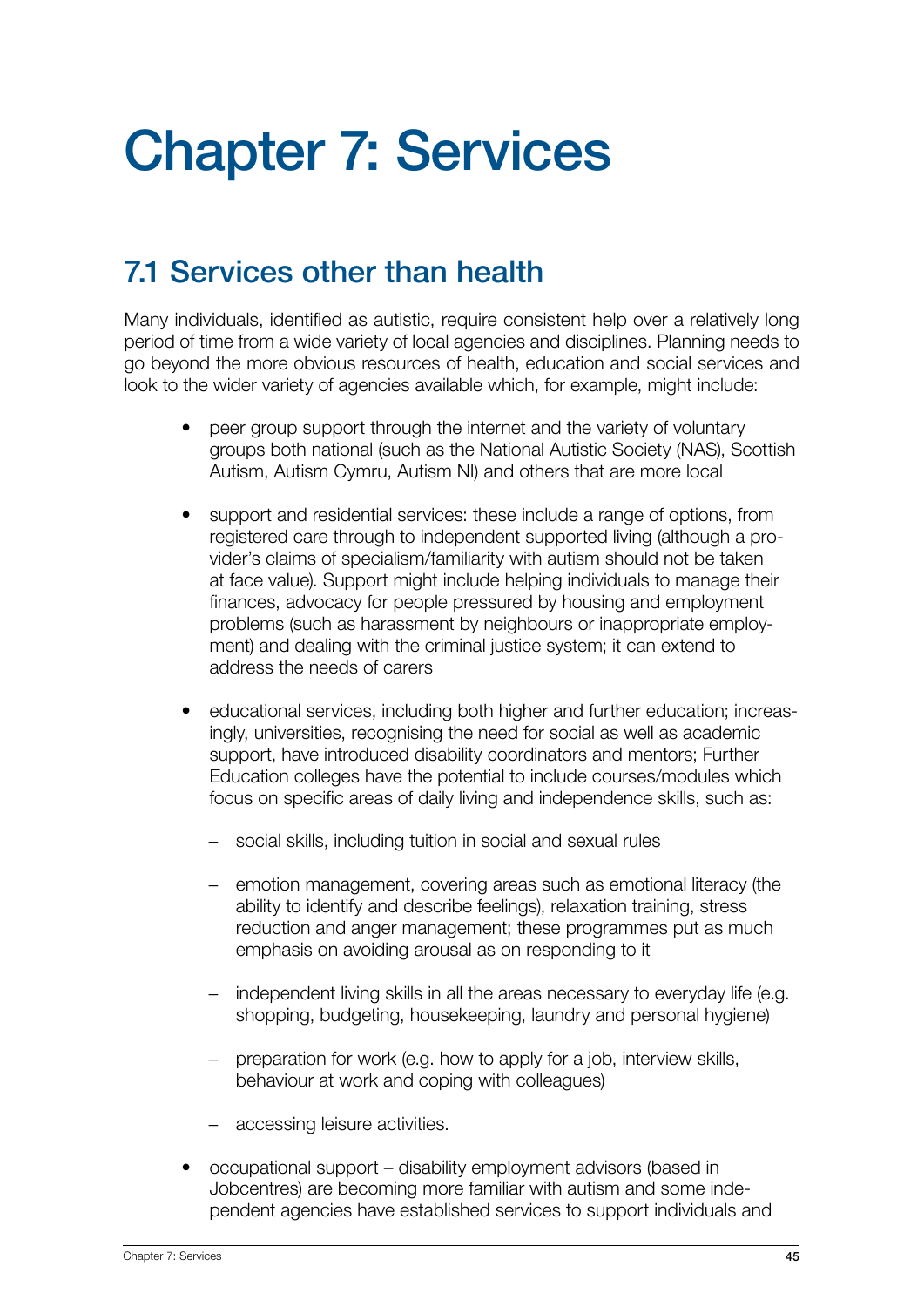employers in work settings (e.g. Prospects, a service established in several cities by the NAS).

<span id="page-45-0"></span>Services need to take account of the individual needs and aspirations of the autistic individual and their family. The approach should be person-centred, something that takes on meaning where the autistic person's aims are rather different from those around them, adapted to the individual's circumstances, culture and belief and usually involving their families and carers. Families from ethnic minorities or other sub-cultures (e.g. the deaf community) may have linguistic or communication barriers, reinforced by mistrust and misunderstanding, as well as a different understanding of the need for a specialised programme. All of these can affect the adult's access to, and interaction with, a particular service and their choice of approach (Dyches et al., 2001; Mir et al., 2001; O'Hara, 2003).

Factors such as these and the varied ages, abilities and circumstances of autistic individuals make for a wide remit which can involve any of the psychiatric specialties, as well as drawing on the services and expertise of other disciplines and agencies. This can create a daunting bureaucratic thicket and the need for a guide. A frequent proposal is a key worker but availability is limited. A successful response to this challenge is the One Stop Shop project in Scotland, a community facility that draws on volunteers to provide information, advice and signposting, as well as support to individuals both before and after diagnosis.

## 7.2 Psychiatric services in the community

Access to services presents a hurdle to many autistic people, particularly if they live an isolated life. Unfamiliarity, unpredictability or difficulties with communication (e.g. in using a telephone) can make arranging an appointment a daunting experience whether it is in primary care, with a specialist team, or a hospital clinic. Access can be helped by staff and public education, the use of online booking and communication, and a *Hospital Passport* (a document carried by the autistic person which sets out their characteristics and needs) and appropriate adaptations to the interview [\(p33\).](#page-32-0)

While the generic NHS 'recovery' model is based on circumscribed episodes of treatment, much psychiatric disorder runs a course involving the continuity of regular review over a longer term, requiring a service model appropriate to those with chronic, fluctuating difficulties. For many autistic people, a reluctance to seek help, aggravated by habitual isolation and the absence of anyone to consult, lends itself to a drift into difficulties with physical and mental health and everyday living. Ill-served by a system based on episodes of care, they need the ready contact that comes with long-term over-sight or support: some form of continuity is important rather than a reliance on self-referral to their GP or social worker.

Services have evolved differently across the UK. Provision in England is defined by commissioning groups and care pathways which are beginning to consider post-diagnostic support and access to the wider network of care as well as diagnosis. In adulthood, the diagnosis of autism will depend on the purpose (clinical / research / administrative), the referral route, and the complexity of presentation (whether subtle,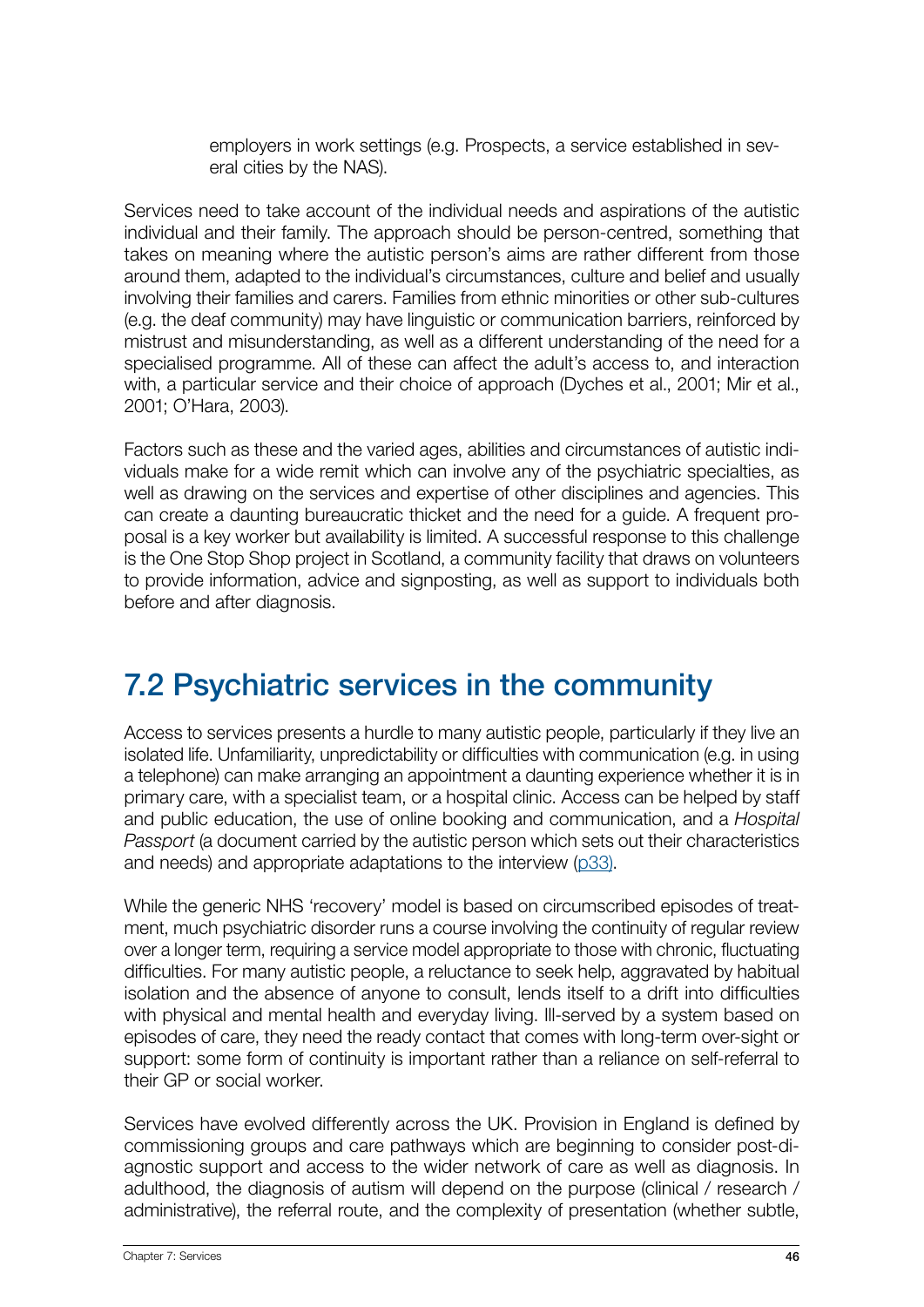<span id="page-46-0"></span>atypical, or complicated by the presence of co-occurrent disorder). Some people will be identified by a community mental health team or in a psychiatric clinic, while others will be referred to a Specialist Autism Team (SAT) or its equivalent. This should lead on to a wider, multidisciplinary assessment of the individual's strengths and weaknesses and to a management plan.

Specialist autism teams (SATs) are being established, often complementing or combined with an ADHD team to provide a more comprehensive neurodevelopmental service. Varying in composition, their core membership usually includes psychology and nursing but may extend to psychiatry, social work, speech and language therapists and occupational therapists, to provide the comprehensive assessment necessary to treat complex problems. As yet, there is no national network nor a strategic direction as to how these specialist teams might work together with the other community services.

Local agreement needs to define these relationships, including the community learning disability team as well as the adult mental health team. Although the former are usually familiar with autism, they may not be commissioned to work with people whose cognitive abilities (e.g. as measured by the Wechsler Adult Intelligence Scale) lie within or above the normal range, even though their functional abilities (e.g. as measured by the Vineland Adaptive Behavior Scales) may come within the provision of the Adults with Incapacity Act (Scotland) 2000 or the recommendations of Valuing People (Department of Health, 2001).

The risk remains that some autistic adults will continue to fall between the different mental healthcare contracts despite their statutory entitlement to access psychiatric services. Therefore it is important that there is explicit provision in each locality, extending beyond the diagnostic process, to provide services for the treatment of their co-occurring mental and physical disorders and the coherent involvement of the wide range of agencies and services that can benefit the individual.

The growth of **specialist services**, many in the independent sector, often ostensibly for the social care and education of autistic people, makes for a rich source of knowledge of the effects of autism and the resultant needs. At the same time, the presence of these services encourages the out-of-area placement of those individuals whose high levels of need and disturbance have led to specific additional funding. Such placements can be difficult to monitor, a significant financial burden for their sponsoring health economy, and an additional drain on local services, as well as further dislocating the person from all that is familiar to them: their community, family and acquaintances. The result can be an isolated placement where it is difficult to ensure that the staff have proper managerial supervision and clinical support, a recipe which produced the abuse of Winterbourne View (Flynn, 2012).

Greater success has come from planning tailored community placements, by bringing together specialist autism providers (whose competence is confirmed by their track record) and local teams, including those who will be called on to respond on a dayto-day basis (whether from adult mental health, rehabilitation, intellectual disability or the specialist autism team). For those coming out of hospital there needs to be an adequate pre-discharge period of preparation for both the patient and the community staff. After discharge, individuals need enough time and opportunity to gain the skills needed for community life, a process that may be slow but must be at a pace geared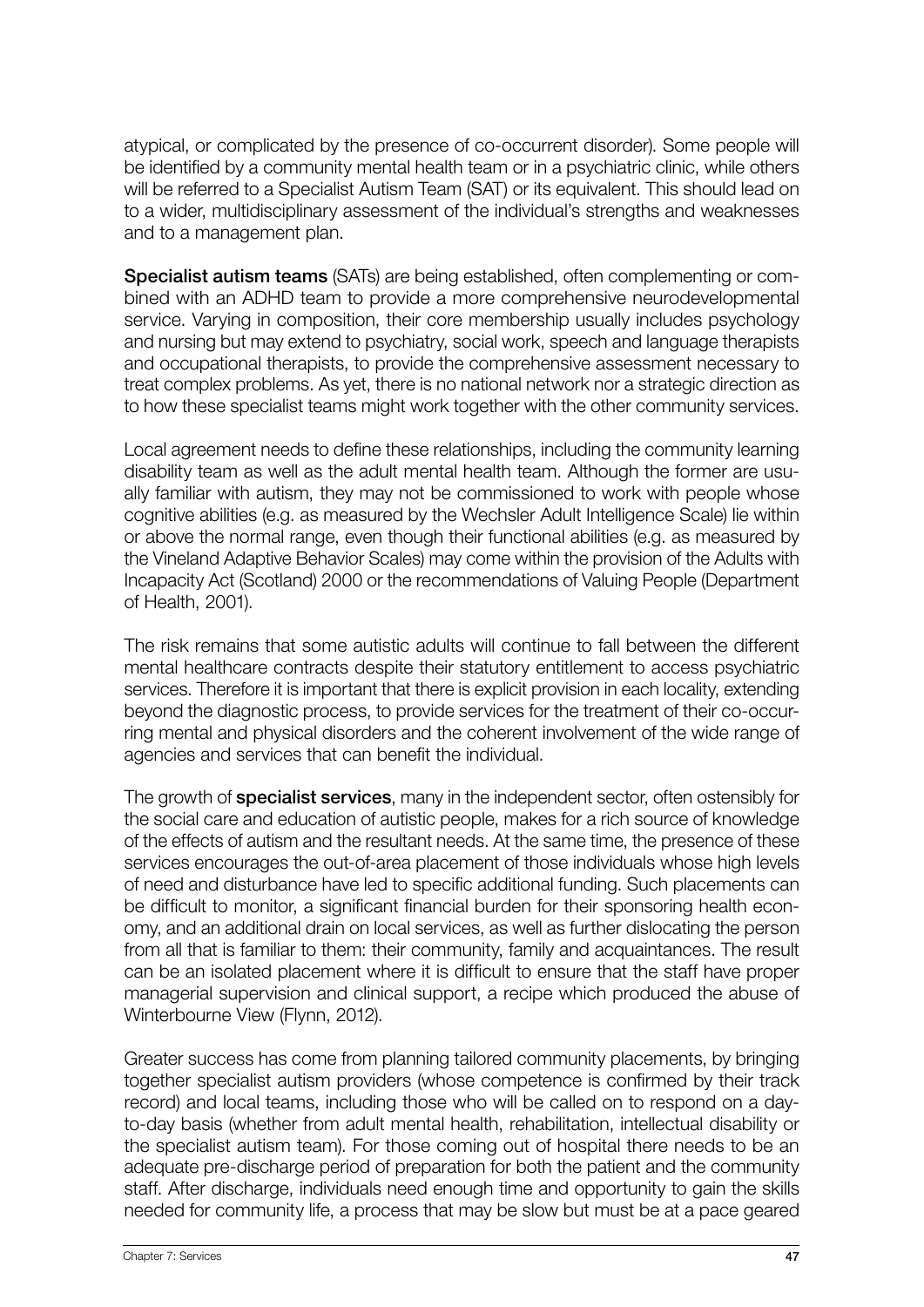to that person. Failure is often the start of a damaging and expensive cycle of repeated placement breakdown.

The role of the psychiatrist: Whatever form the service takes, it is essential that there is adequate psychiatric input. Not all individuals will be seen by a psychiatrist but, if they are, they should have access to the psychiatrist's core skills [\(p58](#page-57-0)):

- Diagnosis particularly where the presentation is complex or involves a co-occurring disorder, for it is essential not just to recognise autism but also to be able to discount it, which requires the breadth of understanding of other conditions that are associated with autism or that might mimic it; all psychiatrists need to be familiar with autism and, although their level of expertise will vary, they should have enough knowledge and experience to diagnose it when it is straightforward; some will develop a greater degree of expertise necessary, for example, in more subtle cases where the diagnosis is less clear cut, or in more complex cases, obscured by co-occurring disorder or unresponsive to standard approaches
- The assessment of certain forms of risk
- The recognition and management of co-occurring conditions
- The provision of legal opinion to the courts, both civil and criminal
- The assessment and management of patients under the various legislations (e.g. the Mental Health Act 1983, the Mental Capacity Act 2005, the Mental Health (Care and Treatment) (Scotland) Act 2003).

Psychiatrists should work closely with other agencies and understand their key roles within a jointly agreed local care pathway. Examples of such approaches, that come from other areas of psychiatry, are the close collaborative working of old age psychiatry with social care for dementia, general adult psychiatry with primary care in the management of depression, and child psychiatry with education and the local authority for young people with special needs.

The general practitioner (GP), who should have a comprehensive overview of an autistic individual's circumstances, has a particular key role in the initial recognition and consideration of whether to make a referral (the management of demand), in the physical care of vulnerable adults, and in monitoring medication.

The psychiatrist's communications about diagnosis and treatment should be clear and unambiguous, particularly where the GP is being asked to take on prescribing or organise treatment. They might consider a brief letter, setting out what was important from the consultation with a summary list of diagnoses, current medication and recommendations (including its purpose, benefits and drawbacks) alongside a longer letter/ report, perhaps addressed to the patient.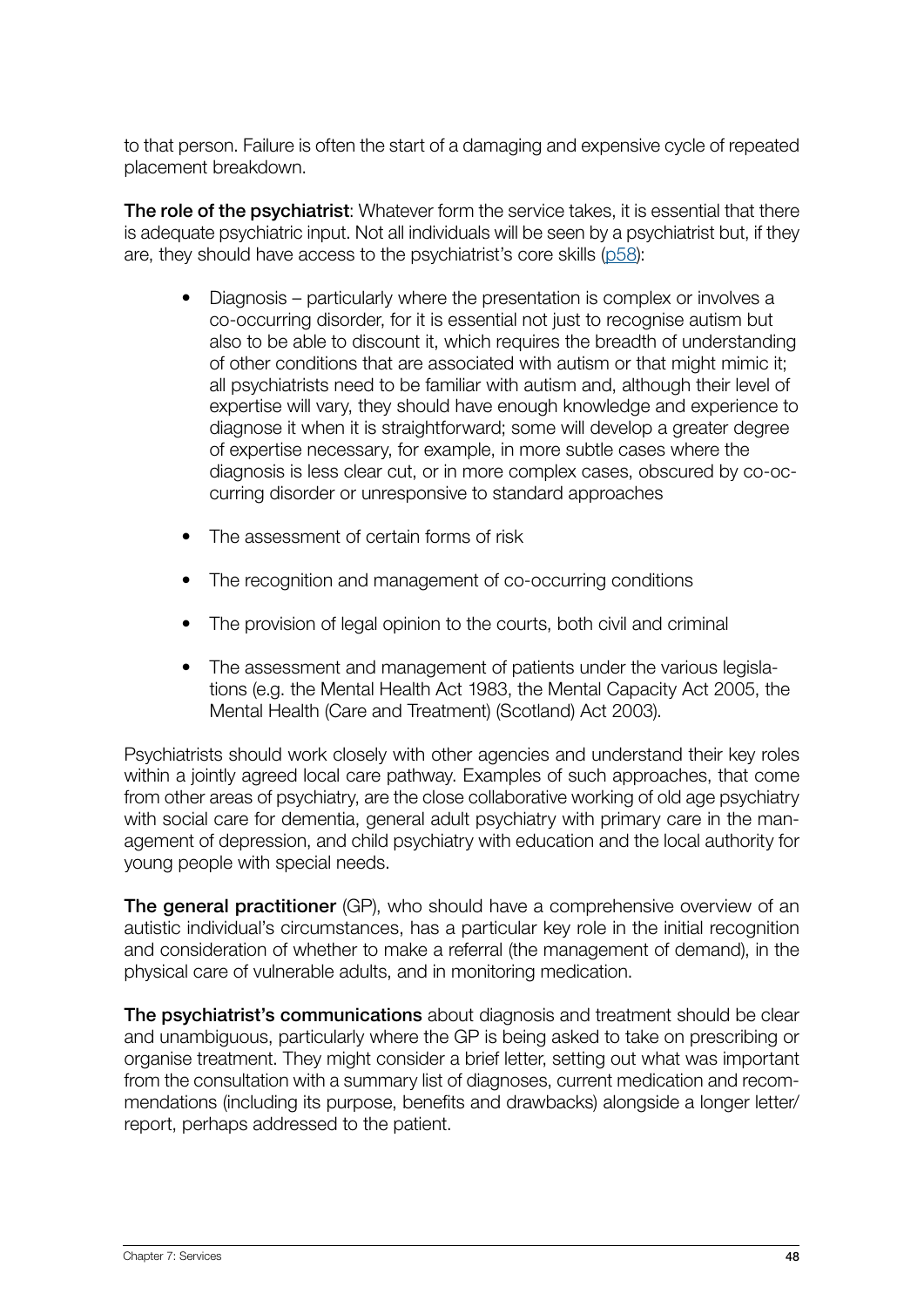# <span id="page-48-0"></span>7.3 Psychiatric treatment units

Autism itself neither requires psychiatric treatment nor warrants admission, but treatment may be needed for co-occurring disorder. There is a greater readiness to manage this in the community, largely helped by the increased availability of specialist community placements. Nevertheless, there will be times when hospital admission is required and then the facilities need to be sufficiently autism-friendly to avoid undermining the treatment.

Whether as a day- or an in-patient, the autistic person can find admission more daunting than most; uncertainty, unfamiliarity, a loss of control, the challenge of coping with strangers and sensory difficulties all contribute. At present, few psychiatric units provide either the setting or the levels of staff necessary to prevent conflict and to protect an autistic individual from bullying and harassment. Without autism training, it is difficult for staff to understand characteristics such as sensory sensitivity, communication overload or the need for rituals and strict routines, let alone to accommodate them. In addition, besides lacking appropriate psychoeducational programmes, many units use cognitive or group approaches that, without adaptation, can cause people to fail or to refuse therapy for reasons that they may not be able to put into words.

The autism-friendly psychiatric unit: Where admission is unavoidable, it should be to an area adapted to autism, suitable for both the constitutional needs of the individual and their psychiatric disorder. Such a setting (staff, buildings and programmes) should be structured, predictable and calm. Stimuli should be of low intensity and the overall aim to reduce emotional arousal. There should be regular routines, consistent responses, the use of clear (and visual) communication, and a restricted number of people (staff and patients), so that the individual can get used to them. Staff, rather than relying on their intuitive responses, need to be consciously aware of the specific sensitivities and perspectives of each autistic individual in their care. This means that the unit needs to be attuned to the individual patients rather than work to some generic, nonspecific concept about autism. A high priority should be given to the relationships, both social and professional, with others, outside the staff team, involved with the individual. There needs to be an emphasis on regular staff training in autism and, to avoid stagnation, on the development of relationships with other specialist autism services and on input from autistic people. In all of this, safeguarding must be a central thread, keeping the patient safe from abuse and exploitation, whether by staff or other patients, with an emphasis on the relationship and communication with the patient.

The specialist autism unit: There are some individuals for whom even good quality, autism-friendly provision will be insufficient. The intensity of their autism, with its associated perceptual sensitivity, emotional fragility, and need for predictability, means they requires an unusual degree of structure, a low-stimulus setting, autism-specific programmes and highly skilled, specialist staff. In addition to psychiatric treatment, they will need the therapeutic and educational programmes designed to minimise the disabilities of their autism. Although several hospitals declare their interest in providing specialistic care for autistic adults, very few have the dedicated facilities or necessary expertise. Individuals can find themselves on units where the ethos, training and experience is more appropriate to people who have a general intellectual disability or who simply require an unusual degree of security.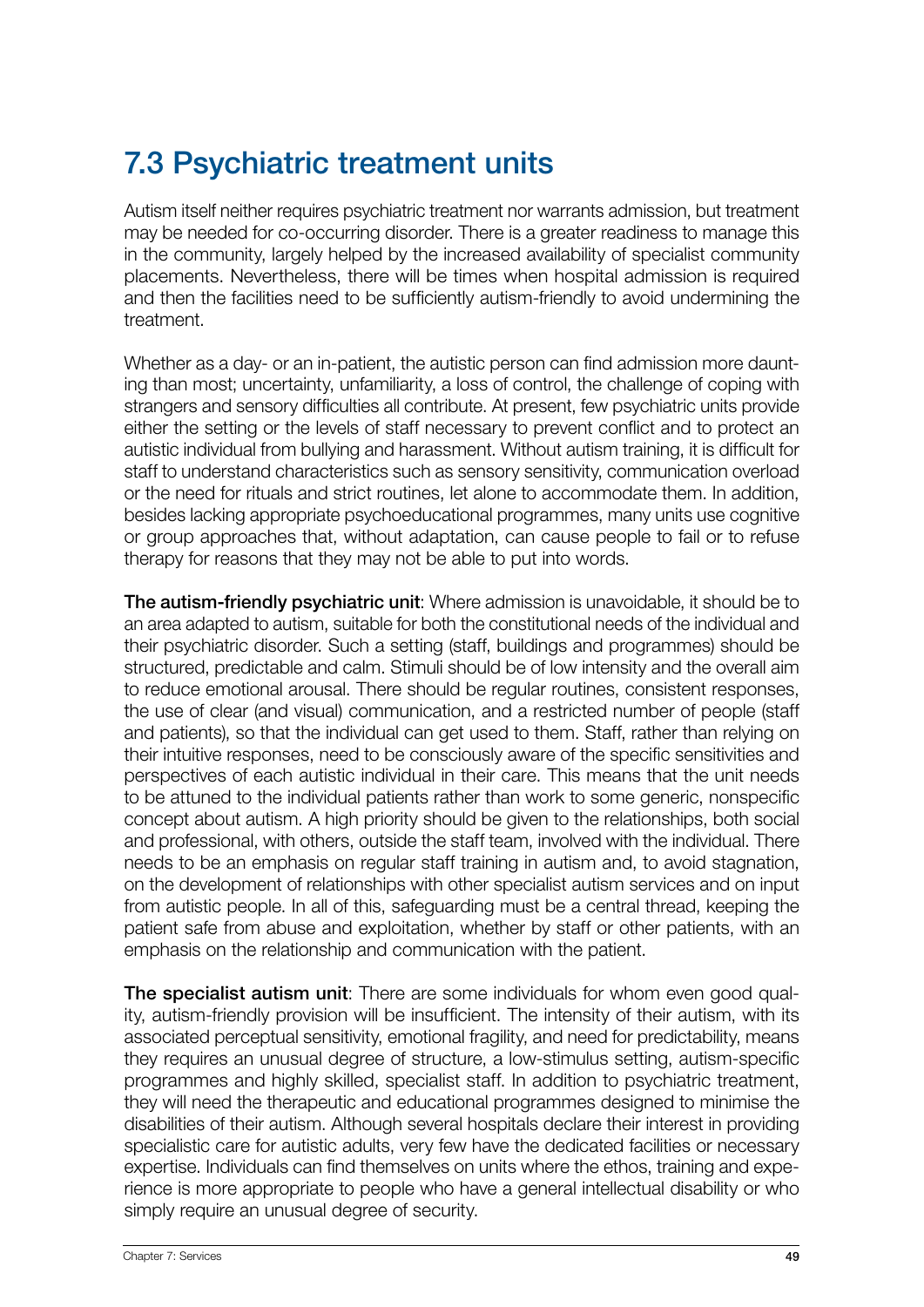Extended hospital admission: Very few people will be sufficiently violent or dangerous to warrant an extended hospital stay. For many, however, it is not unusual for their admission to become extended when it is realised that they are going to require a specialist community placement and substantial resources. For them, admission has a fly-paper quality, trapping them until an exit route can be established and funded.

While *Transforming Care* was expected to change this, the difficulty of developing new resources in the community and the reduction in the number of NHS hospital beds have led to a compensatory growth in the private sector for those that require extended hospital placement. Where behaviour is sufficiently violent to require recurrent restraint, seclusion, or involuntary medication, its use requires a legal authority that may not be available in the community. In Scotland, the Adults with Incapacity (Scotland) Act 2000 facilitates the community treatment of such adults. In England and Wales, it is a matter of judgement how far this may be permitted under the Mental Capacity Act 2005 and the 2007 amendments to the Mental Health Act 1983, which made formal provisions by way of the Deprivation of Liberty Safeguards. In the end, the degree of authority required may necessitate an application to the Court of Protection for this degree of authority.

The direction of development of a service is determined by strategies but, in practice, it tends to be shaped by the interests and enthusiasm of those involved locally as much as by local need. As community care continues to evolve, innovation will require both flexibility and contractual clarity on the part of both commissioners and providers.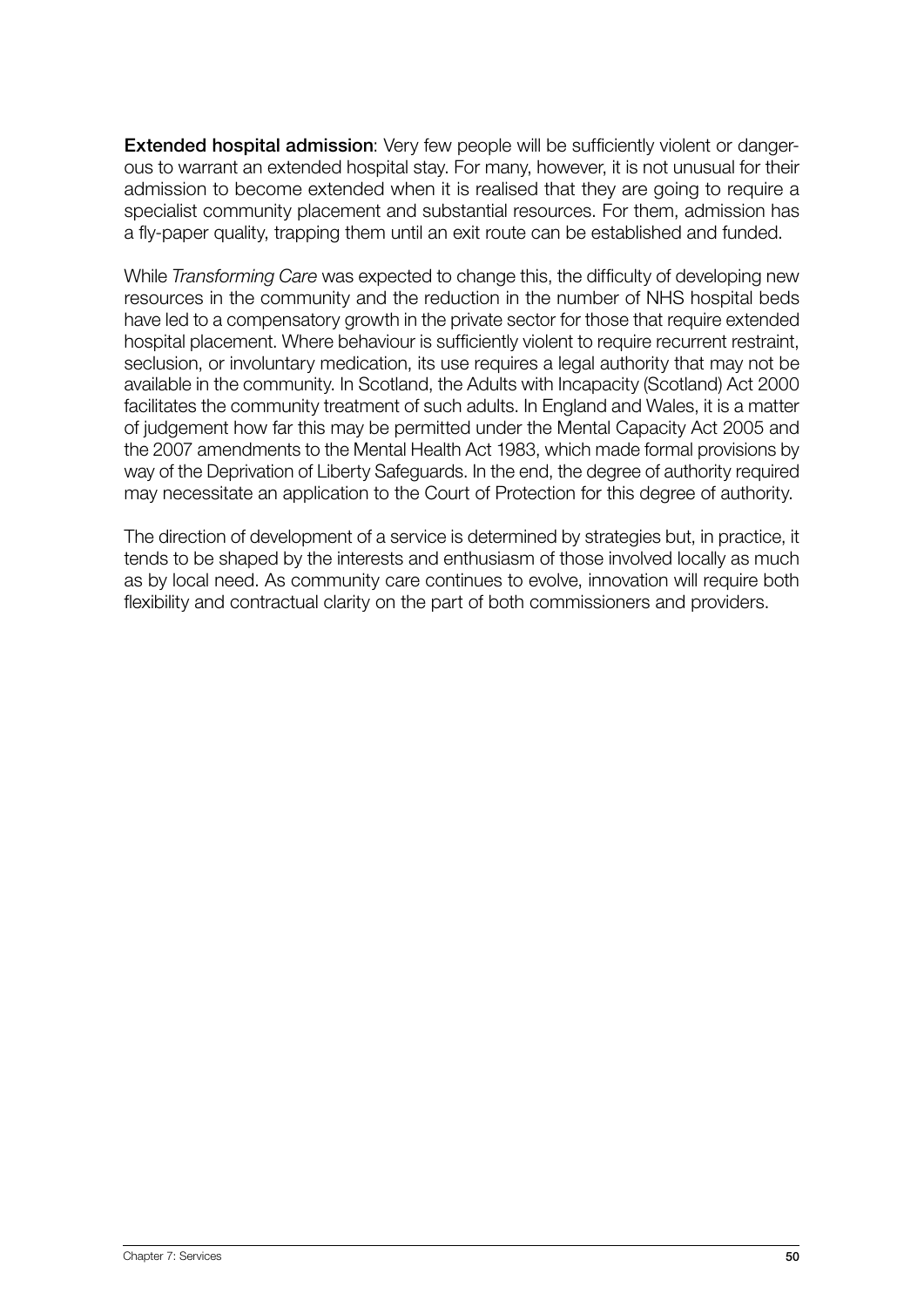# <span id="page-50-0"></span>Appendix 1: Instruments contributing to assessment

This is a summary of some of the instruments that have been used in the UK. Its purpose is to give clinicians a brief overview of the measures that may have been used for/by some of the people they see. This account is neither definitive nor detailed: for that, readers should consult other reviews, (Charman and Gotham, 2013; Stoesz et al., 2011) and the inclusion of an instrument is not a recommendation for its use.

The instruments may be used to help gather and formulate the multidisciplinary contributions to a diagnostic assessment. None provide a substitute for the clinical judgement that is central to diagnosis ([p2](#page-23-0)4).

It is important to distinguish whether an instrument is being used for:

- clinical purposes where it provides a framework for the clinician in gathering information for their diagnostic decision
- research– for example where the information is processed, often through an algorithm, to arrive at a decision as to caseness
- screening where a test is used routinely to identify those who might benefit from further assessment.

Instruments have often been developed for specific purposes or populations, with limited evaluation outside these; in other circumstances, their reliability may be unknown. Examples are where they:

- have been developed for a specific age group, such as children
- take a cross-sectional, here-and-now approach rather than a longitudinal view of how individuals and their symptoms have developed
- have been developed as screening/survey instruments and have not been validated for clinical diagnostic use
- rely on limited testing, for example based on case vs. non-case comparisons (i.e. samples containing almost no uncertainty), so that their estimates for sensitivity and specificity may not apply to other populations (such as referred patients or groups at risk of ASD)
- focus only on symptoms selected for their diagnostic value; as they will omit those symptoms that do not discriminate effectively, they cannot be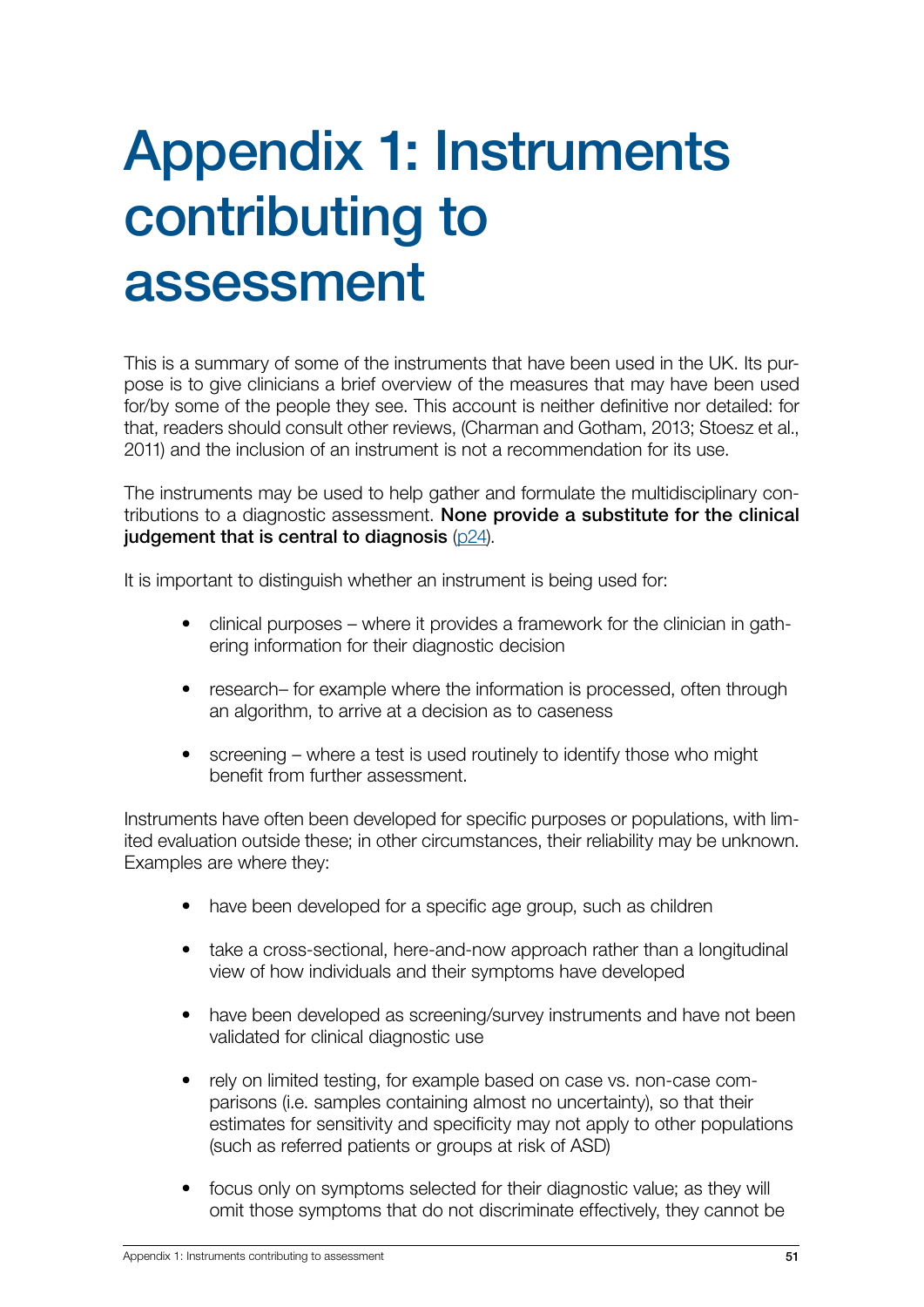expected to provide an overall description of the person's full range of characteristics.

<span id="page-51-0"></span>Although some of the instruments listed are unsuitable for adult use, they are included because they may have contributed to an earlier, childhood diagnosis.

## **Questionnaires**

## Australian Scale for Asperger Syndrome (ASAS)

A parent/teacher rating tool designed for primary school children who do not have a significant degree of intellectual disability, which was developed by Tony Attwood and is widely used because of its public availability. It has 24 graded questions and a 10-item behavioural checklist. It does not give scores or a cut-off but does alert parents and teachers to the possibility of autism. ([https://www.aspennj.org/pdf/information/articles/](https://www.aspennj.org/pdf/information/articles/australian-scale-for-asperger-syndrome.pdf) [australian-scale-for-asperger-syndrome.pdf\)](https://www.aspennj.org/pdf/information/articles/australian-scale-for-asperger-syndrome.pdf).

## Gilliam Autism Rating Scale (GARS and GARS-2)

A parental/teacher checklist for people up to 22 years of age. It has 42 items divided into three sections (stereotyped behaviours, communications, and social interactions) and takes 5–10 minutes to complete and score. It is advocated as a well-standardised USA screening instrument, but published research indicates that it is insufficiently sensitive to be an effective discriminant of ASD. The revised version is new and it is not yet clear whether the concerns about the earlier instrument have been resolved (Lecavalier, 2005).

#### Social Communication Questionnaire (SCQ)

*(Previously known as the Autism Screening Questionnaire.)*

A 40-item questionnaire developed from the Autism Diagnostic Interview – Revised, (ADI-R); it comes in two versions (Lifetime and Current) for use with people over 4 years of age. It should be completed by the parent/carer (Berument et al, 1999). Developed by Michael Rutter, Anthony Bailey and Catherine Lord (https://www.hogrefe.co.uk/shop/ social-communication-questionnaire-85199.html).

### Social Responsiveness Scale – 2 (SRS-2)

*(Previously known as the Social Reciprocity Scale.)* 

A 65-item questionnaire to be completed by a parent/teacher in less than 20 minutes. There is an adult module for those over 18 years of age. It gives a total score as well as scoring on five subscales (Constantino and Gruber, 2012). Developed by John M. Constantino [\(https://www.hogrefe.co.uk/shop/social-responsiveness-scale-second-edi](https://www.hogrefe.co.uk/shop/social-responsiveness-scale-second-edition-srs-2.html)[tion-srs-2.htm](https://www.hogrefe.co.uk/shop/social-responsiveness-scale-second-edition-srs-2.html)[l\).](https://www.parinc.com/Products/Pkey/426))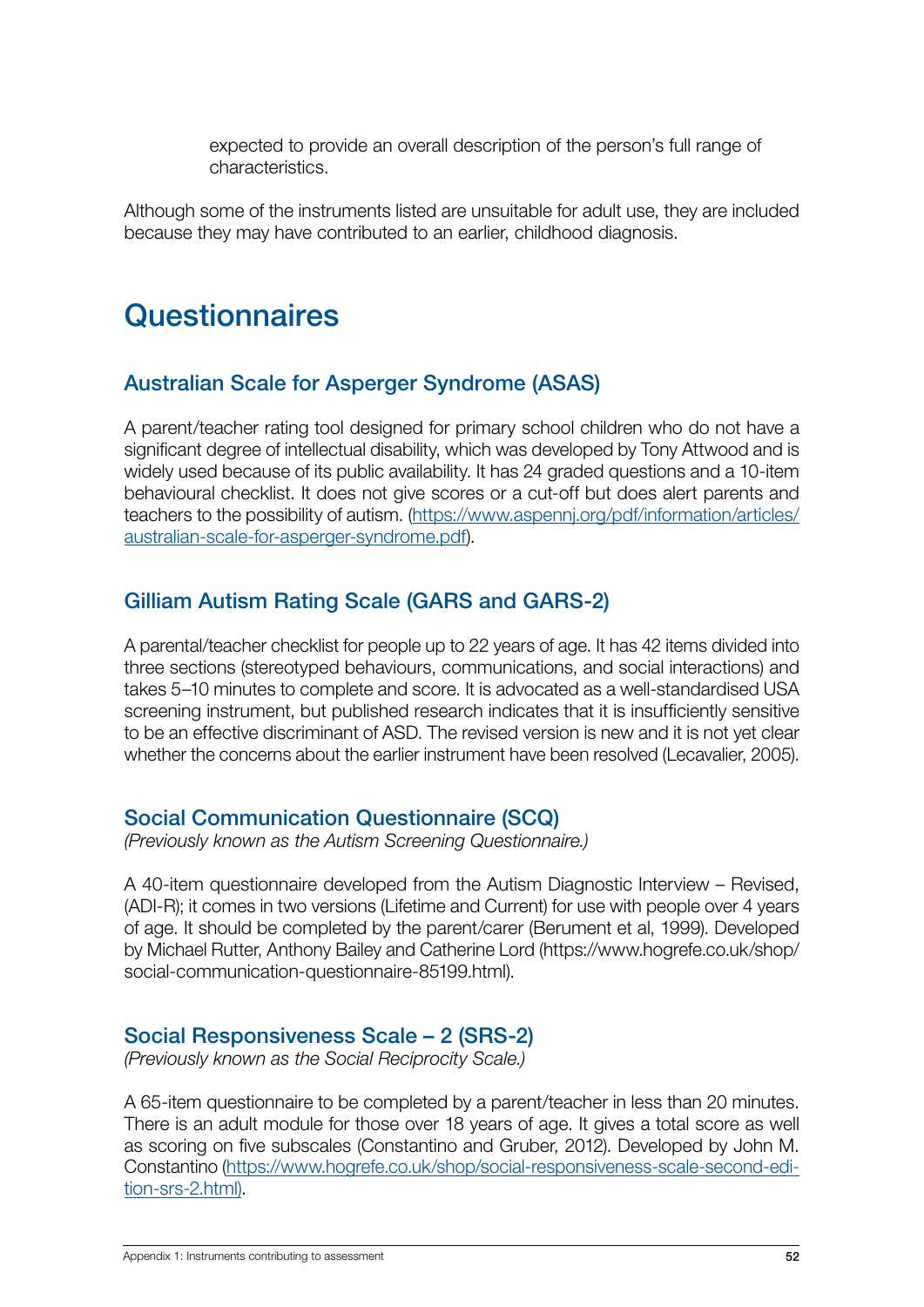#### <span id="page-52-0"></span>Autism Spectrum Quotient (AQ) and Autism Spectrum Quotient – 10 (AQ-10)

The AQ is a self-report questionnaire that provides a summary score that indicates the likelihood of ASD. In practice, it requires a degree of insight; completion by an informant will often give a higher score (more autistic). It has a high false-positive rate.

The AQ-10 uses ten of the AQ's more discriminatory items and is recommended by NICE (NICE, 2012) to identify those who should have a more comprehensive assessment for autism.

The AQ and the AQ-10 are produced by the Autism Research Centre ([https://www.](https://www.autismresearchcentre.com/arc_tests) [autismresearchcentre.com/arc\\_tests\)](https://www.autismresearchcentre.com/arc_tests).

## Ritvo Autism Asperger Diagnostic Scale – Revised (RAADS-R)

An 80-item structured questionnaire completed by the clinician (but can be self-completed with guidance). It has an acceptable level of sensitivity and specificity in adult patients attending a mental health service, albeit with a higher threshold than originally proposed (Brugha et al., Accepted for publication).

### Social and Communication Disorders Checklist (SCDC)

A 12-item screening questionnaire for completion by parents; it is suitable for population surveys (Skuse et al., 2005). An adult version has yet to be validated.

## Autism Behavior Checklist (ABC)

This questionnaire for completion by parents was designed for the diagnosis of autism in young children. It has good statistical underpinning for its original purpose, and people are now experimenting with its use for older children (Krug et al., 1988). Available from [PRO-ED Inc](https://www.proedinc.com/Products/12742/asiep3-autism-behavior-checklist-record-forms-25.aspx).

## **Interviews**

However detailed and structured the interview, the results can be misleading if the informants are determined on a particular outcome and the clinician insufficiently experienced.

### Autism Diagnostic Interview – Revised (ADI-R)

A semi-structured 93-item interview designed to take a developmental history from parents/carers so that there is a focus on the presentation in early childhood as well as the current state. It is a diagnostic instrument that provides a framework to consider a lifelong assessment of autism characteristics. It excludes items not immediately relevant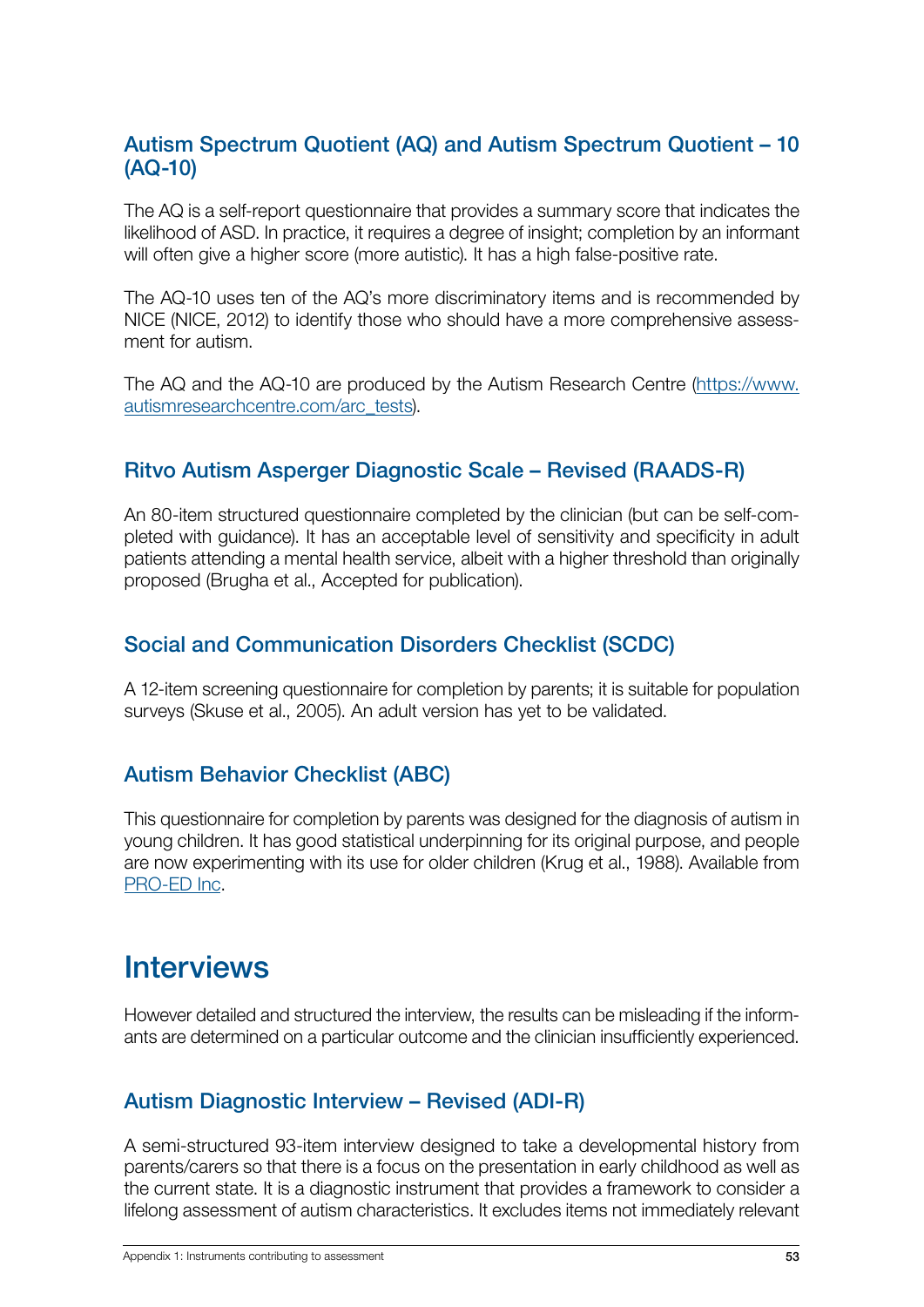<span id="page-53-0"></span>to this and, over 1–2 hours, allocates each symptom a score that can be used in a welltested diagnostic algorithm (Lord et al., 1994). Designed originally as a research tool, it is internationally recognised and frequently referred to as the gold standard. Its use in research requires several days of formal training, but there is a self- teach training pack for clinical use. Available with self-training materials from [Hogrefe](https://www.hogrefe.co.uk/shop/tests.html) or [Pearson.](https://www.pearsonclinical.co.uk/)

### Autism Diagnostic Observation Schedule, 2nd Edition (ADOS-2)

A standardised interview and observational measures, that complement the history taken with the ADI-R. The interview takes 30–60 minutes (with an additional 20 minutes for scoring), and is a combination of activities and conversation designed to elicit, describe and rate the features of ASD using a standardised kit. A set of five modules covers the whole range of age and ability, the choice being determined largely by the level of expressive language. The individual's responses are graded with a numerical score, allowing the development of an algorithm, albeit focused on the social and communicative items. The scale's reliability and validity, achieved by specific training, make it one of the main research tools, although it appears to be less sensitive with adults with Asperger syndrome (using Module 4) (Hus and Lord, 2014). Further information about training is available from [Hogrefe](https://www.hogrefe.co.uk/shop/tests.html) or [Pearson.](https://www.pearsonclinical.co.uk/)

## Diagnostic Interview for Social and Communication Disorders (DISCO)

A structured interview that, like the ADI-R, gathers and synthesises information from an informant, but rather than focusing on the diagnosis of autism, it makes a broader assessment of developmental disabilities. Taking 1-2 hours to administer, it provides numerical scores that contribute to a set of diagnostic algorithms (which do not equate to clinical diagnoses) and it is a reputable research tool. Developed by Lorna Wing and Judith Gould, a shorter form (taking about an hour) is in preparation ([www.autism.org.uk/disco\)](www.autism.org.uk/disco).

### The Handicaps, Behaviour and Skills (HBS) schedule

An early diagnostic scale produced by Wing and Gould which was superseded by their development of the DISCO, it assessed functional ability as well as autistic symptoms.

### The Wing Autistic Disorder Interview Checklist (WADIC)

Effectively, this is a shortened HBS that focuses on the symptoms of autism. It is relatively brief and is in the public domain (Wing, 1996).

### Developmental, Dimensional and Diagnostic Interview (3di)

A modular structured interview that uses a laptop computer to work through a variety of areas with an informant, usually a parent. Besides questions that are specific to autism, it covers other mental states as well as demography, family background, developmental history and motor skills. The whole interview takes about 90 minutes and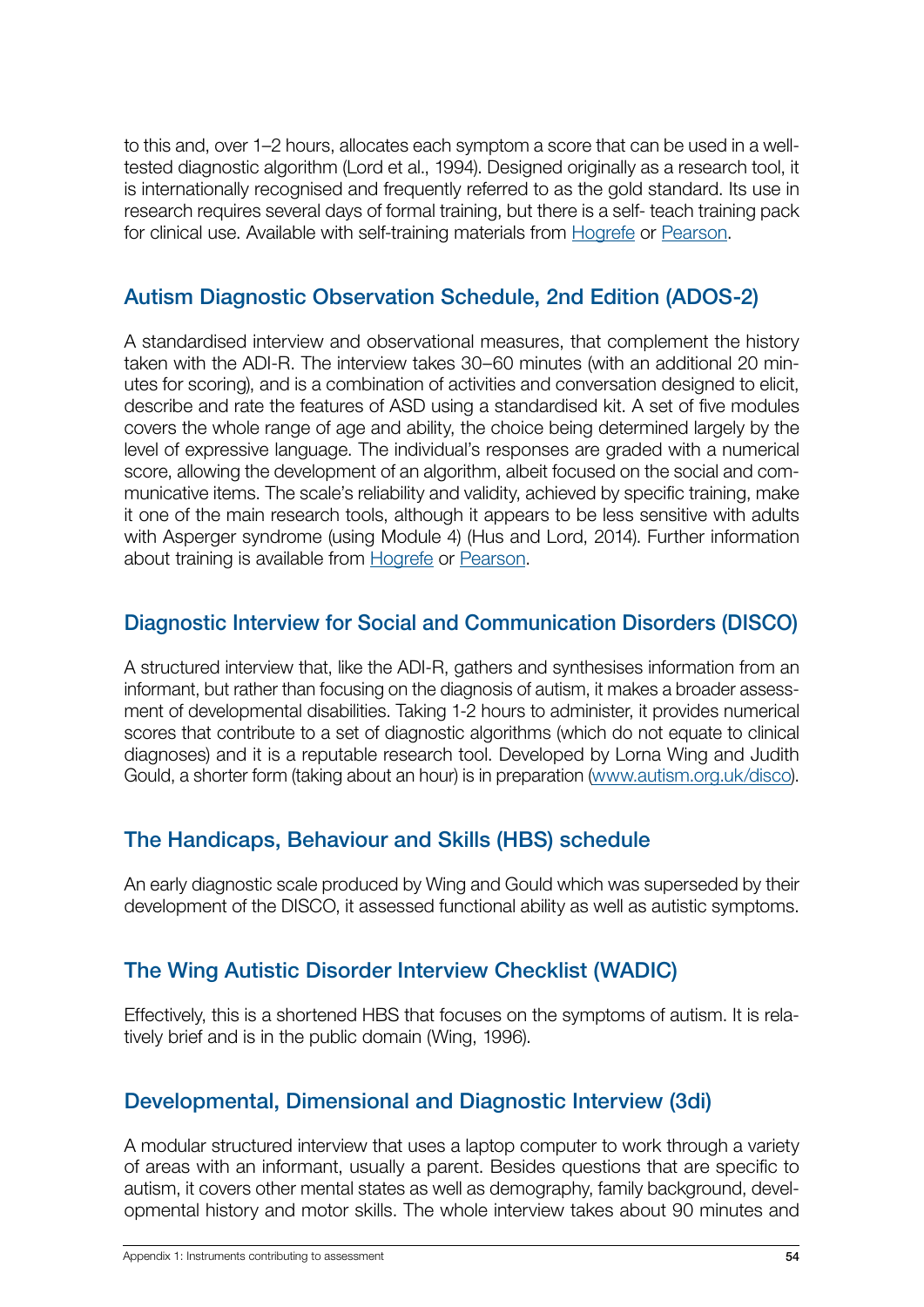<span id="page-54-0"></span>the computer immediately generates a structured report, based on algorithms using a dimensional framework of symptom and diagnostic profiles for autism and common non-autistic co-occurring conditions. Although devised to assess children of normal intellectual ability, it has been used across the range of age and ability and it has good validity against the ADI (Skuse et al., 2004). Its format lends itself to good reliability with limited interviewer training. There have been two approaches to abbreviating the faceto-face interview: parents can complete a pre-interview package of questionnaires that is then entered onto the computer, reducing the face-to-face interview to 45 minutes; or a shortened (53-item) version can be used. This has been validated against the ADI. Their use requires a 2-day training course (offered by the National Centre for High Functioning Autism at Great Ormond Street Hospital). A DSM-5 compatible version for adults is in preparation.

## The Autism Clinical Interview for Adults (ACIA)

This is a pair of semi-structured interviews for a subject and an informant (a relative/ carer who knows the subject well) to cover 31 ASD items and a further 20 items about co-occurring conditions. Rather than asking a single question about a symptom, it provides a range of probes that a clinician can draw on until they are comfortable that they have a representative answer. Derived from the Family History Interview, a research instrument, the ACIA takes 60-90 minutes to complete and the instrument and training are available from Newcastle University; contact [jeremy.parr@newcastle.ac.uk](mailto:jeremy.parr@newcastle.ac.uk).

## Adult Asperger Assessment (AAA)

A semi-structured interview schedule that automatically incorporates (through an MS Excel file) the results of two questionnaires (the AQ and EQ) completed by the individual in advance. It incorporates the DSM-IV criteria but also draws on additional symptomatology to give a higher threshold. It was developed by, and is freely available from, the Autism Research Centre (Baron-Cohen et al., 2005) ([www.autismresearch](www.autismresearchcentre.com/arc_tests)[centre.com/arc\\_tests](www.autismresearchcentre.com/arc_tests)).

#### Diagnostic Interview Guide for the Assessment of Able Adults with Autism Spectrum Disorder

Developed by the Royal College of Psychiatrists as an adjunct to a standard psychiatric interview, this is intended for use by a psychiatrist who is seeing someone whose autism is clear-cut. It is supported by an online training resource (although the latter is restricted to College members). Both can be accessed through the College website: Interview Guide for the Assessment of Able Adults with ASD.

#### The Neuro-developmental Section of the Schedules for Clinical Assessment in Neuropsychiatry (SCAN ND)

Additional sections on autism and ADHD in adulthood are being added to the SCAN interview (developed by the WHO from the PSE-9 interview). It extends psychopathology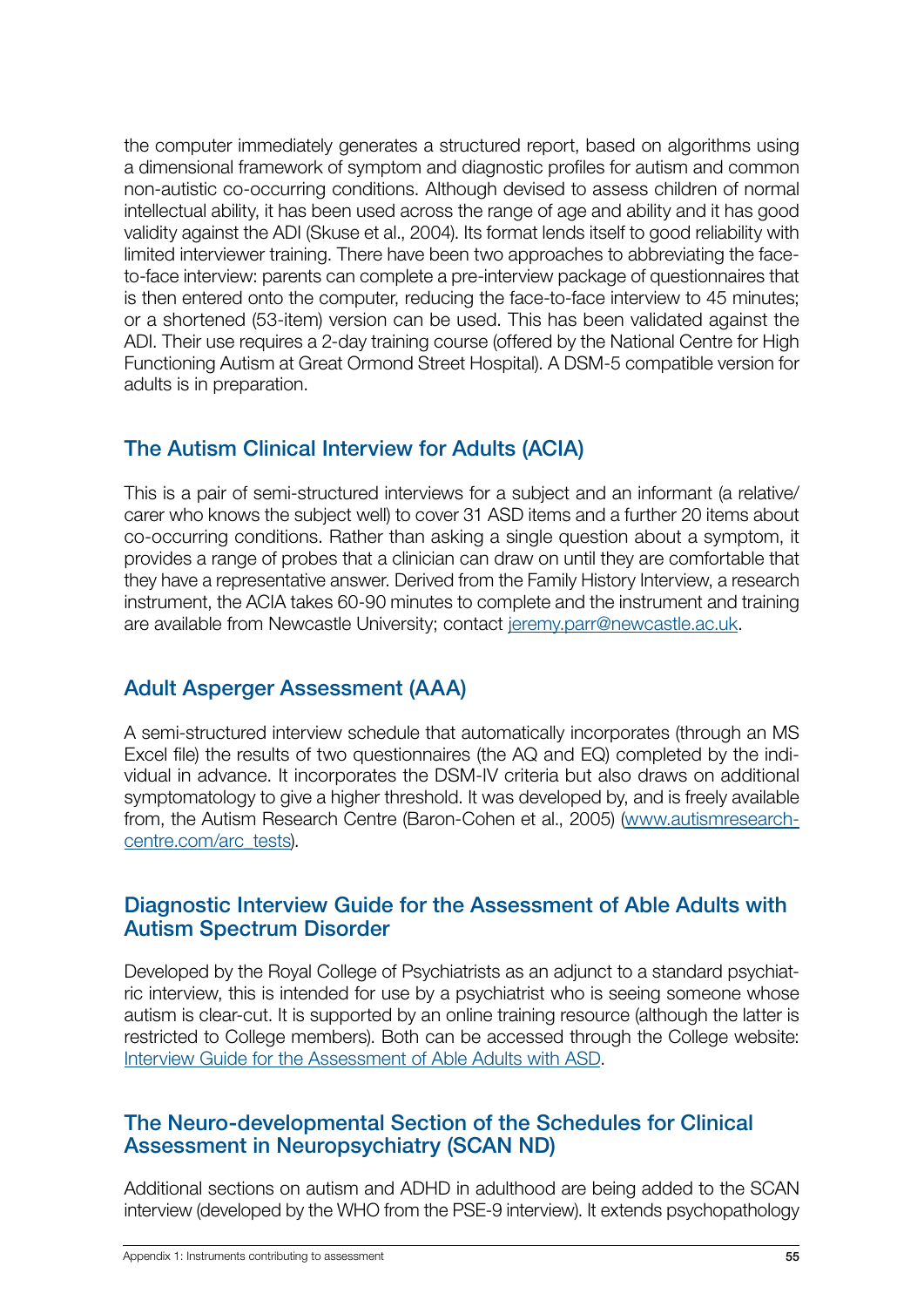<span id="page-55-0"></span>semi-structured interviewing to the collection of data on symptoms of autism in adults, and particularly lends itself to assessing co-occurring disorder. Designed as an interview for adults, there is provision to gather information from an informant if available. WHO-coordinated evaluation studies are under way (Brugha, 2018).

#### Scale of Pervasive Developmental Disorder in Mentally Retarded Persons (PDD-MRS)

A well-validated and reliable structured instrument for interviewing the carers of people with an intellectual disability across the whole age range. This is being used as a research tool, particularly in the Netherlands where it was developed. The background detail is given in the manual (Kraijer, 1997).

### Asperger Syndrome Diagnostic Interview (ASDI)

This brief interview explores six key domains that Gillberg associated with Asperger syndrome. It is described as a screening rather than a diagnostic instrument (although often cited as the latter) (Gillberg et al., 2001).

## Childhood Autism Rating Scale (2nd Edition) (CARS-2)

A useful framework to rate behaviour across 13 domains, it was geared to DSM-III. A new edition includes two rating scales – the standard version (CARS2-ST), comparable to the original CARS, is for use with young children or those with communication or intellectual difficulties; and the high-functioning version (CARS2-HF), for more able individuals, older than 5 years and verbally fluent. There is also a separate questionnaire for parents/caregivers. A 7-point scale is used to allocate a score to each domain, allowing a total score to be calculated that, at its extremes, is probably valid. Developed in the USA by Eric Schopler and his colleagues, it is self-taught from booklets that, in the UK, may be obtained from [Winslow Press](www.winslowresources.com) and [Hogrefe](https://www.hogrefe.co.uk/shop/tests.html).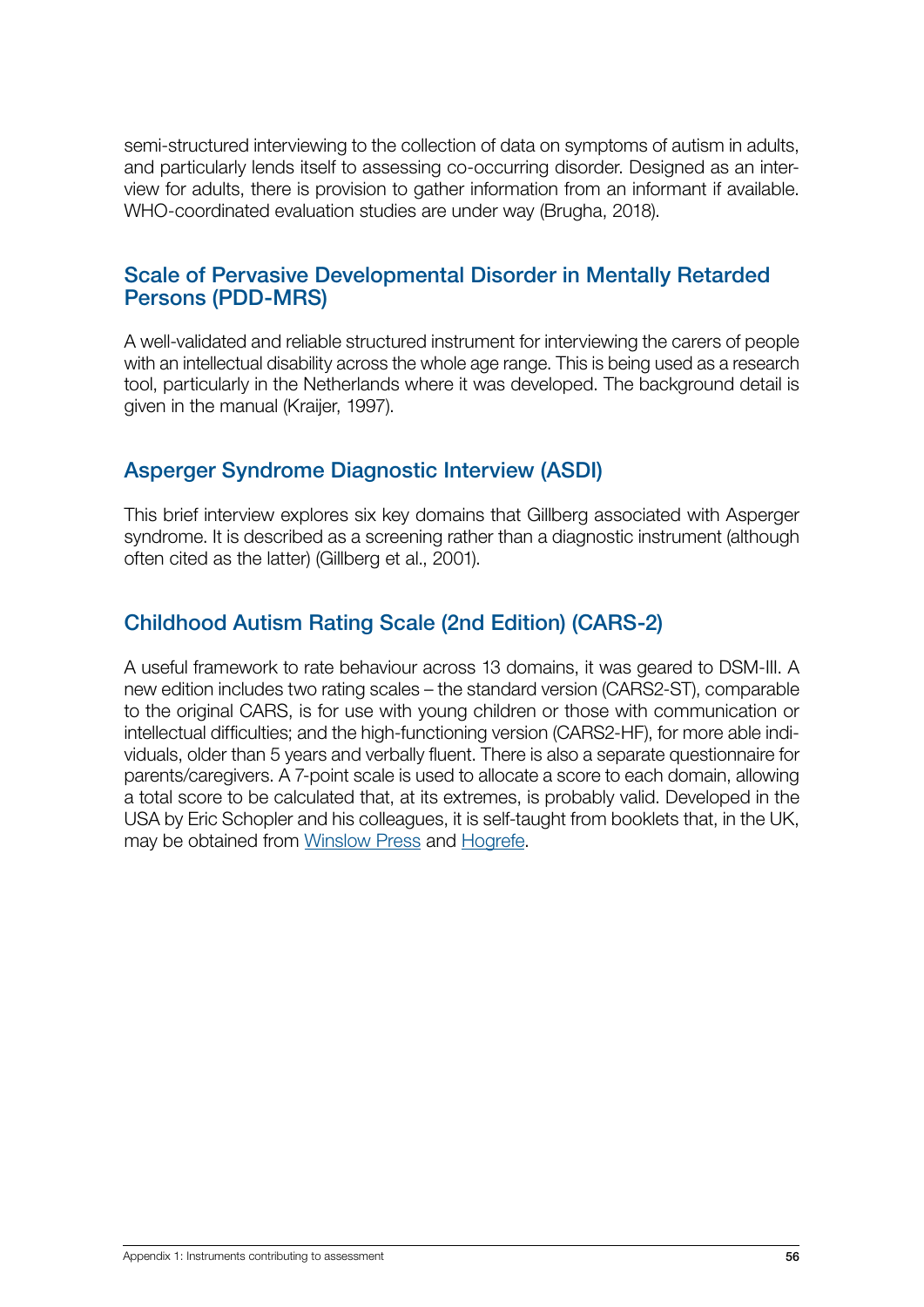## <span id="page-56-0"></span>Instruments to assess associated developmental disabilities

A number of these are available to assess some of the specific developmental disabilities that have been associated with ASD.

## The Autism Research Centre tests

The Autism Research Centre (Cambridge, UK) has developed a series of tests of individual abilities (www.autismresearchcentre.com/arc\_tests) some of which are:

- Autism Quotient (AQ) this is described above;
- Empathy Quotient  $(EQ) a 40$ -item self-completion questionnaire; this provides a summed score that is a measure of the person's ability to think and feel what it is like to be in another person's shoes;
- Systemizing Quotient (SQ) the Revised Cambridge Personality Questionnaire – a 75-item self-completion questionnaire;
- Faces Test and Eyes Test assesses the ability to recognise a series of emotions from faces or eyes (Baron Cohen et al., 2001);
- Faux Pas Recognition Test a series of simple stories, each with several questions that test a variety of factors: whether the person has understood the story, and their ability to understand another's viewpoint, to understand social situations and rules, and to recognise mistakes;
- Social Stories Questionnaire (SSQ) ten stories, each divided into three parts, that assess the person's ability to judge the social appropriateness of the characters' actions.

#### Dewey's social stories

A way of identifying difficulties with social relationships and situations by telling the person a series of short stories and asking questions about their perception of certain aspects (Dewey, 1991).

#### Adolescent/adult sensory profile

A 60-item questionnaire developed by Catana Brown and Winnie Dunn to provide a systematic analysis of an individual's sensory thresholds and responsiveness. Although labelled a self-questionnaire, it seems that, given its American origin and phrasing, reliability requires that it be administered as an interview by a clinician. Published in the UK by [Pearson](https://www.pearsonclinical.co.uk/).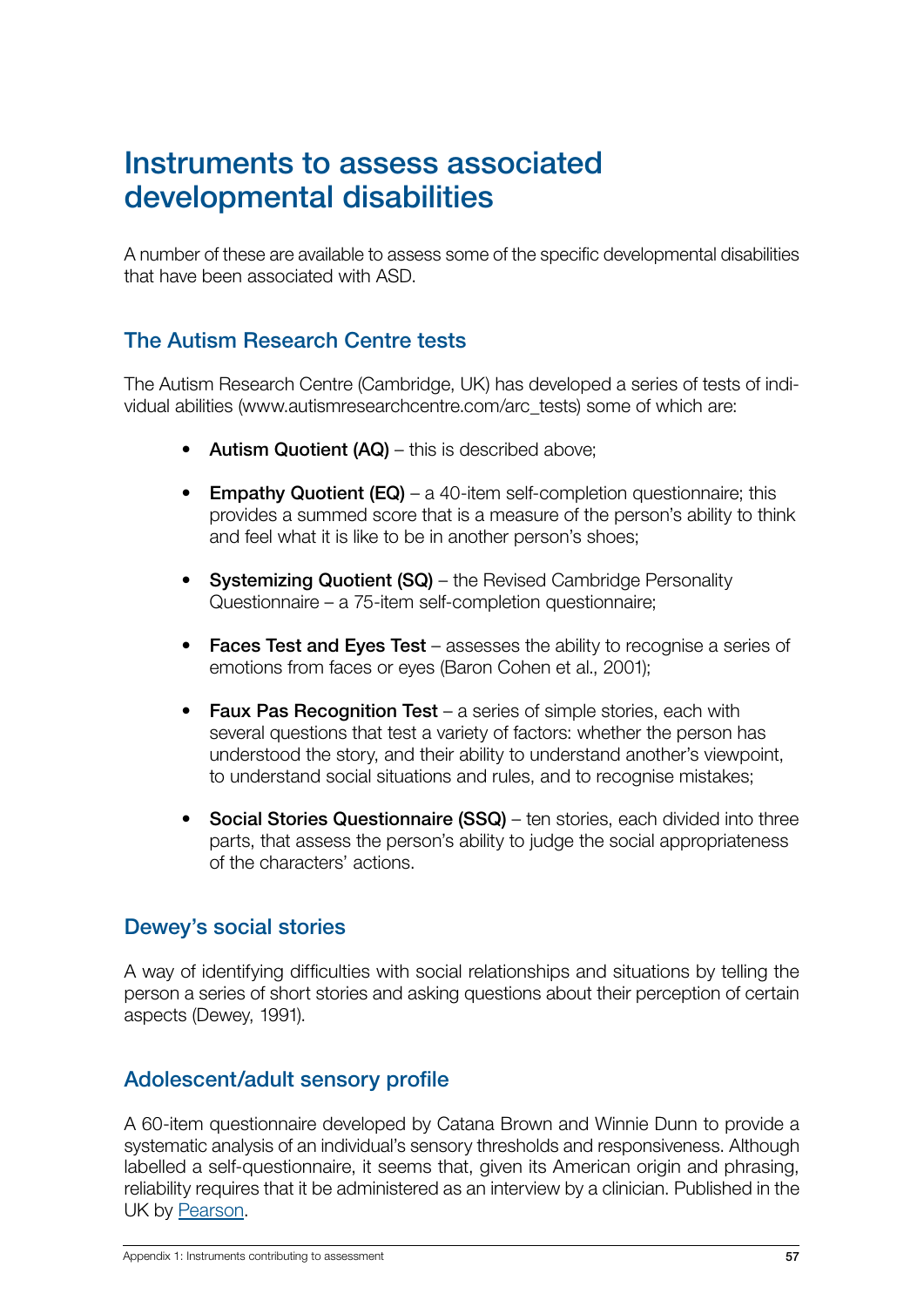# <span id="page-57-0"></span>Appendix 2: Psychiatric training objectives

# Introductory statement

The aim of this component of the document is to support psychiatrists when developing the skills and knowledge they require to work in the field of autism within their existing practice.

As psychiatrists, they should already have skills in developing formulations, managing complex cases, and liaising with other teams and agencies, notably in mental health and social care to enhance holistic care. They should be able to use the biopsychosocial model and know the range of psychotherapeutic approaches potentially available within the MDT.

They will also have expertise in working with patients, their families, and networks in order to promote their mental wellbeing. This will already include experience of patients with a range of mental and behavioural disorders, who may also have neurodevelopmental disorders which require a developmental perspective (examples of which are autism, ADHD, tic disorders, speech and language disorders, and specific learning disorders).

In developing their expertise in working with autistic people, the psychiatrist requires a knowledge of the theoretical aspects of mental health as it affects autism, including psychological, social, and neurobiological aspects, and its application in both a clinical and an advisory capacity, as well as to the adaptation of therapeutic interventions.

Given that there is specific mention of autism in mental health and other legislation, the psychiatrist needs to have a knowledge of this (for their relevant jurisdiction) as it concerns autism, including the associated codes of practice and statutory guidance.

## Learning outcomes [for all psychiatrists]

1. Acquire the ability to recognise the spectrum of features and behavioural characteristics of autism, irrespective of gender, age or ability, both when occurring as a single diagnosis and when accompanied by other neurodevelopmental or psychiatric conditions.

Key capabilities (mapping to GPC of Domain 2 Professional Skills/clinical skills: history taking, diagnosis and medical management – Domain 9: Capabilities in research and scholarship):

a) A knowledge of the core features of autism and of other neurodevelopmental disorders.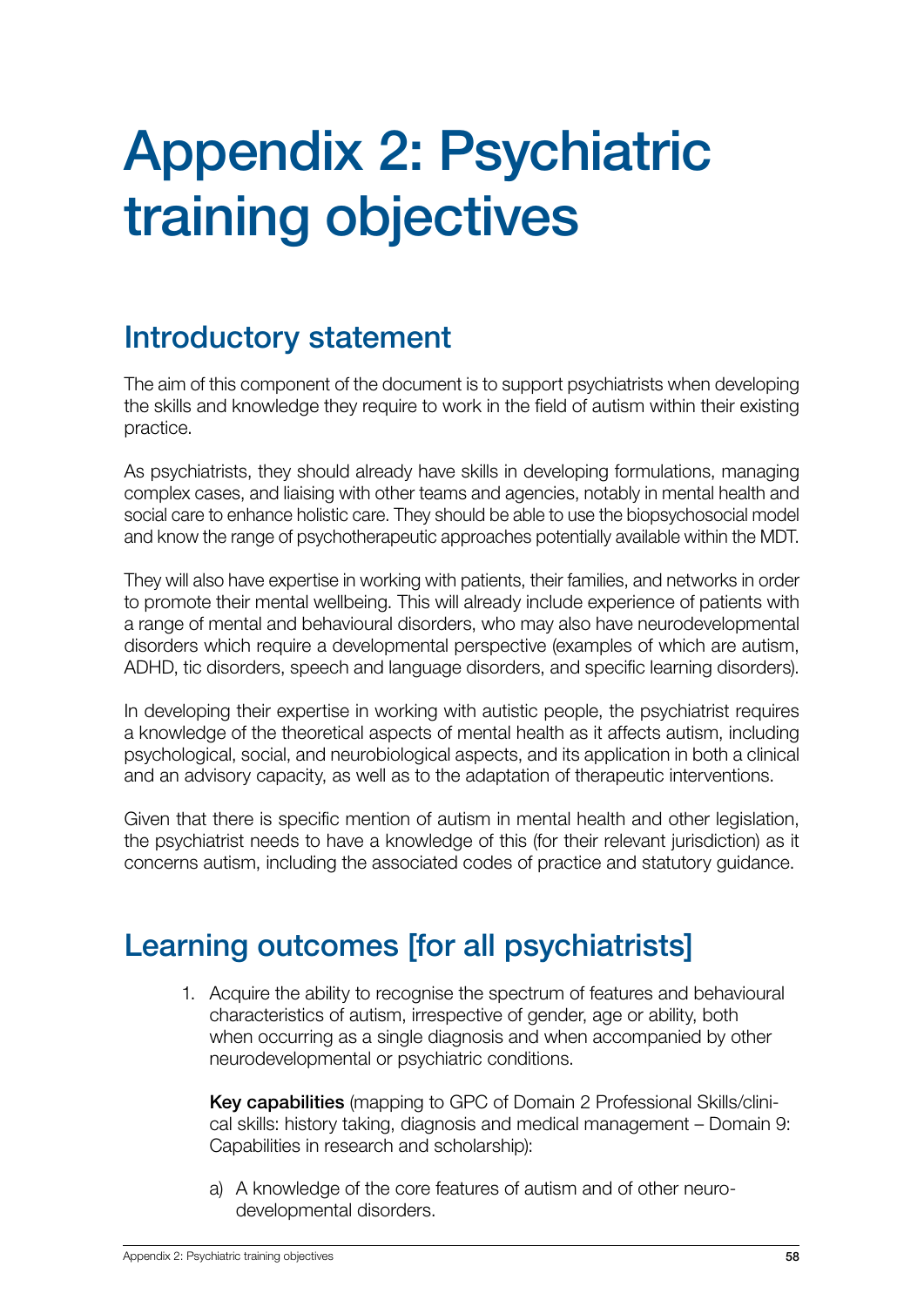2. Demonstrate the ability to interview and work with autistic people and those around them, using a person-centred approach and making appropriate adjustments.

Key capabilities (mapping to GPC of Domain 2 Professional Skills/communication and interpersonal skills and Domain 2 Professional Skills/ Dealing with complexity and uncertainty):

- a) Appreciate strengths and limitations of the communication of autistic people and to adapt their own style accordingly (including the use appropriate supports (e.g. as set out on [p30](#page-29-0) and [p36\)](#page-35-0)).
- b) Appreciate the need for appropriate settings (e.g. as set out on  $p30$ ).
- 3. Acquire a familiarity with the various services available to autistic people (both within and outside the health service including, for example, social services, education, employment and third sector agencies) and demonstrate the ability to work with them to the benefit of the individual.

Key capabilities (mapping to GPC of communication and interpersonal skills):

- a) Demonstrate the ability to work with other disciplines and agencies with and for an autistic person.
- b) Demonstrate the ability to work with a multidisciplinary team around an autistic person, contributing to a comprehensive assessment.
- 4. Acquire an expertise in appropriately adapting the management (psychological, pharmacological, social and environmental) of mental disorders when they occur in autistic people.

Key capabilities (mapping to GPC of Domain 2 Professional Skills/clinical skills/Prescribing medicines safely).

5. Acquire a familiarity with the legislation of the relevant jurisdiction.

Key capabilities (mapping to GPC of Domain 3 Professional Knowledge/ national legislative requirements):

a) The knowledge and ability to advise the courts concerning the nature of a person's condition, its relevance to behaviour, and the best ways of treating and/or managing the condition and fostering the person's development.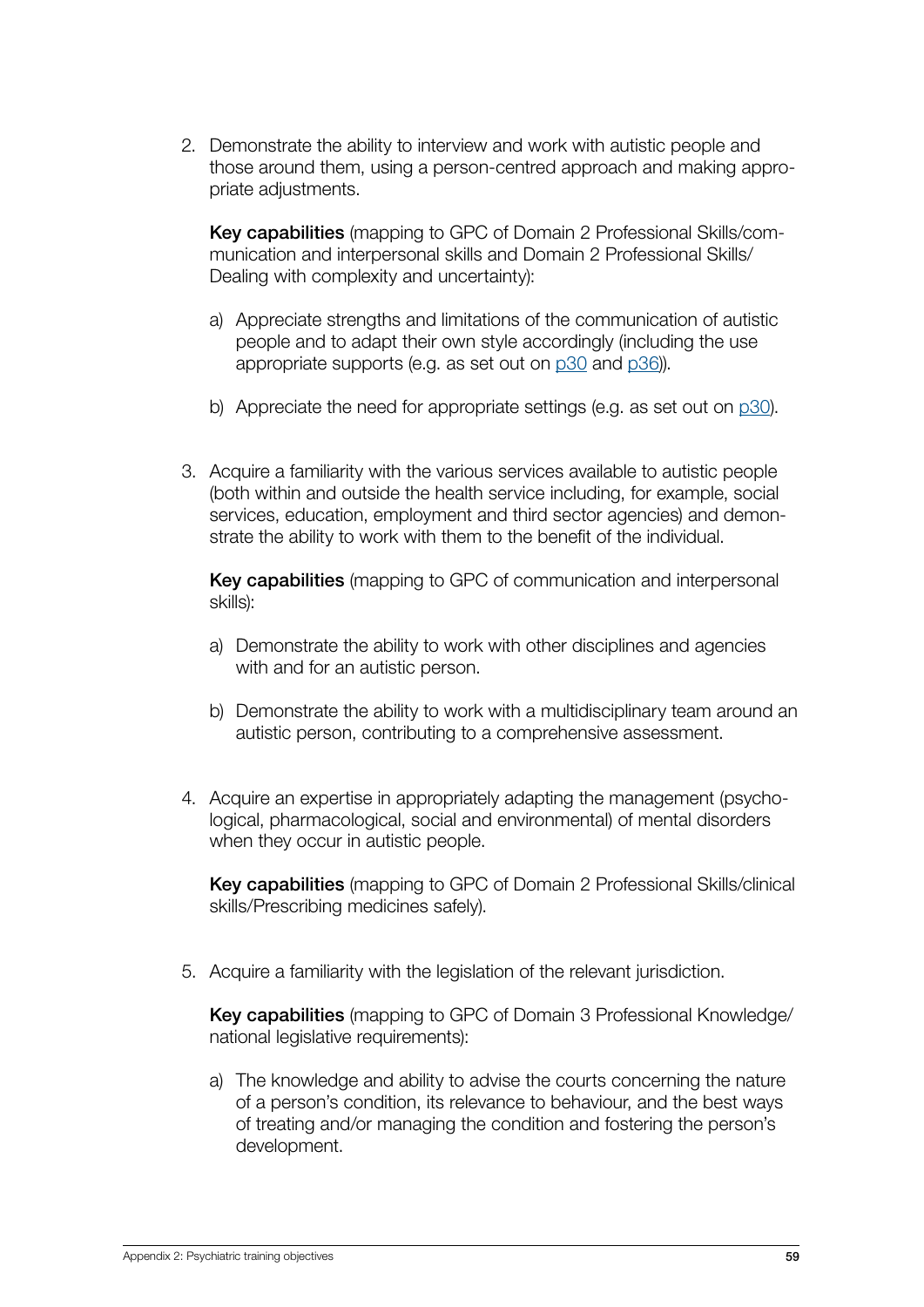- 6. For those in specialist autism services:
	- a) The ability to carry out a comprehensive assessment of an autistic person (usually as a member of a multidisciplinary team) including the more subtle and complex presentations. This will include a standardised approach to taking a developmental history and observational assessment.

A more detailed account is provided by three of the UK administrations which set out the levels of skill, knowledge and behaviours expected in different occupational roles (Department of Health and Social Care, 2019; NHS Education for Scotland, 2015; Welsh Government, 2017)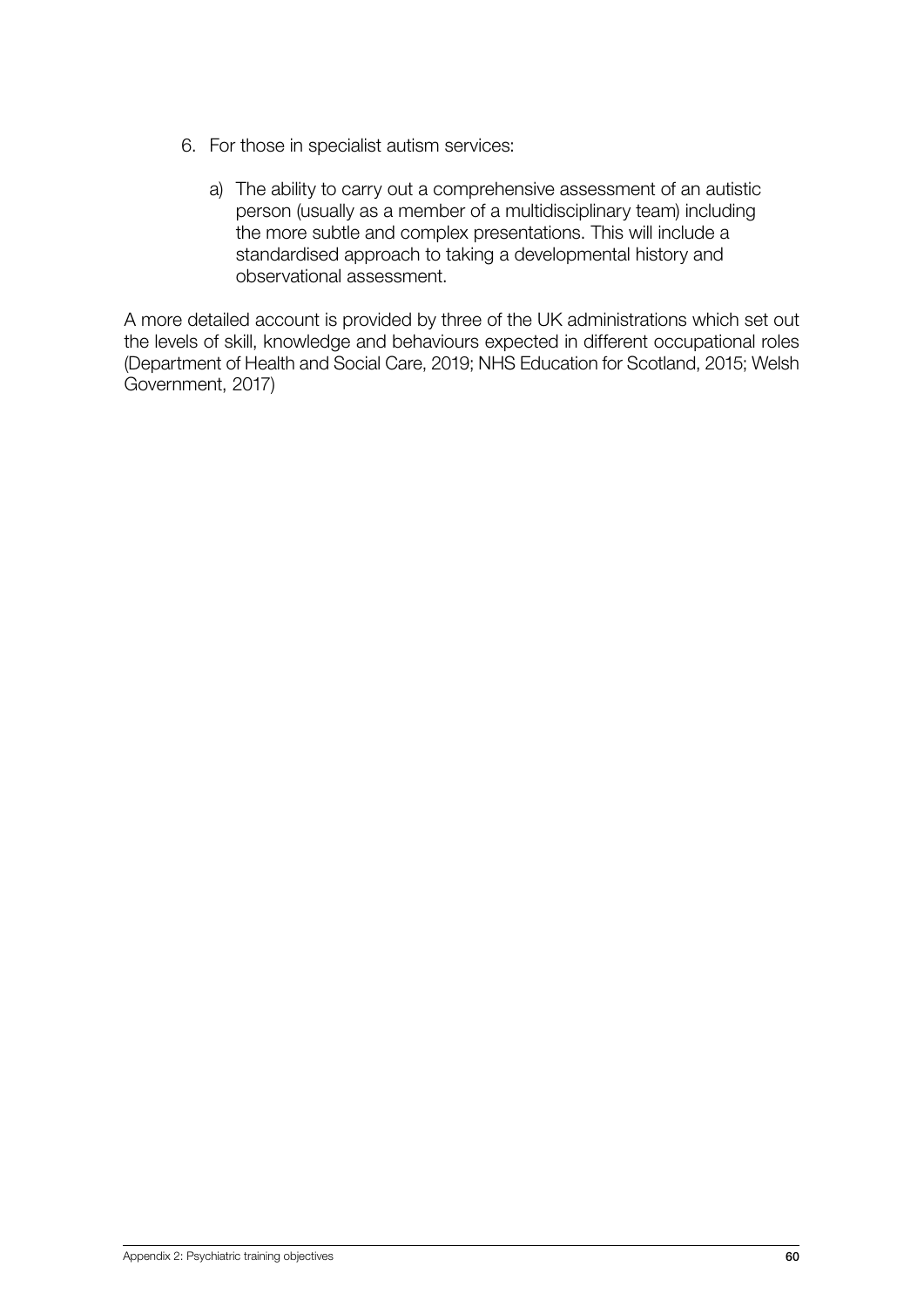# <span id="page-60-0"></span>**References**

- American Psychiatric Association (2013) Diagnostic and statistical manual of mental disorders (DSM-5). Arlington, VA, American Psychiatric Publishing.
- Ashtarikiani A (2015) A Study of Autism Spectrum Disorder and Sensory Impairment in Adults with Intellectual Disability. PhD Doctoral, University of Leicester.
- Balfe M and Tantam D (2010) A descriptive social and health profile of a community sample of adults and adolescents with Asperger syndrome. *BMC research notes*, 3: 300.
- Balfe M, Tantam D and Campbell M (2011) Possible Evidence for a Fall in the Prevalence of High-Functioning Pervasive Developmental Disorder with Age? *Autism Research and Treatment*: [www.hindawi.com/journals/](www.hindawi.com/journals/aurt/2011/325495) [aurt/2011/325495](www.hindawi.com/journals/aurt/2011/325495) [Accessed 2 March 2020]
- Baron-Cohen S, Wheelwright S, Robinson J and Woodbury-Smith M (2005) The Adult Asperger Assessment (AAA): A diagnostic method. *Journal of Autism and Developmental Disorders*, 35: 807–19.
- Baron-Cohen S, Wheelwright S, Hill J, Raste Y and Plumb I (2001) The "Reading the mind in the eyes" Test revised version: A study with normal adults, and adults with Asperger syndrome or high-functioning autism'. *Journal of Child Psychology and Psychiatry and Allied Disciplines*, 42: 241–51.
- Barry-Walsh JB and Mullen PE (2004) Forensic aspects of Asperger's Syndrome. *Journal of Forensic Psychiatry and Psychology*, 15: 96–107.
- Berkman ND, Lohr KN and Bulik CM (2007) Outcomes of eating disorders: A systematic review of the literature. *International Journal of Eating Disorders*, 40: 293–309.
- Besag, FMC (2009) The relationship between epilepsy and autism: a continuing debate. *Acta Paediatrica*, 98: 618–20.
- Brugha T, Cooper SA, McManus S, Purdon S, Smith J, Scott TFJ, Spiers N and Tyrer F (2012) Estimating the Prevalence of Autism Spectrum Conditions in Adults: Extending the 2007 Adult Psychiatric Morbidity Survey. *Leeds: The NHS Health and Social Care Information Centre.*
- Brugha T, Tyrer F, Leaver, A, Lewis S, Seaton S, Morgan Z, Tromans S and van Rensburg K (2020) Testing adults by questionnaire for social and communication disorders, including autism spectrum disorders, in an adult mental health service population. *International Journal of Methods in Psychiatric Research*, 29: e1814.
- Brugha TS (2018) The psychiatry of adult autism and Asperger syndrome: a practical guide. *Oxford University Press.*
- Brugha T S, McManus S, Bankraft J, Scott F, Purdon S, Smith J, Bebbington P, Jenkins R and Meltzer H (2011) Epidemiology of Autism Spectrum Disorders in Adults in the Community in England. *Arch Gen Psychiatry*, 68: 459–65.
- Brugha TS, Spiers N, Bankart J and Cooper S-A (2016) Epidemiology of autism in adults across age groups and ability levels. *British Journal of Psychiatry*, 209: 498–503.
- Butwicka A, Långström N, Larsson H, Lundström S, Serlachius E, Almqvist C, Friseén L and Lichtenstein P (2017) Increased Risk for Substance Use-Related Problems in Autism Spectrum Disorders: A Population-Based Cohort Study. *Journal of Autism and Developmental Disorders*, 47: 80–89.
- Cashin A, Buckley T, Trollor JN and Lennox N (2018) A scoping review of what is known of the physical health of adults with autism spectrum disorder'. *Journal of Intellectual Disabilities*, 22: 96–108.
- Cassidy S, Bradley L, Shaw R and Baron-Cohen S (2018) Risk markers for suicidality in autistic adults. *Molecular Autism*, 9: 42.
- Cassidy S, Bradley P, Robinson J, Allison C, McHugh M and Baron-Cohen S (2014) Suicidal ideation and suicide plans or attempts in adults with Asperger's syndrome attending a specialist diagnostic clinic: a clinical cohort study. *The Lancet Psychiatry*, 1:142–47.
- Cath DC, Ran N, Smit JH, Van Balkom A and Comijis JS, HC (2008) Symptom overlap between autism spectrum disorder, generalized social anxiety disorder and obsessive-compulsive disorder in adults: A preliminary case-controlled study'. *Psychopathology*, 41: 101–10.
- Cavanna AE, Robertson MM and Critchley YHD (2008) Catatonic signs in Gilles de la Tourette syndrome. *Cognitive and Behavioral Neurology*, 21: 34–37.
- Charman T and Gotham K (2013) Screening and diagnostic instruments for autism spectrum disorders: lessons from research and practice. *Child and Adolescent Mental Health*, 18: 52–63.
- Constantino JN and Gruber CP (2012) Social Responsiveness Scale, Second Edition (SRS-2). *Los Angeles. Western Psychological Services.*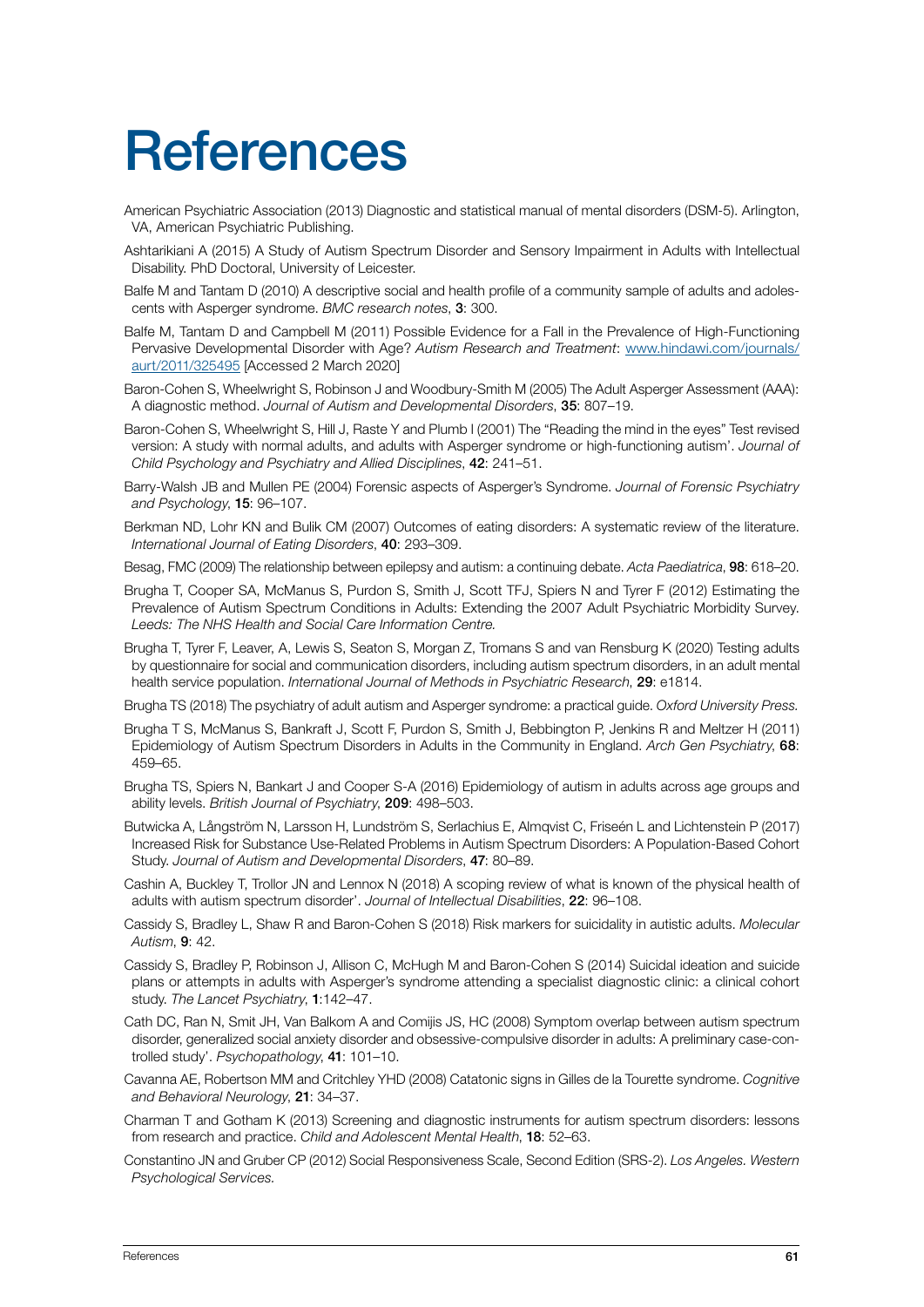- Daniels J L, Forsse, U, Hultman CM, Cnattingius S, Savitz DA, Feychting M and Sparen P (2008) Parental psychiatric disorders associated with autism spectrum disorders in the offspring. *Pediatrics*, 121: E1357-E1362.
- Demopoulos C and Lewine JD (2016) Audiometric Profiles in Autism Spectrum Disorders: Does Subclinical Hearing Loss Impact Communication?'. *Autism Research*, 9: 107-120.
- Department of Health (2001) Valuing People: A new strategy for learning disability for the 21st century. *London: Department of Health. Cm 5086.*
- Department of Heath (2010a) Fulfilling and rewarding lives The strategy for adults with autism in England. *London: Department of Health.*
- Department of Health (2010b) Implementing 'Fulfilling and Rewarding Lives': Statutory Guidance for Local Authorities and NHS Organisations to Support Implementation of the Autism Strategy. *TSO (The Stationery Office). London: Department of Health.*
- Department of Health (2014) Think Autism: Fulfilling and Rewarding Lives, the Strategy for Adults with Autism in England: An Update. *London: The Stationery Office (TSO).*
- Department of Health (2015) Statutory guidance for Local Authorities and NHS organisations to support implementation of the Adult Autism Strategy. *London: Department of Health.*
- Department of Health and Social Care (2017) Care and support statutory guidance. *London:* [https://www.gov.](https://www.gov.uk/government/publications/care-act-statutory-guidance/care-and-support-statutory-guidance) [uk/government/publications/care-act-statutory-guidance/care-and-support-statutory-guidance](https://www.gov.uk/government/publications/care-act-statutory-guidance/care-and-support-statutory-guidance) [Accessed 2 March 2020]
- Department of Health and Social Care (2019) Core Capabilities Framework for Supporting Autistic People. *London:*  <https://www.skillsforhealth.org.uk/services/item/945> [Accessed 2 March 2020]
- Doherty M, D O'Sullivan J, Neilson SD (2020) *Barriers to healthcare for autistic adults: Consequences and policy implications.* A cross-sectional study. medRxiv https://www.medrxiv.org/content/10.1101/2020.04.01.200503 36v1 [Accessed 2 March 2020]
- Dhossche DM (2014) Decalogue of catatonia in autism spectrum disorders. *Frontiers in Psychiatry*, 5: 157.
- Dyches TT, Prater MA and Cramer SF (2001) Characterization of mental retardation and autism in children's books'. *Education and Training in Mental Retardation and Developmental Disabilities*, 36: 230–43.
- Dyches TT, Wilder LK, Sudweeks RR, Obiakor FE and Algozzine B (2004) Multicultural issues in autism. *Journal Of Autism and Developmental Disorders*, 34: 211–22.
- Elsabbagh M, Divan G, Koh Y-J, Kim YS, Kauchali S, Marcïn C, Montel-Nava C, Patel V, Paula CS, Wang C, Yasamy MT and Fombonne E (2012) Global Prevalence of Autism and Other Pervasive Developmental Disorders. *Autism Research*, 5: 160–79.
- Engstrom I, Ekstrom L and Emilsson B (2003) Psychosocial functioning in a group of Swedish adults with Asperger syndrome or high-functioning autism. *Autism*, 7: 99–110.
- Farley MA, McMahon WM, Fombonne EE, Jenson WR, Miller J, Gardner M, Block H, Pingree CB, Ritvo ER, Ritvo RA and Coon (2009) Twenty-year outcome for individuals with autism and average or near-average cognitive abilities. *Autism Research*, 2: 109–18.
- Fein D, Barton M, Eigsti I-M, Kelley E, Naigles L, Schultz R, Stevens SM Helt M, Orinstein NA, Rosenthal M, Troyb E and Tyson K (2013) Optimal outcome in individuals with a history of autism. *Journal of Child Psychology and Psychiatry*, 54: 195–205.
- Freckelton I (2012) 'Expert evidence by mental health professionals: The communication challenge posed by evidence about Autism Spectrum Disorder, brain injuries, and Huntington's Disease'. *International Journal of Law and Psychiatry*, 35: 372–79.
- Gillberg C, Gillberg C, Rastam M and Wentz E (2001) The Asperger Syndrome (and high-functioning autism) Diagnostic Interview (ASDI): A preliminary study of a new structured clinical interview'. *Autism*, 5: 57–66.
- Glidden D, Bouman WP, Jones BA and Arcelus J (2016) Gender Dysphoria and Autism Spectrum Disorder: A Systematic Review of the Literature. *Sexual Medicine Reviews*, 4: 3–14.
- Goodman R and Richards H (1995) 'Child and adolescent psychiatric presentations of second-generation Afro-Caribbeans in Britain'. *The British Journal Of Psychiatry; The Journal Of Mental Science*, 167: 362–69.
- Goodman WK, Price LH, Rasmussen SA et al (1989) The Yale-Brown Obsessive Compulsive Scale: I Development, use, and reliability. *Archives of General Psychiatry*, 46: 1006–11.
- Gray NS, O'Connor C, Williams T, Short J and MacCulloch M (2001) Fitness to plead: implications from case-law arising from the Criminal Justice and Public Order Act 1994. *Journal of Forensic Psychiatry*, 12: 52–62.
- Green J, Absoud M, Grahame V, Malik O, Simonoff E, Le Couteur A and Baird G (2018) Pathological Demand Avoidance: symptoms but not a syndrome. *The Lancet Child and Adolescent Health*, 2: 455–64.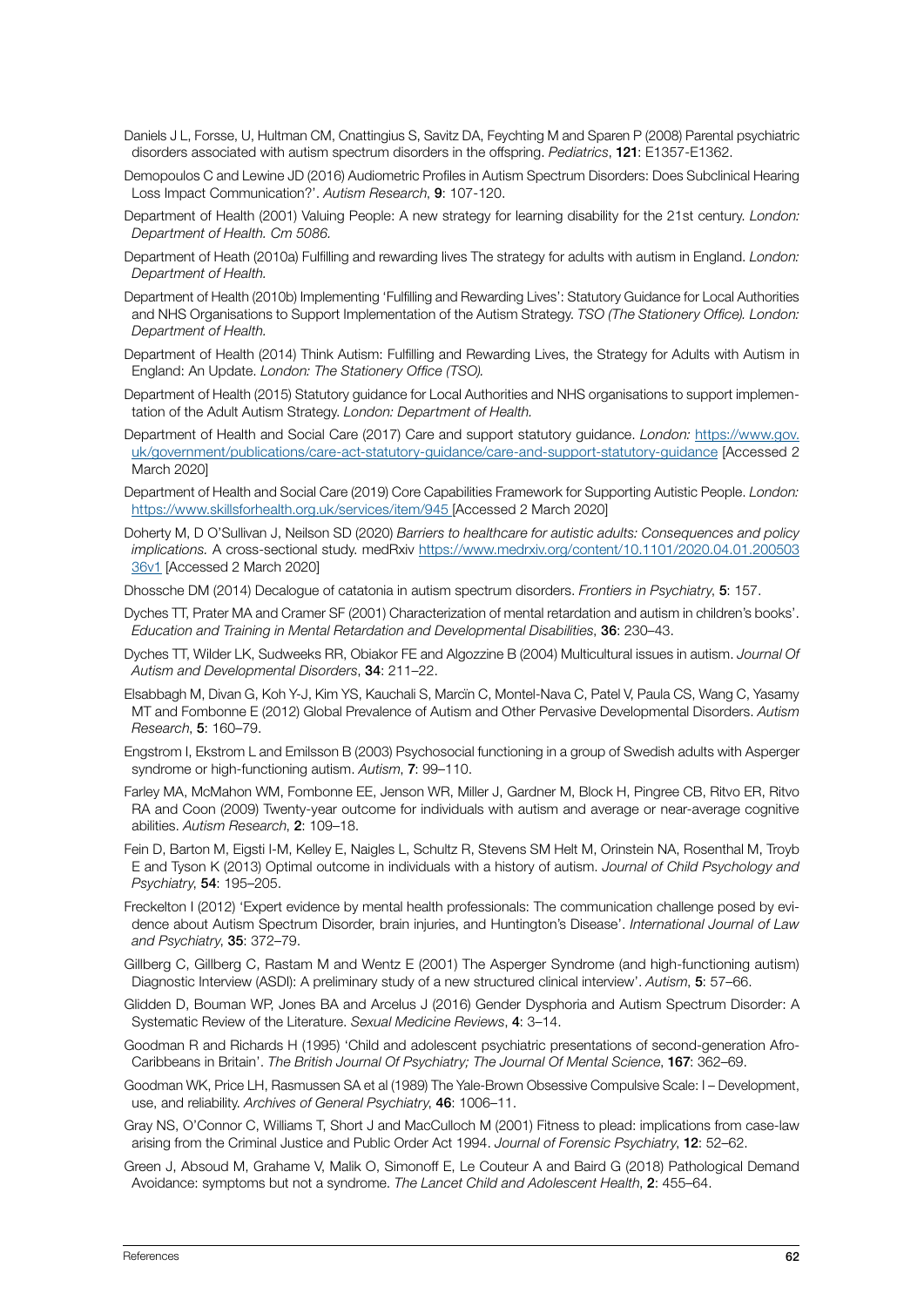- Happé F (2019) What does research tell us about girls on the autism spectrum? In: Carpenter B, Happé F and Egerton J (eds) Girls and Autism: Educational, Family and Personal Perspectives. *London: Routledge.*
- Hare DJ, Gould J, Mills R and Wing L (2000) A preliminary study of individuals with autistic spectrum disorders in three special hospitals in England. *London: National Autistic Society.*
- Hare R (2003) Hare PCL-R. *Rating Booklet (2nd ed). Toronto: Multi-Health System.*
- Heeramun R, Magnusson C, Gumpert CH, Granath S, Lundberg M, Dalman C and Rai D (2017) Autism and Convictions for Violent Crimes: Population-Based Cohort Study in Sweden. *Journal of the American Academy of Child and Adolescent Psychiatry*, 56: 491–97 e2
- Hirvikoski T, Boman M, Chen Q, D'onofrio BM, Mittendorfer-Rutz E, Lichtenstein P, Bölte S and Larsson H (2019) Individual risk and familial liability for suicide attempt and suicide in autism: a population-based study. *Psychological Medicine: 1–12.*
- Hollocks MJ, Lerh JW, Magiati I, Meiser-Stedman R, Brugha TS (2019) Anxiety and depression in adults with autism spectrum disorder: a systematic review and meta-analysis. *Psychological Medicine*, 49: 559–72
- Howes OD, Rogdaki M, Findon JL, Wichers RH, Charman T, King BH, Loth E, McAlonan GM, McCracken JT, Parr JR, Povey C, Santosh P, Wallace S, Simonoff FE and Murphy DG (2018) Autism spectrum disorder: Consensus guidelines on assessment, treatment and research from the British Association for Psychopharmacology. *Journal of Psychopharmacology*, 32: 3–29.
- Howlin P, Moss P, Savage S and Rutter M (2013) Social Outcomes in Mid- to Later Adulthood Among Individuals Diagnosed With Autism and Average Nonverbal IQ as Children. *Journal of the American Academy of Child and Adolescent Psychiatry*, 52: 572–81 e1
- Hudson CC, Hall L and Harkness K L (2018) Prevalence of Depressive Disorders in Individuals with Autism Spectrum Disorder: a Meta-Analysis. *Journal of Abnormal Child Psychology*, 47(1):165–75.
- Hus V and Lord C (2014) 'The Autism Diagnostic Observation Schedule, Module 4: Revised Algorithm and Standardized Severity Scores'. *Journal of Autism and Developmental Disorders*, 44: 1996–2012.
- Ivarsson T and Melin K (2008) Autism spectrum traits in children and adolescents with obsessive-compulsive disorder (OCD). *Journal of Anxiety Disorders*, 22: 969–78.
- Joshi G, Wozniak J, Petty C, Martelon M, Fried R, Bolfek A, Kotte A, Stevens J, Furtak S, Bourgeois M, Caruso J, Caron A and Biederman J (2013) Psychiatric Comorbidity and Functioning in a Clinically Referred Population of Adults with Autism Spectrum Disorders: A Comparative Study. *Journal of Autism and Developmental Disorders*, 43: 1314–25.
- Keen DV, Reid FD and Arnone D (2010) Autism, ethnicity and maternal immigration. *The British Journal of Psychiatry*, 196: 274–81.
- King BH and Lord C (2011) Is schizophrenia on the autism spectrum? *Brain Research*, 1380: 34–41.
- Kraijer D (1997) Autism and autistic-like conditions in mental retardation, Lisse, Swets and Zeitlinger.
- Krug DA, Arick JR and Almond PJ (1988) The Autism Behavior Checklist. *Portland. Oregon. ASIEP Education Company.*
- Larson FV, Wagner AP, Jones PB, Tantam D, Lai M-C, Baron-Cohen S and Holland AJ (2017) Psychosis in autism: comparison of the features of both conditions in a dually affected cohort. *The British Journal of Psychiatry [Online] 210. [Accessed 2/3/2020].*
- Lecavalier L (2005) An Evaluation of the Gilliam Autism Rating Scale. *Journal of Autism and Developmental Disorders*, 35: 795–805.
- Lever AG and Geurts HM (2016) Psychiatric Co-occurring Symptoms and Disorders in Young, Middle-Aged, and Older Adults with Autism Spectrum Disorder'. *Journal of Autism and Developmental Disorders*, 46: 1916–30.
- Lord C, Rutter M and Le Couteur A (1994) Autism Diagnostic Interview Revised: A revised version of a diagnostic interview for caregivers of individuals with possible pervasive developmental disorders. *Journal of Autism and Developmental Disorders*, 24: 659–85.
- Luke L, Clare ICH, Ring H, Redley M and Watson P (2012) Decision-making difficulties experienced by adults with autism spectrum conditions. *Autism*, 16: 612–621.
- Magnusson C, Rai D, Goodman A, Lundberg M, Idring S, Svensson A, Koupil I, Serlachius E and Dalman C (2012) Migration and autism spectrum disorder: population-based study. *The British Journal of Psychiatry*, 201: 109–15.
- Mandell D (2018) 'Dying before their time: Addressing premature mortality among autistic people'. *Autism*, 22: 234–35.
- Mandell DS, Ittenbach RF, Levy SE and Pinto-Martin JA (2007) Disparities in diagnoses received prior to a diagnosis of autism spectrum disorder. *Journal of Autism and Developmental Disorders*, 37: 1795–1802.
- Mandell DS and Noval M (2005) 'The role of culture in families' treatment decisions for children with autism spectrum disorders'. *Mental Retardation And Developmental Disabilities Research Reviews*, 11: 110–15.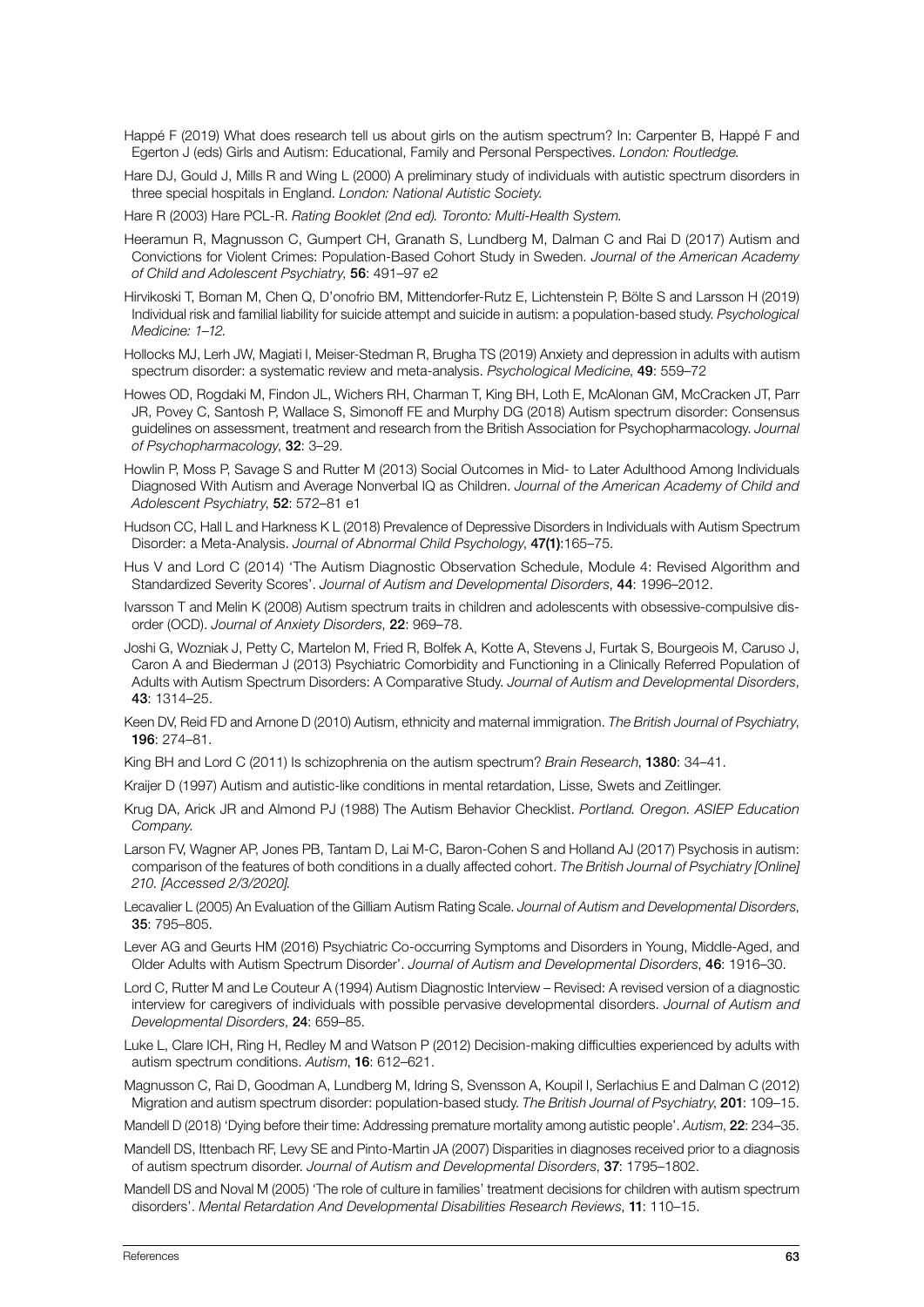- Maras KL and Bowler DM (2012a) Brief report: Suggestibility, compliance and psychological traits in high-functioning adults with autism spectrum disorder. *Research in Autism Spectrum Disorders*, 6: 1168–75.
- Maras KL and Bowler DM (2012b). *Context reinstatement effects on eyewitness memory in autism spectrum disorder. British Journal of Psychology*, 103: 330–42.
- Mir G, Nocon A, Ahmad W and Jones L (Dirs) (2001) Learning difficulties and ethnicity. *London: Department of Health*
- Mouridsen SE (2012) Current status of research on autism spectrum disorders and offending. *Research in Autism Spectrum Disorders*, 6: 79–86.
- Mukaetova-Ladinska EB, Perry E, Baron M, Povey C on behalf of the Autism Ageing Writing Group (2012) Ageing in people with autistic spectrum disorder. *International journal of geriatric psychiatry*, 27: 109–18.
- Mukaetova-Ladinska EB and Stuart-Hamilton I (2016) Adults with Autism Spectrum Disorder (ASD): service user perspective on ageing transition(s). *American Journal of Autism*, 2: 1–11.
- National Autistic Society (2017) Autism, a guide for police officers and staff [Online]. *London. Available:* [www.autism.org.uk/~/media/nas/documents/publications/autism-police-guide-the-national-autistic-society-2017.](https://www.autism.org.uk/~/media/nas/documents/publications/autism-police-guide-the-national-autistic-society-2017.ashx?la=en-gb) [ashx?la=en-gb](https://www.autism.org.uk/~/media/nas/documents/publications/autism-police-guide-the-national-autistic-society-2017.ashx?la=en-gb) [Accessed 2 March 2020]
- National Autistic Society Northern Ireland and Department of Justice (2014) Autism, A guide for Criminal Justice professionals. *Belfast.*
- NHS Education for Scotland (2015) Training Plan for Scotland. *Edinburgh* [www.knowledge.scot.nhs.uk/](www.knowledge.scot.nhs.uk/media/9595218/asd web final (2).pdf) [media/9595218/asd web final \(2\).pdf](www.knowledge.scot.nhs.uk/media/9595218/asd web final (2).pdf) [Accessed 2 March 2020].
- NICE (National Institute for Health and Care Excellence) (2012) Autism: recognition, referral, diagnosis and management of adults on the autism spectrum. *CG142. London: National Collaborating Centre for Mental Health.*
- NICE (National Institute for Health and Care Excellence) (2014) Quality Standard for Autism. *QS51. London: National Collaborating Centre for Mental Health.*
- Nylander L and Gillberg C (2001) 'Screening for autism spectrum disorders in adult psychiatric out-patients: a preliminary report'. *Acta Psychiatrica Scandinavica*, 103: 428–34.
- O'Hara J (2003) Learning disabilities and ethnicity: achieving cultural competence. *Advances in Psychiatric Treatment*, 9: 166–74.
- Ozonoff S, Garcia AN, Clark E and Lainhart JE (2005) MMPI-2 Personality Profiles of High-Functioning Adults With Autism Spectrum Disorders. *Assessment*, 12: 86–95.
- Palac SM, Kanner AM, Andrews R and Patil AA (2002) Should epilepsy surgery be used in the treatment of autistic regression? *Epilepsy and Behavior*, 3: 113–21.
- Palmen S and Van Engeland H (2012) The Relationship between Autism and Schizophrenia: A reappraisal, In: Garralda E and Raynaud J-P (eds) Brain, Mind, and Developmental Psychopathology in Childhood. *Northvale NJ/US: Jason Aronson Inc.*
- Piven J and Palmer P (1999) Psychiatric disorder and the broad autism phenotype: evidence from a family study of multiple-incidence autism families. *American Journal of Psychiatry*, 156: 557–63.
- Polderman, TJC, Hoekstra RA, Posthuma D and Larsson H (2014) The co-occurrence of autistic and ADHD dimensions in adults: an etiological study in 17770 twins. *Translational Psychiatry*, 4: e435.
- Rai D, Kerr MP, McManus S, Jordanova V, Lewis G and Brugha TS (2012a) Epilepsy and psychiatric comorbidity: A nationally representative population-based study. *Epilepsia*, 53: 1095–03.
- Rai D, Lewis G, Lundberg M, Araya R, Svensson A, Dalman C, Carpenter P and Magnusson C (2012b) Parental Socioeconomic Status and Risk of Offspring Autism Spectrum Disorders in a Swedish Population-Based Study. *Journal of the American Academy of Child and Adolescent Psychiatry*, 51: 467–76.
- Robinson L, Spencer MD, Thomson LDG, Stanfield AC, Owens DGC, Hall J and Johnstone EC (2012) Evaluation of a Screening Instrument for Autism Spectrum Disorders in Prisoners. *PLoS ONE [Online]*, 7. Available: [https://](https://www.ncbi.nlm.nih.gov/pmc/articles/PMC3360706/) [www.ncbi.nlm.nih.gov/pmc/articles/PMC3360706/](https://www.ncbi.nlm.nih.gov/pmc/articles/PMC3360706/) [Accessed 2 March 2020]
- Ronald A, Happe F, Bolton P, Butcher LM, Price TS, Wheelwright S, Baron–Cohen S and Plomin R (2006) Genetic heterogeneity between the three components of the autism spectrum: a twin study. *Journal Of The American Academy Of Child And Adolescent Psychiatry*, 45: 691–99.
- Rosebush PI and Mazurek MF (2010) Catatonia and Its Treatment. *Schizophrenia Bulletin*, 36: 239–42.
- Royal College of Psychiatrists (2012) Good practice guidelines for the assessment and treatment of adults with gender dysphoria. *London: Royal College of Psychiatrists.* October 2014. [CR181](https://www.rcpsych.ac.uk/docs/default-source/improving-care/better-mh-policy/college-reports/cr181-good-practice-guidelines-for-the-assessment-and-treatment-of-adults-with-gender-dysphoria.pdf?sfvrsn=84743f94_4)*.*
- Royal College of Psychiatrists (2015) Responsibilities of psychiatrists who provide expert opinion to courts and tribunals. *London: Royal College of Psychiatrists.* September 2015. [CR193](https://www.rcpsych.ac.uk/docs/default-source/improving-care/better-mh-policy/college-reports/college-report-cr193.pdf?sfvrsn=c0381b24_2)*.*
- Royal College of Psychiatrists (2017) Good Psychiatric Practice: Confidentiality and Information Sharing. *London: Royal College of Psychiatrists. November 2017.* [CR209](https://www.rcpsych.ac.uk/docs/default-source/improving-care/better-mh-policy/college-reports/college-report-cr209.pdf?sfvrsn=23858153_2)*.*